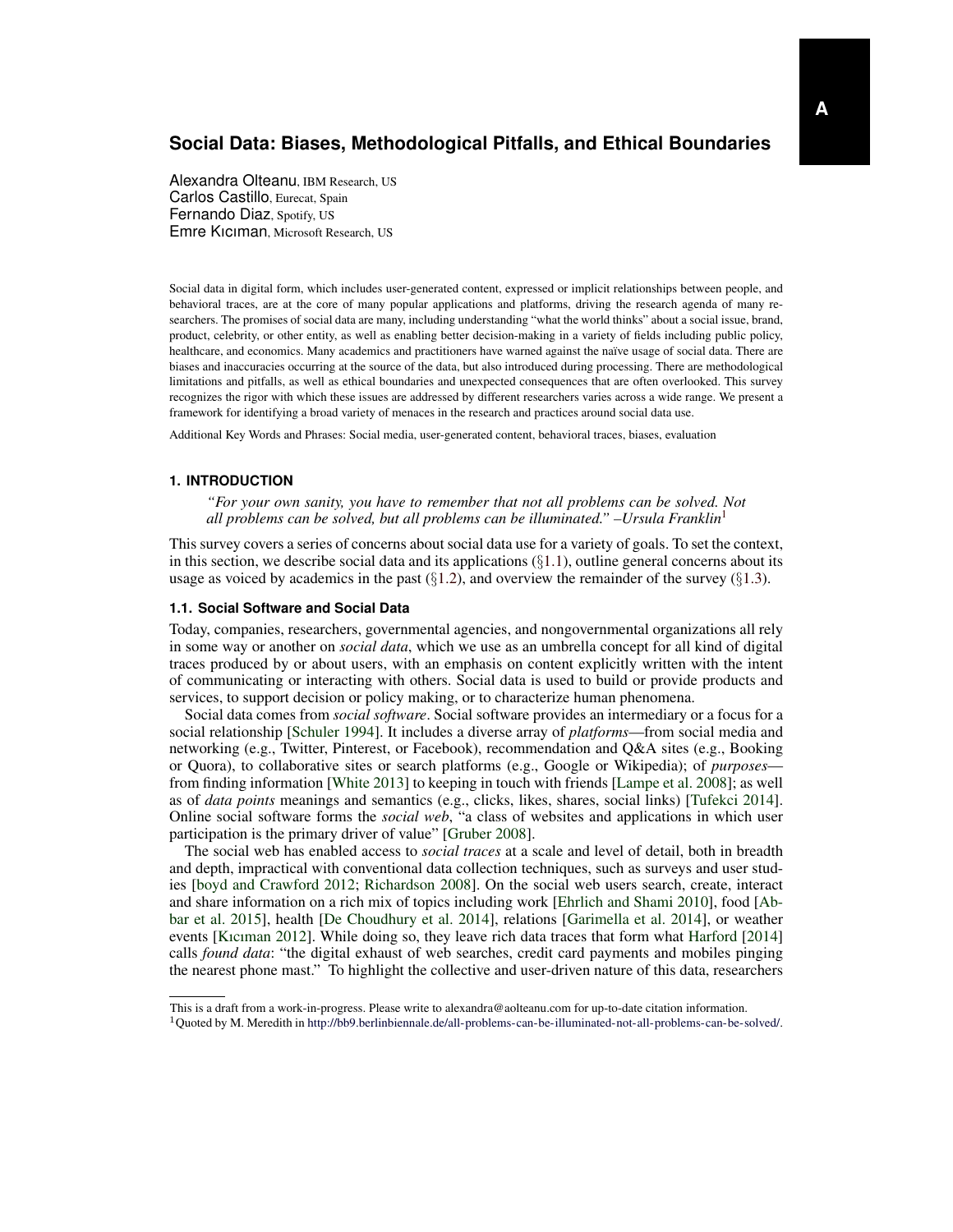have coined a variety of terms to refer to it like "human traces", "usage data", or a kind of "wisdom of crowds", among others [\[Baeza-Yates](#page-34-1) [2014;](#page-34-1) [Baeza-Yates and Maarek](#page-34-2) [2012;](#page-34-2) [Dumais et al.](#page-37-2) [2014\]](#page-37-2).

People volunteer these data for various reasons; these platforms allow them to achieve some goals or receive certain direct benefits. Motivations include communication, friendship maintenance, job seeking, self-presentation or promotion [\[DiMicco et al.](#page-36-1) [2008;](#page-36-1) [Joinson](#page-39-2) [2008;](#page-39-2) [Lampe et al.](#page-39-3) [2006;](#page-39-3) [Naaman et al.](#page-41-0) [2010\]](#page-41-0), which are also central to understanding ethical aspects of using this data.

Social data opens unprecedented opportunities to answer significant questions about society, policies, and health. The increased availability of datasets has been recognized as a core reason behind the progress in many areas of computing (e.g., object recognition, crisis informatics, digital health, computational social science) [\[Crawford and Finn](#page-36-2) [2014;](#page-36-2) [Torralba and Efros](#page-44-2) [2011;](#page-44-2) [Tufekci](#page-44-1) [2014;](#page-44-1) [Yom-Tov](#page-46-0) [2016\]](#page-46-0). They are believed to provide insights into both individual-level and large human phenomena, having a plethora of applications and substantial impact [\[boyd and Crawford](#page-35-0) [2012;](#page-35-0) [Dumais et al.](#page-37-2) [2014;](#page-37-2) [Harford](#page-38-1) [2014;](#page-38-1) [Lazer et al.](#page-39-4) [2009;](#page-39-4) [Mejova et al.](#page-41-1) [2015;](#page-41-1) [Ruths and Pfeffer](#page-43-1) [2014\]](#page-43-1). Concomitantly, there is also a growing concern and consensus that while the ever-growing datasets of online social traces offer captivating insights into human phenomena, they are more than just an observational tool.

#### <span id="page-1-0"></span>**1.2. A Growing Concern**

Social data are used to make inferences about how much you should pay for a product [\[Hannak](#page-38-2) [et al.](#page-38-2) [2014\]](#page-38-2), about your likelihood of being a terrorist<sup>[2](#page-1-1)</sup>, about your health [\[Yom-Tov](#page-46-0) [2016\]](#page-46-0), your employability [\[Rosenblat et al.](#page-43-2) [2014\]](#page-43-2), and political views [\[Cohen and Ruths](#page-36-3) [2013\]](#page-36-3). Such inferences are increasingly being used to support decision and policy making, and can have important negative implications [\[Diakopoulos](#page-36-4) [2016;](#page-36-4) [O'Neil](#page-42-0) [2016;](#page-42-0) [Reed and boyd](#page-43-3) [2016\]](#page-43-3). Yet, such implications are not always well understood or recognized [\[O'Neil](#page-42-0) [2016;](#page-42-0) [Tufekci](#page-44-1) [2014\]](#page-44-1), and many studies seem to assume that these data, and the frameworks used to handle them, are *adequate*, often *as-is*, for the problem at hand—with little or no scrutiny.

In the light of Google Flu Trends' initial success [\[Ginsberg et al.](#page-37-3) [2009\]](#page-37-3) the provocative essay "The End of Theory" [\[Anderson](#page-34-3) [2008\]](#page-34-3) sparked intense debates by saying: "Who knows why people do what they do? The point is they do it, and we can track and measure it with unprecedented fidelity. With enough data, the numbers speak for themselves." Yet, while the ability to capture large volumes of data brings along important scientific opportunities [\[Giles](#page-37-4) [2012;](#page-37-4) [King](#page-39-5) [2011;](#page-39-5) [Lazer](#page-39-4) [et al.](#page-39-4) [2009\]](#page-39-4), size by itself is not enough. Indeed, such claims have been debunked by numerous critics [\[boyd and Crawford](#page-35-0) [2012;](#page-35-0) [Giardullo](#page-37-5) [2015;](#page-37-5) [Harford](#page-38-1) [2014;](#page-38-1) [Lazer et al.](#page-39-6) [2014\]](#page-39-6), emphasizing that they ignore, among others, that size alone does not necessarily make the data better [\[boyd and](#page-35-0) [Crawford](#page-35-0) [2012\]](#page-35-0) as "there are a lot of small data problems that occur in big data" which "don't disappear because you've got lots of the stuff. They get worse." [\[Harford](#page-38-1) [2014\]](#page-38-1).

In fact, regardless of how large or varied social data are, there are also lingering questions about what can be learned from this data about real-world phenomena (online or offline), or even about media or application-specific phenomena—which have *yet* to be rigorously addressed [\[Barocas and](#page-34-4) [Selbst](#page-34-4) [2014;](#page-34-4) [boyd and Crawford](#page-35-0) [2012;](#page-35-0) [Ruths and Pfeffer](#page-43-1) [2014;](#page-43-1) [Tufekci](#page-44-1) [2014\]](#page-44-1): e.g., *How reflective is user behavior within an online medium of the real-world phenomena being studied? How generalizable are the findings from one medium to other media? How representative are the working datasets of the targeted platform data? How robust are our tools to data biases and variations? Are errors evenly distributed across different classes of data?*

Thus, given that these data are increasingly used to drive policies, to shape products and services, and for automated decision making, it becomes imperative to gain a better understanding of the limitations around the use of various social datasets and their consequences, of the cost of different errors across applications and semantic domains, and of the efforts to address them [\[boyd and](#page-35-0) [Crawford](#page-35-0) [2012;](#page-35-0) [O'Neil](#page-42-0) [2016;](#page-42-0) [Wagstaff](#page-45-1) [2012\]](#page-45-1). Overlooking such limitations can lead to wrong or

<span id="page-1-1"></span><sup>2</sup>Patrick Tucker: "Refugee or Terrorist? IBM Thinks Its Software Has the Answer". *Defense One*, January 2016. Online: [http://www.defenseone.com/technology/2016/01/refugee-or-terrorist-ibm-thinks-its-software-has-answer/125484/.](http://www.defenseone.com/technology/2016/01/refugee-or-terrorist-ibm-thinks-its-software-has-answer/125484/)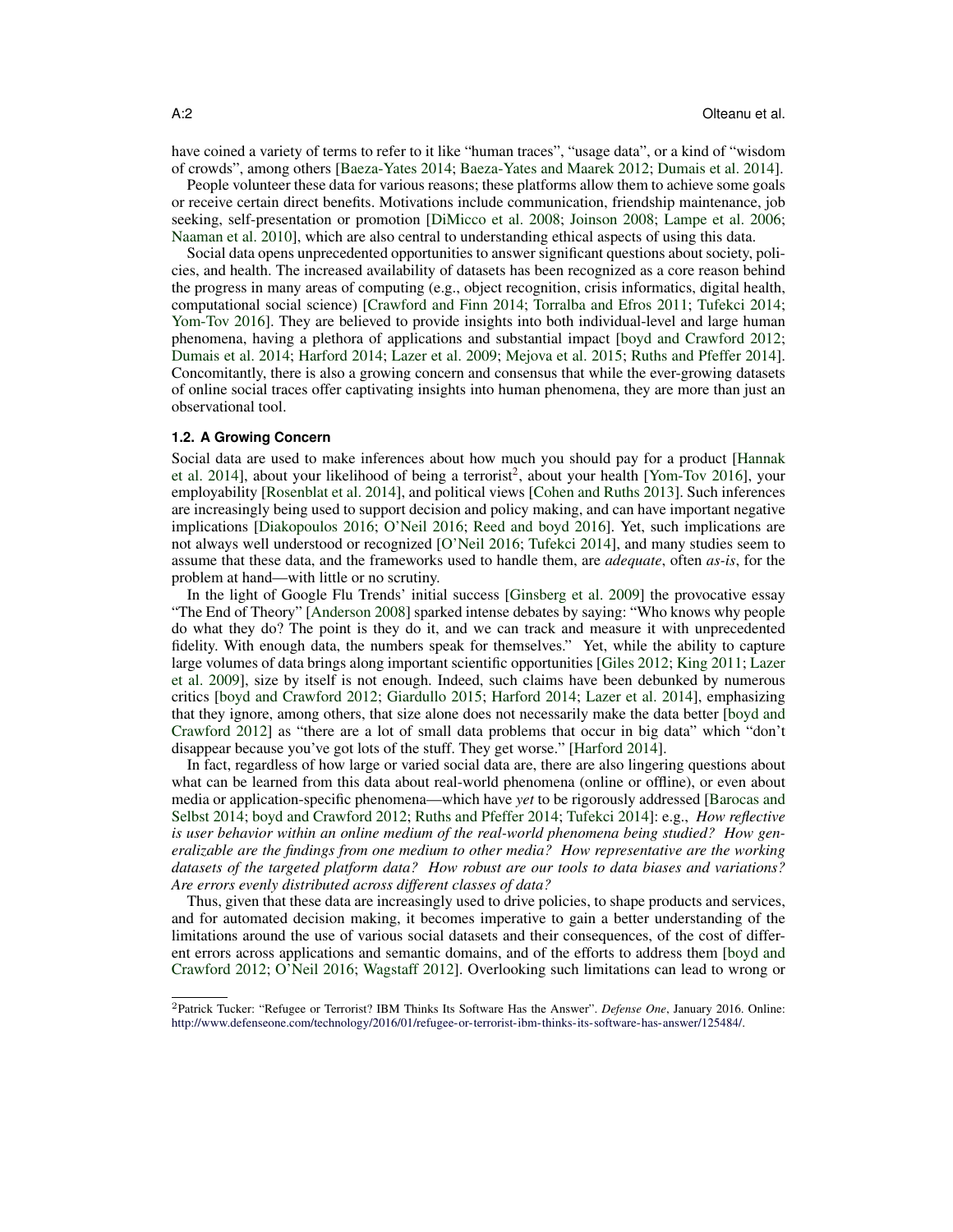· Non-individuals

| General                              | Data processing pipeline |                                      |                                    |                       |                           | Ethical         |
|--------------------------------------|--------------------------|--------------------------------------|------------------------------------|-----------------------|---------------------------|-----------------|
| challenges $(\S3)$                   | Source $(\S4)$           | Collect $(\S5)$                      | Process $(\S6)$                    | Analyze $(\S7)$       | Evaluate $(88)$           | issues $(\S9)$  |
| · Population bias                    | Functional               | $\cdot$ Acquisition $\cdot$ Cleaning |                                    | Qualitative · Metrics |                           | · Individual    |
| · Behavioral bias                    | biases                   | $\cdot$ Ouerving                     | Enrichment<br>$\ddot{\phantom{0}}$ | analysis              | · Interpretation          | autonomy        |
| Content bias                         | Normative                | $\cdot$ Filtering                    | Aggregation                        |                       | Descriptive · Disclaimers | Beneficence and |
| · Linking bias                       | biases                   |                                      |                                    | statistics            |                           | non-maleficence |
| · Temp. variations · External biases |                          |                                      |                                    | <b>Inferences</b>     |                           | · Justice       |

· Observational studies

<span id="page-2-2"></span>Table I: General challenges along an idealized data processing pipeline and ethical considerations.

inappropriate results [\[boyd and Crawford](#page-35-0) [2012;](#page-35-0) [Kıcıman et al.](#page-39-7) [2014\]](#page-39-7), which could be consequential particularly when used for policy or decision making.

At this point, a challenge for both academic researchers and applied data scientists using social data, is that there is not enough agreement on a vocabulary or taxonomy of biases, methodological issues, and pitfalls of this type of research. This survey is intended for researchers and practitioners who want to examine their own work, or that of others, through the lens of these issues.

#### <span id="page-2-0"></span>**1.3. Organization of This Survey**

**Redundancy** 

This survey aims to consolidate prior calls (including [Barocas and Selbst](#page-34-4) [\[2014\]](#page-34-4); [boyd and Crawford](#page-35-0) [\[2012\]](#page-35-0); [Chou](#page-35-1) [\[2015\]](#page-35-1); [Dwork and Mulligan](#page-37-6) [\[2013\]](#page-37-6); [Ekbia et al.](#page-37-7) [\[2015\]](#page-37-7); [Gillespie](#page-37-8) [\[2015\]](#page-37-8); [Kenneally](#page-39-8) [\[2015\]](#page-39-8); [Ruths and Pfeffer](#page-43-1) [\[2014\]](#page-43-1); [Tufekci](#page-44-1) [\[2014\]](#page-44-1)) to carefully scrutinize the use of social data in various disciplines against a variety of possible data and methodological pitfalls. In our analysis, we occasionally go beyond social data and into research that could be placed within social computing or computational social science more generally [\[Mann](#page-40-0) [2016;](#page-40-0) [Mason et al.](#page-40-1) [2014;](#page-40-1) [Oboler et al.](#page-41-2) [2012\]](#page-41-2). We recognize that this is an evolving topic, and we aim at providing a strong foundation for it, and while we occasionally refer to potential solutions to the issues we discuss, we focus on the exposition of the problems.

We begin the survey by noting that whether a research method is adequate or not depends on the research questions being asked. Hence, we first discuss typical research questions and methods used when analyzing social data (§[2\)](#page-2-1). Next, while noting that research using social data, as many other types of research, does not happen in a linear fashion, we describe challenges along an idealized data processing pipeline, including validity issues. We begin with general problems (§[3\)](#page-5-0) and then analyze problems at the data source  $(\S4)$  $(\S4)$  or introduced during data collection  $(\S5)$  $(\S5)$ , processing  $(\S6)$  $(\S6)$ , analysis  $(\S7)$  $(\S7)$ , or evaluation  $(\S8)$  $(\S8)$ , as outlined in Table [I.](#page-2-2) Finally, we discuss ethical issues regarding the usage of social data (§[9\)](#page-28-0), before wrapping up with an overview of trends and future directions  $(\$10)$  $(\$10)$ .

#### <span id="page-2-1"></span>**2. CONTEXT AND GENERAL FRAMEWORK**

Evaluating whether a dataset is biased or a methodology is adequate depends on the context in which research takes place, and fundamentally on the goals of the researcher(s).

#### <span id="page-2-3"></span>**2.1. Prototypical Goals of Social Data Analysis**

As we have stated, a wide variety of social platforms exists, sometimes overlapping and often complementing each other by supporting different functionalities, purposes or domains of focus. This diversity has enabled researchers to explore the potential benefits of social traces for a variety of domains and applications. We can broadly identify two large classes of research goals:

- I. *to understand phenomena specific to social software platforms*, sometimes with the objective of improving them; or
- II. *to understand and influence phenomena beyond the social platforms*, seeking to answer questions from sociology, psychology, or other disciplines.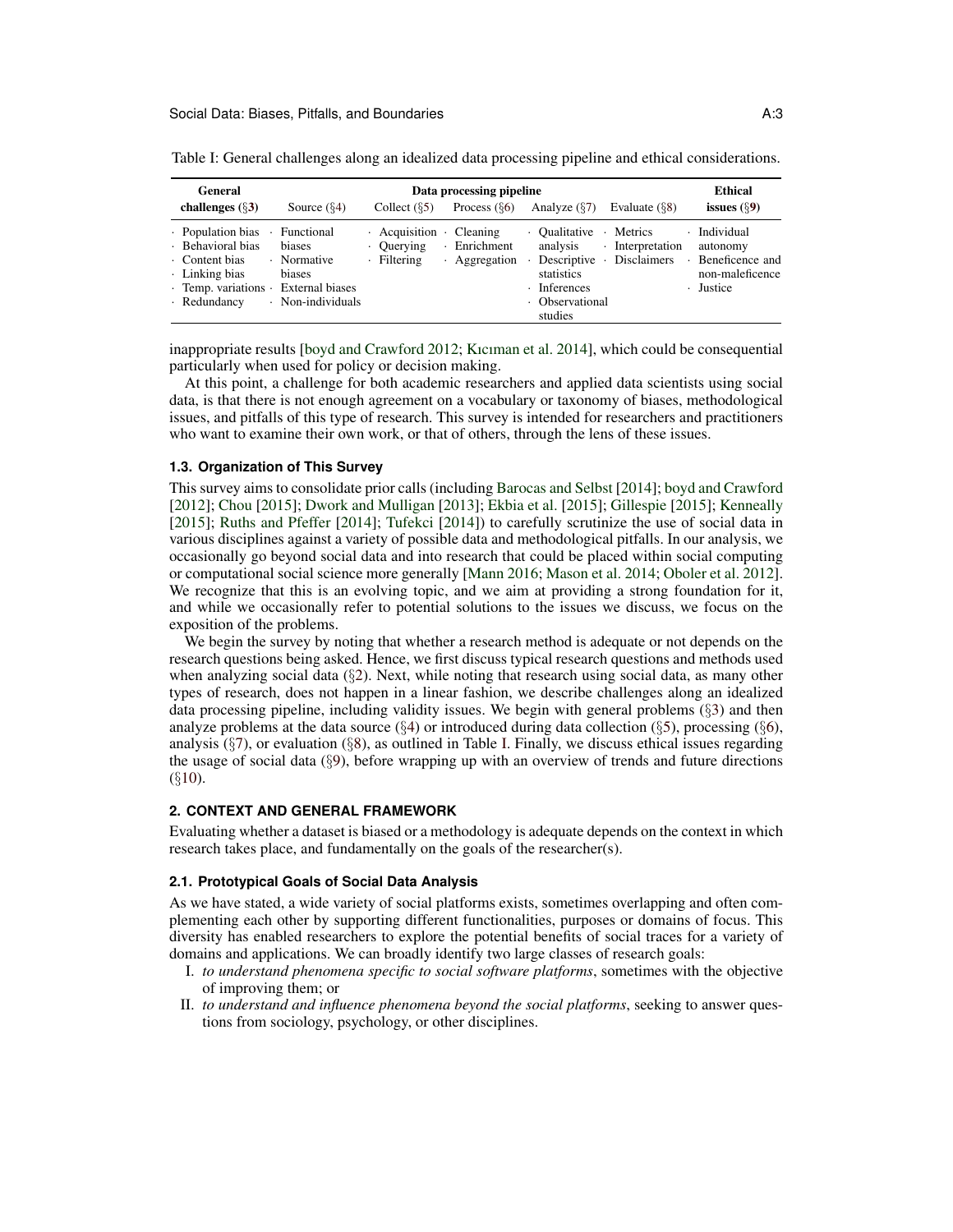Type I research focuses on questions about social software platforms, including questions specific to a single platform, a family of platform, comparative analyses of platforms and analyses of behaviors that cross platforms. This research typically applies methods from computer science fields such as data mining or human-computer interaction. This includes, for instance, research on how to maximize the spread of memes in a particular platform, how to make social software more engaging, studying how information flows from one platform to another, or how to improve the search engine or recommender system of a platform.

Type II research is about using data from social software platforms to address questions about phenomena that happens outside these platforms, and to identify online and offline methods of intervening in these outside phenomena. This research may occur in emerging interdisciplinary domains, such as computational social science and digital humanities. Researchers addressing this type of problem may seek to use social data to answer questions and identify interventions relevant to media, governments, non-governmental organizations, and business, or to work on problems from domains such as health care, politics, economics, and education. Sometimes, the research question can be about the impact of social software platforms in these domains, for instance, to try to describe the influence of social media in a political election. In other cases, the research question may lie entirely outside social media itself, for instance, to try to track the evolution of contagious diseases by analyzing symptoms reported online by social media users.

## **2.2. Prototypical Processing Pipeline for Social Data**

While research goals are diverse, social data research involves many common steps, independent of the research problem. For simplicity, to outline these steps we assume that the research question has been defined  $(\S 2.1)$  $(\S 2.1)$  and the ethical concerns outlined  $(\S 9)$  $(\S 9)$ :

Data acquisition and preparation. The first natural step is to gather data collections that satisfy certain characteristics and quality constraints  $(\S$ [3\)](#page-5-0). For this, one would typically identify possible sources of data ( $\S 4$ ) from where to extract or sample relevant data through various modes ( $\S 5$ ).

**Data processing.** Next, the acquired data is cleaned, organized and prepared for data analysis  $(\S6)$  $(\S6)$ . For this, the data points (e.g., users, messages, events) are often represented along a set of features (e.g., n-grams for content, demographic criteria for users), and are (manually or automatically) categorized along various dimensions (e.g., positive or negative messages, active users).

Data analysis. After data is collected, represented along a set of features, and perhaps sliced along a set of classes of interest, various computational and statistical methodologies can be applied. Their selection depends primarily on the specific settings and goals of each problem—such as describe, infer, predict, or extract causal relations—and on the peculiarities of the working datasets  $(\S7)$  $(\S7)$ .

Evaluation and interpretation. After the selected methods are applied, the results or models they generate are visualized and evaluated to see, e.g., if they prove or disprove a set of relevant hypotheses, and whether results can be generalized beyond a given context (§[8\)](#page-25-0). Often, researchers would also attempt to provide an interpretation of the results, which will depend on assumptions made about the meaning of each data point (e.g., whether a social link stems from a friendship relation, or a "like" equates to an endorsement).

Of course, these steps may not occur in a neat sequence and orderly fashion, with one step starting when the previous step ended. Additionally, these steps may not capture all the relevant details for all types of studies and they may occur out of order. However, conceptually they are useful to organize the presentation of the various pitfalls that may occur when using social data. A similar progression to this one can be seen in [Pannucci and Wilkins](#page-42-1) [\[2010\]](#page-42-1), which studies clinical trials and where there are also a series of steps: planning, implementation, analysis/publication; and opportunities for bias at every step.

#### **2.3. Validity of Social Data Research**

For this discussion on the validity of social data research, let us assume that a researcher is analyzing social data for the purposes of proving or disproving a specific hypothesis. A research challenge,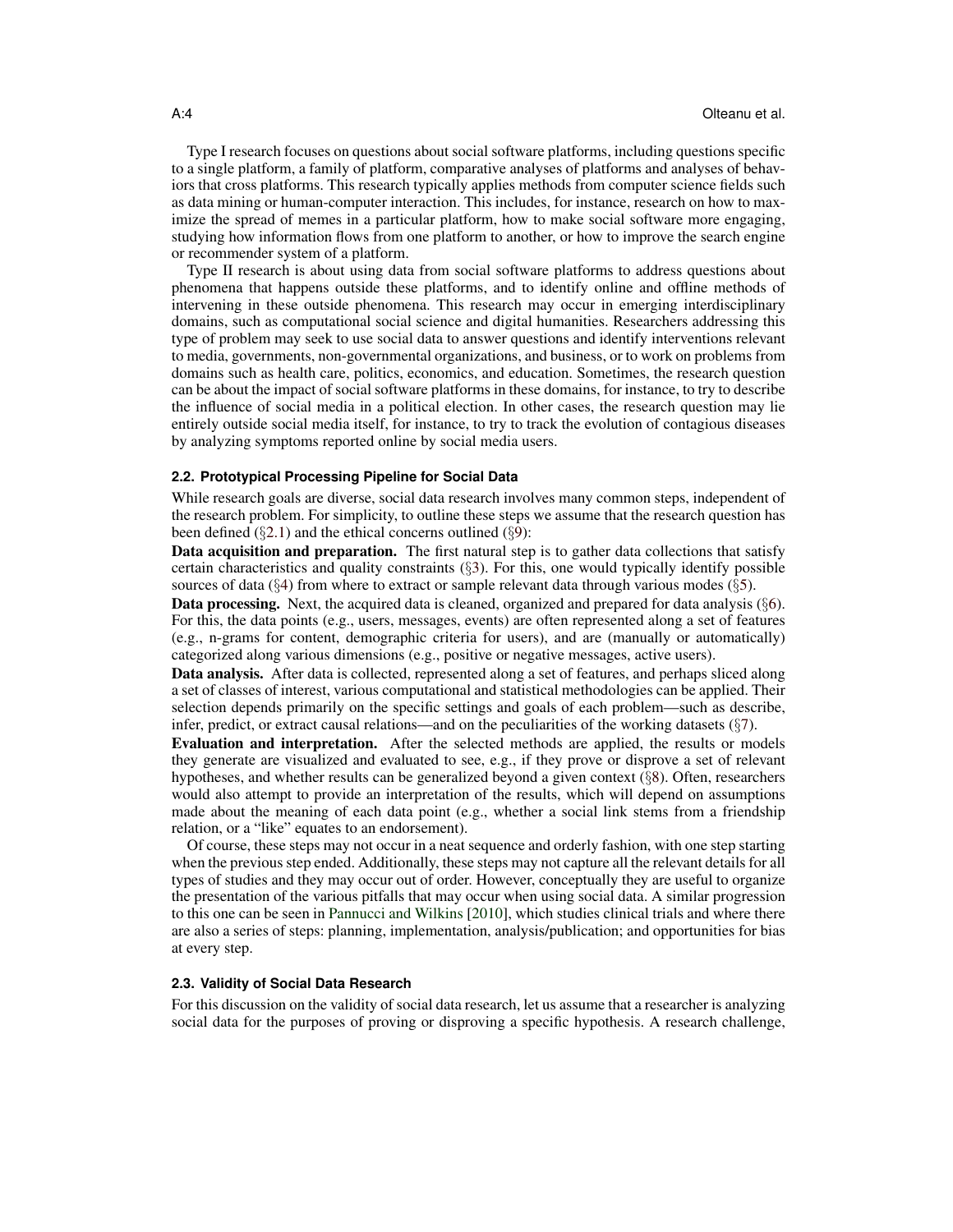#### Social Data: Biases, Pitfalls, and Boundaries A:5

then, is an unaddressed issue within the design and execution of a study that might put the proof or disproof of the hypothesis into question. Research using social data is often interdisciplinary, and as such, the vocabulary and taxonomies that describe the challenges to research is varied [\[boyd and](#page-35-0) [Crawford](#page-35-0) [2012;](#page-35-0) [Howison et al.](#page-38-3) [2011;](#page-38-3) [Lazer et al.](#page-39-6) [2014;](#page-39-6) [Ruths and Pfeffer](#page-43-1) [2014\]](#page-43-1). Without prejudice, we categorize the various research challenges along the following classes of threats to the validity of research conclusions:

Construct validity or *Do our measurements over our data measure what we think they measure?* [\[Howison et al.](#page-38-3) [2011;](#page-38-3) [Lazer](#page-39-9) [2015;](#page-39-9) [Trochim](#page-44-3) [2006\]](#page-44-3). In general, a research hypothesis is stated as some assertion over a theoretical construct or latent variable (or an assertion over the relationships between theoretical constructs). Construct validity asks whether a specific measurement (a calculation over a given dataset) actually measures the construct referred to in the hypothesis. However, while construct validity—and instability due to e.g., platform algorithms or usage conventions that are either cultivated or organically emerge—has been recognized as important to understand the reliability of measurements [\[Lazer](#page-39-9) [2015\]](#page-39-9), only a few works using social data address it (see, e.g., [Gilbert and Karahalios](#page-37-9) [\[2010\]](#page-37-9); [Kramer](#page-39-10) [\[2010\]](#page-39-10)).

For example, if a hypothesis states that "self-esteem" increases with age, research tracking selfesteem over time from social media must ask whether its assessment of self-esteem from text is actually measuring "self-esteem" versus other related or unrelated constructs. In other words, are the observed behaviors (such as words used or frequency of posting) driven primarily by self-esteem as opposed to community norms, variations in system functionality, or other individual aspects.

Internal validity or *Does our analysis correctly lead from the measurements to the conclusions of the study?* Internal validity focuses on the analysis and assumptions of the data [\[Howison et al.](#page-38-3) [2011\]](#page-38-3). This survey covers subtle errors of this kind, such as biases that can be introduced through data cleaning procedures, the use of machine learned classifiers, mistaken assumptions about data distributions, and other inadvertent biases introduced through common analyses of social media.

For example, an analysis of whether self-esteem increases with age may not be internally valid if data cleaning accidentally removes messages expressing confidence; or if machine learned classifiers were inadvertently trained to recognize self-esteem only in younger people. Of course, while we do not dwell on them, researchers should also be aware of more blatant logical errors—e.g., comparing the self-esteem of today's younger population to the self-esteem of today's older population would be consistent with but would not actually prove that self-esteem increases with age.

External validity or *To what extent can research findings be generalized to other situations?* External validity focuses on ways in which the experiment and the analysis could not represent the broader population or situation [\[Trochim](#page-44-3) [2006\]](#page-44-3). For example, effects observed on one social media platform may manifest differently on another platform due to platform differences, differing community or cultural norms [\[Lazer et al.](#page-39-6) [2014;](#page-39-6) [Malik and Pfeffer](#page-40-2) [2016;](#page-40-2) [Wijnhoven and Bloemen](#page-45-2) [2014\]](#page-45-2). This concept includes what is sometimes called *ecological validity*, which captures the extent to which an artificial situation (constrained social media platform) properly reflect a broader real-world phenomenon [\[Ruths and Pfeffer](#page-43-1) [2014\]](#page-43-1); as well as *temporal validity*, which captures the extent to which constructs change over time [\[Howison et al.](#page-38-3) [2011\]](#page-38-3) and invalidate conclusions (e.g., why people connect on social networks and why topics trend vary over time [\[Celik et al.](#page-35-2) [2011\]](#page-35-2)).

For example, even after we conclude a successful study of self-esteem in a longitudinal social media dataset, its findings may not generalize to a broader setting because of worries that the kinds of people who self-select into a particular platform are not representative of the broader setting; or that the behaviors they express online may not be representative of their behaviors in other settings.

Each of these criteria is complex to define and to evaluate, being also general to many types of research beyond social data analyses; the interested reader can consult [Howison et al.](#page-38-3) [\[2011\]](#page-38-3); [Lazer](#page-39-9) [\[2015\]](#page-39-9); [Trochim](#page-44-3) [\[2006\]](#page-44-3). The specific challenges of each research program are determined by the particular objectives and research questions researchers are trying to answer. For instance, a study seeking to improve the ordering of photos shown to users in one photo sharing site may not need to be valid for other photo sharing sites. In contrast, a study seeking to uncover how public health issues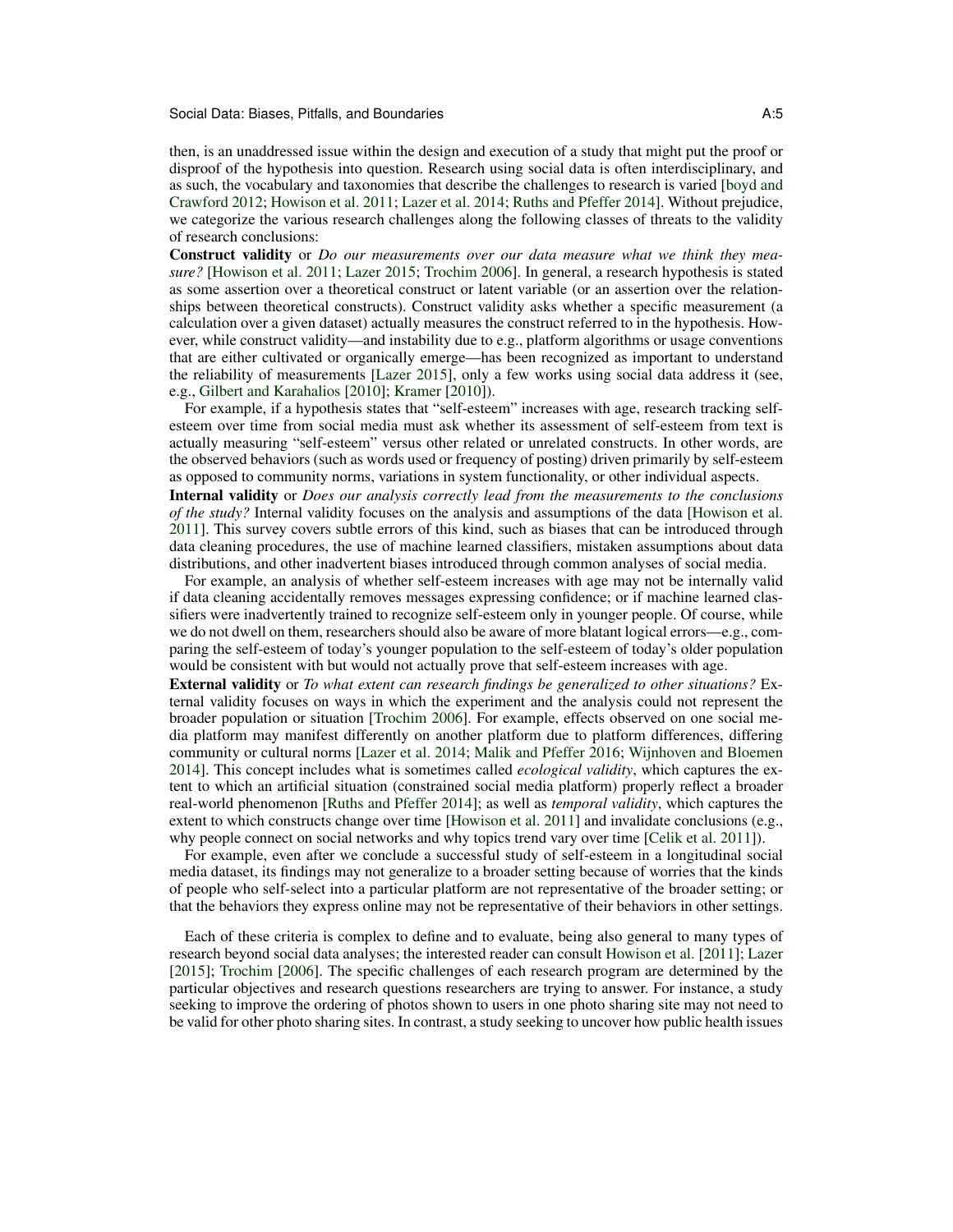in a country are reflected in social media may aspire to ensure that the results are independent of the particular social media sites selected for the study. While these challenges have been determined to be important, they are also believed to have been neglected [\[Crawford and Finn](#page-36-2) [2014;](#page-36-2) [Gayo Avello](#page-37-10) [et al.](#page-37-10) [2011;](#page-37-10) [Ruths and Pfeffer](#page-43-1) [2014;](#page-43-1) [Tufekci](#page-44-1) [2014\]](#page-44-1).

## <span id="page-5-0"></span>**3. GENERAL CHALLENGES**

This section deals with general challenges of research done on social data. They include population biases (§[3.2\)](#page-6-0), behavioral biases (§[3.3\)](#page-7-0), content biases (§[3.4\)](#page-8-0), linking biases (§[3.5\)](#page-9-0), temporal variations ( $\S$ [3.6\)](#page-9-1), and redundancy ( $\S$ [3.7\)](#page-11-1). The challenges refer to some concepts of data quality, that we discuss first.

#### **3.1. Data Quality**

Data quality is a multifaceted concept and the impact of each type of data quality issue varies with the analysis task. In general, these issues bound the type of questions that can be answered with a dataset, and whether these answers are valid or not. For social datasets, researchers have often little leverage to control data quality as they gather data from platforms outside their control.

Sparsity. Social data suffers from sparsity—many measures follow a power law distribution, which makes them easy to mine on the "head," (i.e., in relation to frequent elements or phenomena) but difficult on the long-tail (i.e., rare elements or phenomena) [\[Baeza-Yates](#page-34-5) [2013\]](#page-34-5). This phenomenon can be further exacerbated by platform functionality design (e.g., limiting or not the size of users' posts) [\[Saif et al.](#page-43-4) [2012\]](#page-43-4), particularly affecting data retrieval tasks [\[Naveed et al.](#page-41-3) [2011\]](#page-41-3).

Noise. Social data suffers from noise (e.g., content that is not reliable or credible, content that is incomplete or corrupted, typos, infrequent terms, stop words) [\[boyd and Crawford](#page-35-0) [2012;](#page-35-0) [Naveed](#page-41-3) [et al.](#page-41-3) [2011\]](#page-41-3). The distinction between what is "noise" and what is "signal" is often unclear, depending in subtle ways also on the question being asked [\[Salganik](#page-43-5) [2017\]](#page-43-5). As [Baeza-Yates](#page-34-5) [\[2013\]](#page-34-5) points out, often, the problem is not finding more data, but the *right data*—e.g. if adding more data also increases the level of noise, the quality and reliability of the results may deteriorate.

Representativeness. Sampling is so prevalent that we rarely question it. Sampling means taking a small portion of elements (a "sample") from a larger population, typically to learn something about the larger population. The key question in sampling is whether the sample is *representative* or not of the larger population.

Coming back to the classification presented in  $(\S2.1)$  $(\S2.1)$ , this affects research questions of type I (internal to a platform) that may need to focus on certain subgroups of users. Yet, identifying such groups is not trivial, as the available data may not capture all relevant properties of users. Research questions of type II (about external human phenomena) are further complicated. Often, they come along with a definition of a target population of interest [\[Ruths and Pfeffer](#page-43-1) [2014\]](#page-43-1) such as estimating the political preferences of young female voters or of citizens with a college degree.

We have several ways in which to express our representativeness objective: (a) representativeness with respect to some *offline population*, (e.g., women who play online games); (b) representativeness with respect to some notion of *relevant content* (e.g., content related to sports); (c) representativeness with respect to some *behavior* (e.g., people expressing happiness).

Data bias. One main focus of this survey is data bias, which is a systematic distortion in the data that compromises its representativeness. We do not discuss other types of bias such as *researcher bias*, which is a tendency or prejudice of researchers that makes them favor a certain outcome.

Data biases are often evaluated by comparing a data sample with multiple reference samples drawn from different sources or contexts, as obtaining an "absolute" data sample is often unfeasible (as we will see in  $\S5$ ). Thus, in the context of social data, bias is often a relative concept [\[Mow](#page-41-4)[showitz and Kawaguchi](#page-41-4) [2005\]](#page-41-4); for instance, when we speak of "content production biases" (§[3.4\)](#page-8-0), we mean that contents in two social datasets may be quite different, even if the users writing those contents overlap substantially.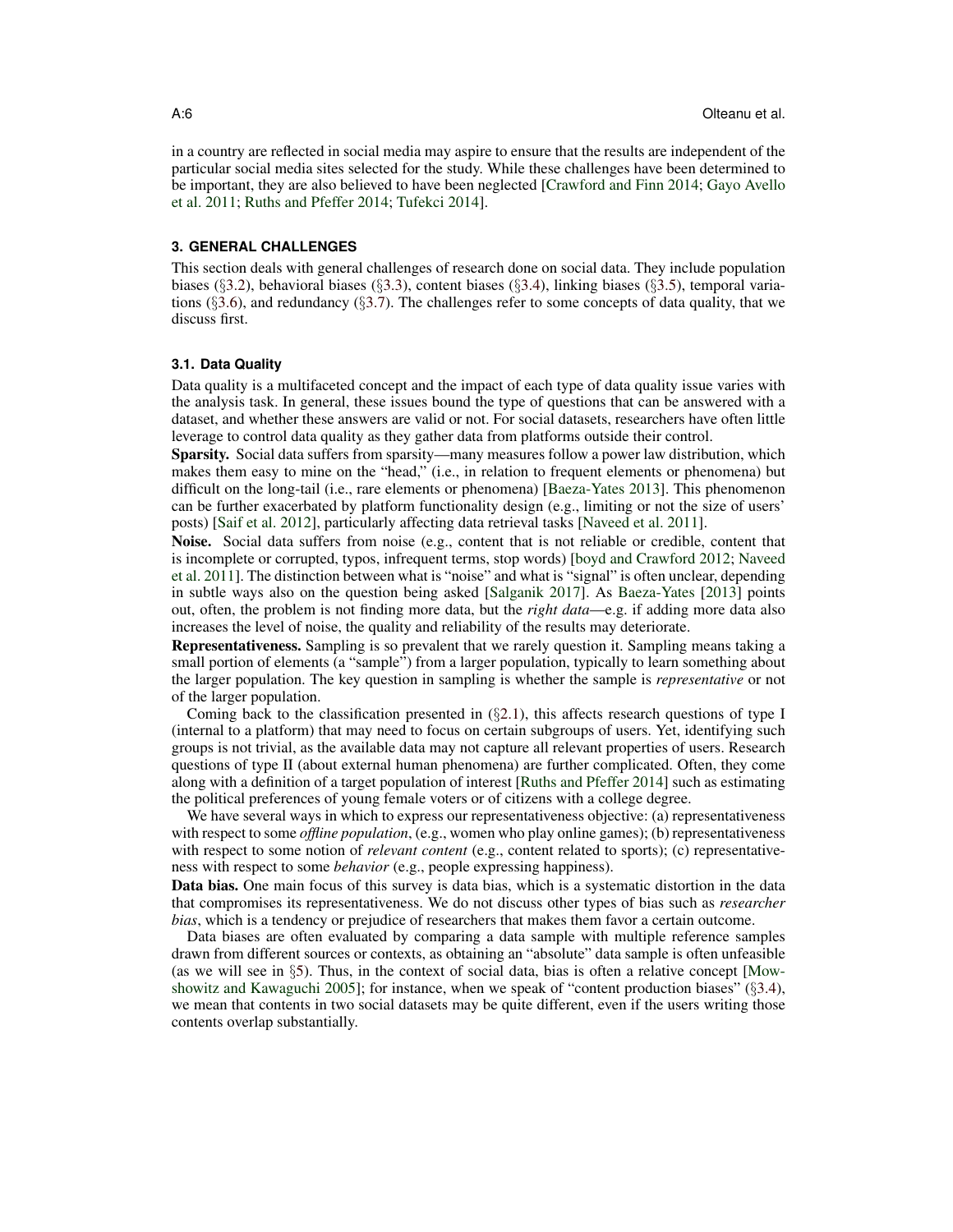Social Data: Biases, Pitfalls, and Boundaries A:7

Popular datasets used by researchers and practitioners often exhibit biases. For instance, looking at biases in data collections used for object recognition research, [Torralba and Efros](#page-44-2) [\[2011\]](#page-44-2) found that datasets can be uniquely identified due to built-in biases, even when the dataset assembling goals were similar; consequently, one may identify the dataset a specific data entry comes from. Though the goals might often differ, social datasets are not foreign to such biases either: they also appear to exhibit built-in biases due to how the datasets are assembled [González-Bailón et al. [2014a;](#page-38-4) [Olteanu et al.](#page-42-2) [2014a\]](#page-42-2), along with biases and quality issues peculiar to this type of data (e.g., behavioral biases due to community norms).

Data biases and other data quality issues may arise from how the data is collected, processed or created, and may manifest in the quality and the type of content or users captured by the working datasets. Thus, they can be classified per many criteria, including *what are the observed effects* (e.g., systematic differences among demographic groups) and *what factors trigger them* (e.g., mechanisms on a platform). In the rest of the section, we discuss data biases from the perspective of how the distortions, regardless of their underlying causes, manifest in social data.

#### <span id="page-6-0"></span>**3.2. Population Biases**

Def.: **Population biases**. Differences in demographics or other user characteristics between a population of users represented in a dataset or platform and a target population.

Population biases affect the representativeness of a sample and the ecological/external validity of research. They are problematic for research of type II ( $\S$ [2.1\)](#page-2-3), in which conclusions about society in general are sought from the data. For instance, the relationship between a studied population (e.g., adults on Twitter declaring to live in the UK) and a target population (e.g., all adults living in the UK) is often unknown. Population biases typically refer to the extent to which data collected from a specific social platform differs from a specific target population. Yearly surveys from the Pew Research Center<sup>[3](#page-6-1)</sup> of social media usage show that the demographic composition of the major social platforms consistently differ both with respect to each other, as well as with respect to the offline or Internet population [\[Duggan](#page-37-11) [2015;](#page-37-11) [Duggan et al.](#page-37-12) [2015\]](#page-37-12). Further, differences between a platform's users and target populations may be exacerbated within narrower contexts, such as in the case of studies focused on certain user traits or application domains. Such observations are also supported by academic studies [\[Hargittai](#page-38-5) [2007;](#page-38-5) [Mislove et al.](#page-41-5) [2011;](#page-41-5) [Ruths and Pfeffer](#page-43-1) [2014\]](#page-43-1).

Next, we cover a few main themes under which prior work has described population biases:

– Different user demographics tend to be drawn to different social platforms, or social platforms' users do not represent society. Prior surveys and studies on the use of social platforms show gaps in gender representation across platforms [\[Anderson](#page-34-6) [2015\]](#page-34-6), but also along race, ethnicity, and parental educational background [\[Hargittai](#page-38-5) [2007\]](#page-38-5). For instance, [Mislove et al.](#page-41-5) [\[2011\]](#page-41-5) finds that Twitter users significantly over-represent men and the population of regions that are densely populated, while women are over-represented on Pinterest [\[Ottoni et al.](#page-42-3) [2013\]](#page-42-3). Yet, the [Archambault and](#page-34-7) [Grudin](#page-34-7) [\[2012\]](#page-34-7) study of social media use among a tech giant employees shows that though growth in use and acceptance across social media platforms is not uniform, concerns that deter some users from adopting them such as privacy tend to level off over time.

– Users of different demographics or traits use social platforms mechanisms differently. Users of different countries tend to use Twitter differently—Germans tend to use hashtags more often (suggesting a focus on information sharing), while Koreans tend to reply more often to each other (suggesting conversational purposes) [\[Hong et al.](#page-38-6) [2011\]](#page-38-6). Other example may be a question-answering site in which the culture encourages hostile corrections, driving users to remain "unregistered and passive."[4](#page-6-2) Thus, studies assuming a certain usage may misrepresent certain groups of users.

<span id="page-6-1"></span><sup>3</sup>Pew Research Center: http://www.pewinternet.org/

<span id="page-6-2"></span><sup>4</sup>Tessa Harmon: "Stack Overflow's Developer Survey Analysis Hurts Women." *Medium*, April 2019. Online: [https://medium.](https://medium.com/@glitterwitch/stack-overflow-s-developer-survey-analysis-hurts-women-ec4d568e2352) [com/@glitterwitch/stack-overflow-s-developer-survey-analysis-hurts-women-ec4d568e2352](https://medium.com/@glitterwitch/stack-overflow-s-developer-survey-analysis-hurts-women-ec4d568e2352)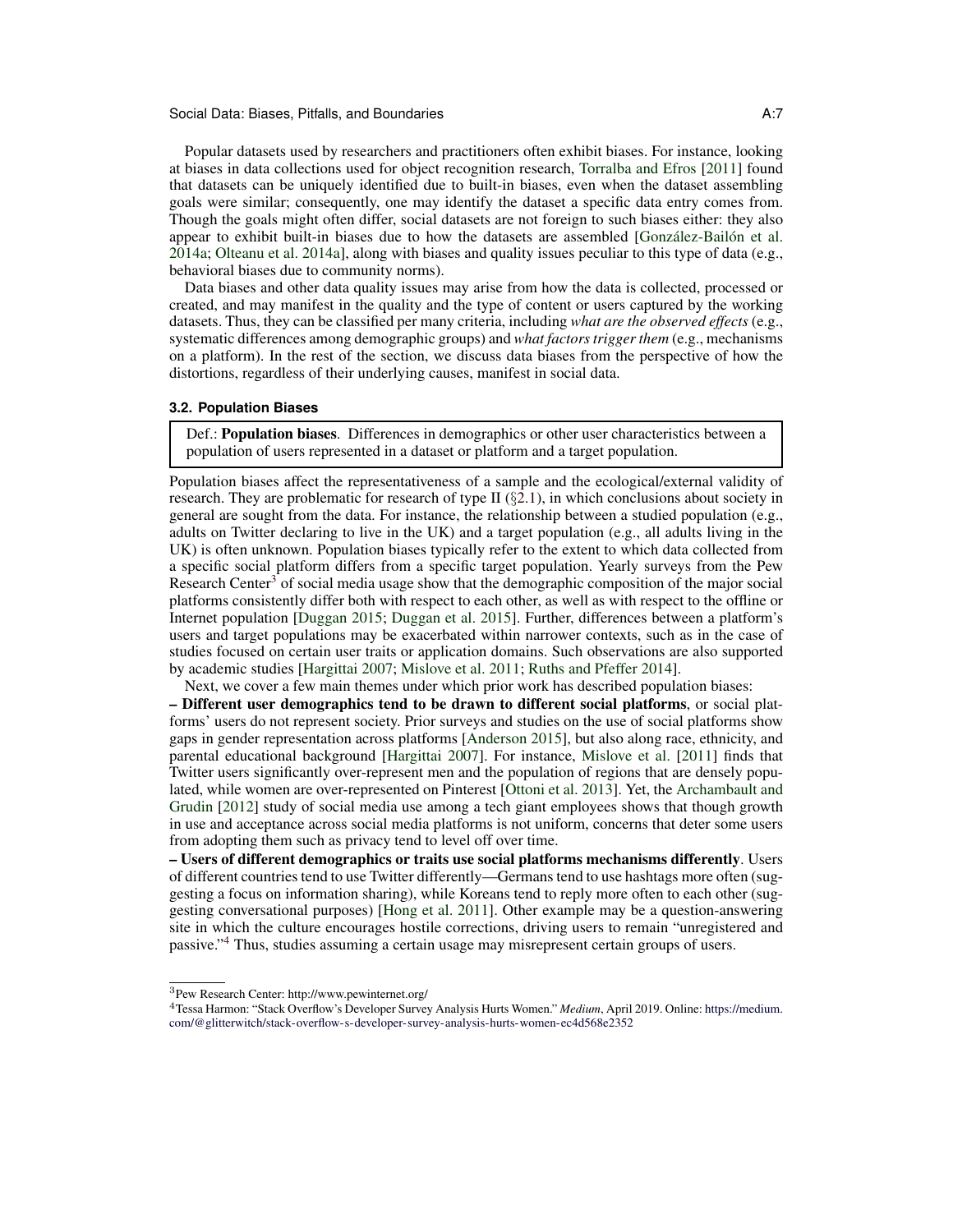– Proxies for personal traits or demographic criteria vary in reliability, and most users do not self-label along these axes. For example, a study interested in the opinion of young college graduates about a new law may rely on a proxy population: those reporting on a social platform to be alumni of a given set of universities. This choice can end up being an important source of bias [\[Ruths](#page-43-1) [and Pfeffer](#page-43-1) [2014\]](#page-43-1). In the context of predicting users' political orientations, researchers have shown that the choice of the proxy population drastically influences the performance of various prediction models [\[Cohen and Ruths](#page-36-3) [2013\]](#page-36-3). In other words, it highlights that the quality of the inference of such latent attributes varies across a dataset demographics, the study showing that existing classifiers tend to do much better on politicians than on "normal" users (with only a few political posts) producing misleading estimates of users' political orientations on Twitter [\[Cohen and Ruths](#page-36-3) [2013\]](#page-36-3).

## <span id="page-7-0"></span>**3.3. Behavioral Biases**

Def.: Behavioral biases. Differences in user behavior across platforms or contexts, or across users represented in different datasets.

Behavioral biases affect the ecological/external validity of research, as they may condition the results of a study on the platform and context chosen. They affect both types I and II of research (§[2.1\)](#page-2-3), and are not entirely dependent on population biases.

For instance, [Teevan et al.](#page-44-4) [\[2011\]](#page-44-4) found web and microblogging search to capture distinct use cases: queries on Twitter are shorter and more popular, focusing more on temporally relevant information and people, while web queries tend to change and develop as users learn more about a topic. Observing the interplay between what people search and share about health on social media, [De Choudhury et al.](#page-36-0) [\[2014\]](#page-36-0) found information seeking and sharing practices to be dependent on the characteristics of the medical condition like being critical or not. [Leskovec et al.](#page-40-3) [\[2009\]](#page-40-3) compared news media with weblogs, finding a few hours lag between the attention peak of a meme (short phrase) in news media versus weblogs. Other studies also look at the similarities and differences among various social platforms w.r.t. adoption patterns [\[Kwon et al.](#page-39-11) [2014\]](#page-39-11), user personalities [\[Hughes et al.](#page-38-7) [2012\]](#page-38-7), news spreading [\[Lerman and Ghosh](#page-40-4) [2010\]](#page-40-4), geographical and socioeconomic patterns [\[Li et al.](#page-40-5) [2013\]](#page-40-5), shared content [\[Ottoni et al.](#page-42-4) [2014\]](#page-42-4), and behaviors [\[Lim et al.](#page-40-6) [2015\]](#page-40-6).

We analyze separately behavioral biases affecting the generation of content by users  $(\S3.4)$  $(\S3.4)$  and those affecting linking patterns between users  $(\S 3.5)$  $(\S 3.5)$ . Three other classes of behavioral biases are those involving the interaction among users, the interaction between users and content, and the biases that cause users to be included or not into a study population.

– Interaction biases affect how users interact with each other. There are differences in how people communicate on social platforms that are influenced by the relationships they share, and by the features of the platform itself. [Wilson et al.](#page-45-3) [\[2009\]](#page-45-3) showed that the interaction patterns do not follow explicitly created social links, being significantly sparser, with 20% of friends accounting for 80% of interactions. [Backstrom et al.](#page-34-8) [\[2011\]](#page-34-8) found differences in how users balance their attention within their social network with some users being more focused than others, which also depends on their demographics (e.g., female users tend to be more focused towards their top friends); while others indicate that how users interact depends on the type of relation they share [\[Burke et al.](#page-35-3) [2013\]](#page-35-3) and on shared characteristics (i.e., homophily) [\[McPherson et al.](#page-40-7) [2001;](#page-40-7) [Wu et al.](#page-45-4) [2011\]](#page-45-4).

– Content consumption biases affect how users interact with content, due to variations in interests or types of sought content. User consumption behavior is correlated with their demographic attributes and other personal characteristics: [Goel et al.](#page-37-13) [\[2012\]](#page-37-13) shows how page views vary across demographics (e.g. age, gender, race, income), while [Kosinski et al.](#page-39-12) [\[2013\]](#page-39-12) links "likes" on Facebook with personal traits. Given that users tend to consume more content from like-minded people, such consumption biases are linked to the creation of filter bubbles [\[Nikolov et al.](#page-41-6) [2015\]](#page-41-6).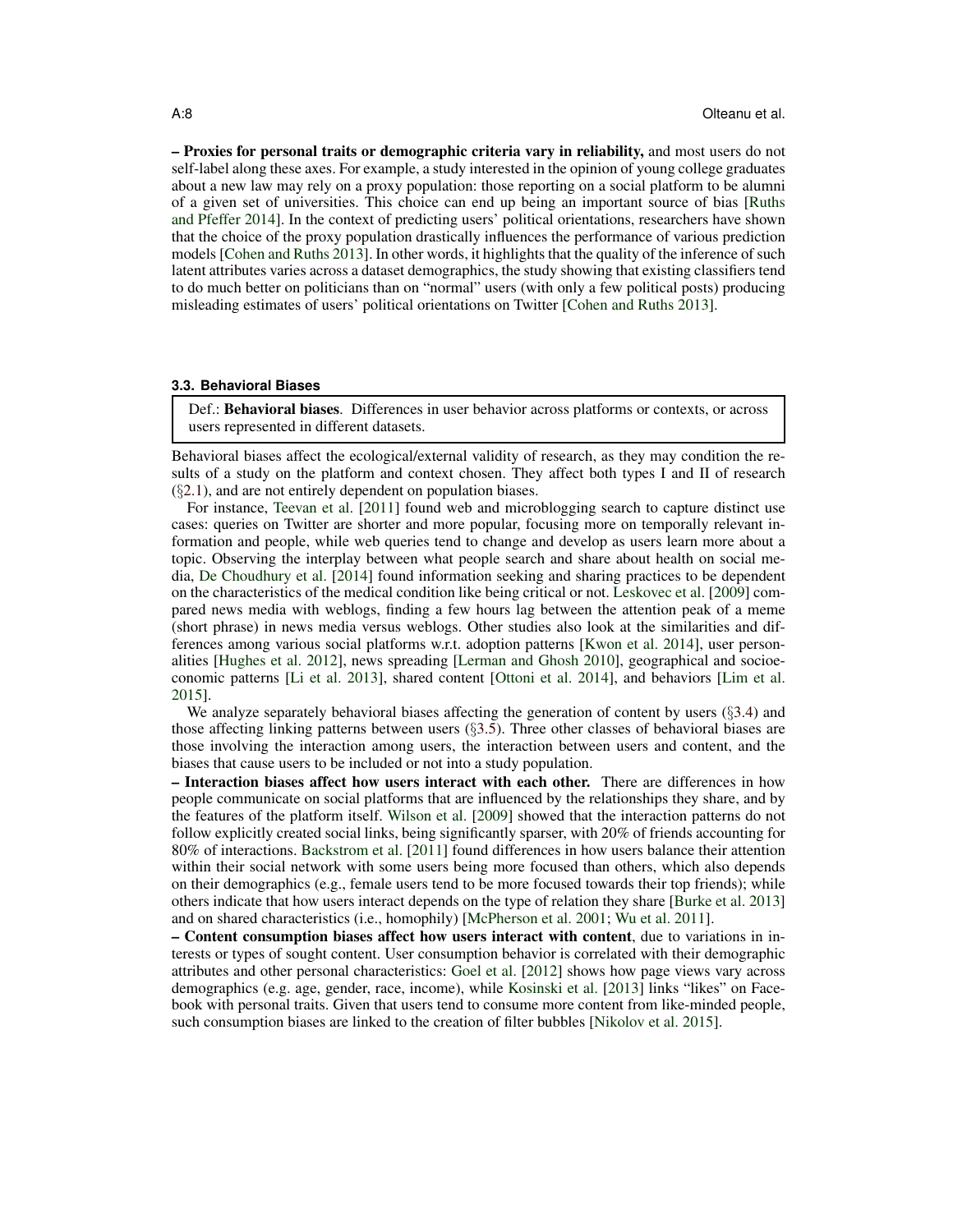Social Data: Biases, Pitfalls, and Boundaries A:9

– The nature of users' tasks influences the traces they leave. Studying web search behavior, [Silvestri](#page-44-5) [\[2010\]](#page-44-5) found that it varies across semantic domains, and [Aula et al.](#page-34-9) [\[2010\]](#page-34-9) that it changes as the task at hand becomes more difficult. Further, [Bennett et al.](#page-34-10) [\[2015\]](#page-34-10) show that many such tasks involve searching on behalf of others and the traces users leave depend on the beneficiary's "persona"; while [Oeldorf-Hirsch et al.](#page-41-7) [\[2014\]](#page-41-7) found the type of user needs to impact what platform was used for information seeking tasks.

– Misreports and self-selection may occur due to behavioral biases; studies relying on selfreports on a certain aspect may be biased due to *what* users chose to report, *when* they chose to do it, and *how* they chose to do it. [Gong et al.](#page-37-14) [\[2015,](#page-37-14) [2016\]](#page-38-8) show that many users remain silent despite their interest in a given topic. This could be in part due to some users practicing self-censorship by either deciding not to share a post (often in the last minute) [\[Das and Kramer](#page-36-5) [2013\]](#page-36-5) or by deleting content right after posting it [\[Wang et al.](#page-45-5) [2011\]](#page-45-5). Further, users have a higher propensity to talk about extreme or positive experiences, rather than talk about negative or common experiences [\[Guerra](#page-38-9) [et al.](#page-38-9) [2014;](#page-38-9) [Kıcıman](#page-39-1) [2012\]](#page-39-1).

Apart from "missing" reports, inaccurate self-reports can also bias social datasets—termed as *response bias*. [Zhang et al.](#page-46-1) [\[2013\]](#page-46-1) found that about 75% of Foursquare check-ins do not match users' real mobility; misreports that [Wang et al.](#page-45-6) [\[2016\]](#page-45-6) found to be motivated by competitive elements employed by social platforms such as badges. Discrimination can also occur as an artifact of such reporting biases *due to economic inequality* if they are overlooked [\[Barocas](#page-34-11) [2014;](#page-34-11) [Crawford](#page-36-6) [2013\]](#page-36-6); for instance, if more data is available from a richer area than from a poorer area, we may see more decisive or accurate intervention as a result of public policies prompted by such data (see also the "digital divide" on §[9.4\)](#page-31-0).

#### <span id="page-8-0"></span>**3.4. Content Production Biases**

Def.: Content production biases. Behavioral biases that are expressed as lexical, syntactic, semantic, and structural differences in the contents generated by users.

Content production bias is a behavioral bias that has raised concerns and received significant attention as it affects several popular tasks such as user classification, trending topics or content filtering [\[Cohen and Ruths](#page-36-3) [2013;](#page-36-3) [Nguyen et al.](#page-41-8) [2016;](#page-41-8) [Olteanu et al.](#page-42-2) [2014a\]](#page-42-2), and may also impact user exposure to a variety of information types [\[Nikolov et al.](#page-41-6) [2015\]](#page-41-6).

– The use of language(s) varies across and within countries and populations. By mapping the use of languages across countries, [Mocanu et al.](#page-41-9) [\[2013\]](#page-41-9) observed seasonal variations in the linguistic composition of each country, as well as between geographical areas at different granularity scales, even at the level of city neighborhoods. [Rao et al.](#page-43-6) [\[2010\]](#page-43-6) offer insights into distinctive languageusage variations across gender, age, regional origin, and political orientation on Twitter.

– Contextual factors impact how users talk. The use of language is even shaped by the relations among users, [Burke et al.](#page-35-3) [\[2013\]](#page-35-3) showing how mothers and fathers use language differently when they speak with their daughters and sons, and vice versa. Further, [Schwartz et al.](#page-44-6) [\[2015\]](#page-44-6) show that the temporal orientation of messages (emphasizing on the past, present, or future) may be swayed by factors like openness to experience, number of friends, satisfaction with life, or depression.

– Different populations have different propensities to talk about certain topics. For instance, by selecting political tweets during 2012 US election, [Diaz et al.](#page-36-7) [\[2016\]](#page-36-7) noticed a user population biased towards Washington, DC; while [Olteanu et al.](#page-42-5) [\[2016\]](#page-42-5) found African-Americans to be more likely to use on Twitter the #BlackLivesMatter hashtag (related to a large movement on racial equality).

– Content from popular or "expert" users differs from regular users' content. For instance, [Bhattacharya et al.](#page-34-12) [\[2014\]](#page-34-12) found that on Twitter "expert" users tend to create content mainly on their topic of expertise, while [Zafar et al.](#page-46-2) [\[2015\]](#page-46-2) show how focusing the sampling of content on "expert" users (e.g., whose who appear across topic-specific lists) biases the resulting sample towards more trustworthy and high-quality content.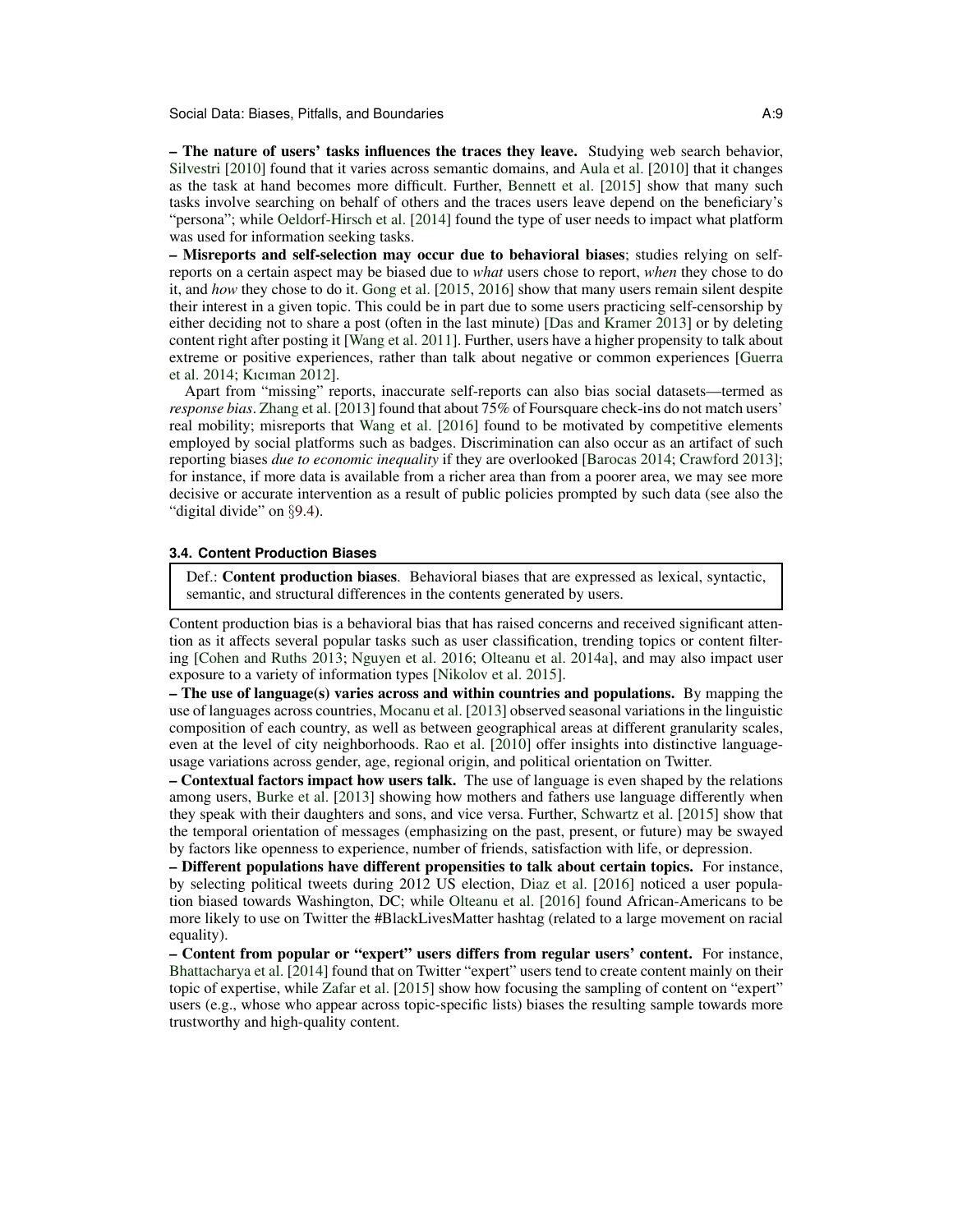## <span id="page-9-0"></span>**3.5. Linking Biases**

Def.: Linking biases. Behavioral biases that are expressed as differences in the attributes of networks obtained from user connections, interactions or activity.

Linking biases are important for the study of social networks structure, social influence, and information diffusion phenomena, among others [\[Bakshy et al.](#page-34-13) [2012,](#page-34-13) [2015,](#page-34-14) [2012;](#page-34-15) [Cha et al.](#page-35-4) [2010;](#page-35-4) [Wilson et al.](#page-45-3) [2009\]](#page-45-3). On social platforms, linking biases may result in systematically biased perceptions about users or content [\[Lerman et al.](#page-40-8) [2016\]](#page-40-8).

– Network attributes influence users' behavior and perceptions, and vice versa. [Kıcıman](#page-39-13) [\[2010\]](#page-39-13) found differences in behavior (as indicated by language models and pronoun usage) that correlate with users' follower count, while [Dong et al.](#page-36-8) [\[2016\]](#page-36-8) found age-specific graph distances ("degrees of separation"), with younger people being better connected than older generations. Homophily, i.e., the tendency of similar individuals to interact and connect [\[Lin et al.](#page-40-9) [1981;](#page-40-9) [McPherson](#page-40-7) [et al.](#page-40-7) [2001\]](#page-40-7), can systematically bias the perceptions of networked users, resulting in under- or overestimations of the prevalence of certain attributes within a population, or of the popularity of an event [\[Coletto et al.](#page-36-9) [2016;](#page-36-9) [Lerman et al.](#page-40-8) [2016\]](#page-40-8).

In social datasets, linking biases may be further exacerbated by how the data is collected and sampled, and how links are defined, impacting the properties of the network and graph-based user attributes such as their centrality within a network [\[De Choudhury et al.](#page-36-10) [2010;](#page-36-10) González-Bailón [et al.](#page-38-10) [2014b\]](#page-38-10) (see also §[5\)](#page-16-0).

– Behavior-based and connection-based social links are different. Different graph construction methods can lead to different structural graph properties in the various kinds of networks that can be constructed from social data [\[Cha et al.](#page-35-4) [2010;](#page-35-4) [Chun et al.](#page-36-11) [2008\]](#page-36-11). For instance, exploring the differences between social networks based on explicit connections (users declaring that they are "friends") vs. implicit connections (users interacting repeatedly with each other), [Wilson et al.](#page-45-3) [\[2009\]](#page-45-3) showed that the network constructed based on explicit links among users was significantly denser than the one based on user interactions, while [Viswanath et al.](#page-45-7) [\[2009\]](#page-45-7) showed that in the interaction-defined network, nodes tends to have a smaller, bounded degree.

– Online social networks formation also depends on factors external to the social platforms. For instance, geography has been linked to the properties of online social networks [\[Poblete et al.](#page-42-6) [2011\]](#page-42-6), with the likelihood of a social link decreasing with the distance among users, with consequences for information diffusion [\[Volkovich et al.](#page-45-8) [2012\]](#page-45-8), and with users visiting the same places being also more likely to create social links online [\[Scellato et al.](#page-43-7) [2011\]](#page-43-7). Further, the type and the dynamics of the relationships users share offline influence their propensity to create social ties in online environments and their online interaction patterns [\[Gilbert and Karahalios](#page-37-15) [2009;](#page-37-15) [Subrah](#page-44-7)[manyam et al.](#page-44-7) [2008\]](#page-44-7).

#### <span id="page-9-1"></span>**3.6. Temporal Variations**

Def.: Temporal variations. Differences in populations or behaviors over time.

Temporal variations affect the temporal validity and both the internal and ecological/external validity of research. They are problematic for both type I and type II research  $(\S 2.1)$  $(\S 2.1)$ , as they may affect the ability to understand the generalizability of observations over time (e.g., what factors vary and how they confound with the current patterns in the data). If overall a platform or offline context are not stable, it may be impractical to disentangle the effects due to a specific variable of interest from variations in other possible confounding factors. At the level of the system that collects digital traces from users, [Salganik](#page-43-5) [\[2017\]](#page-43-5) points to three types of variations (which he calls *drifts*): variations in who is using the system, in how the system is used, and in the system affordances.

Thus, the temporal parameters including the boundary specifications of a dataset should not be overlooked. For instance, when tracking social signals at an aggregate level, there are general variations regarding when and for how long users focus on certain topics that may be triggered by current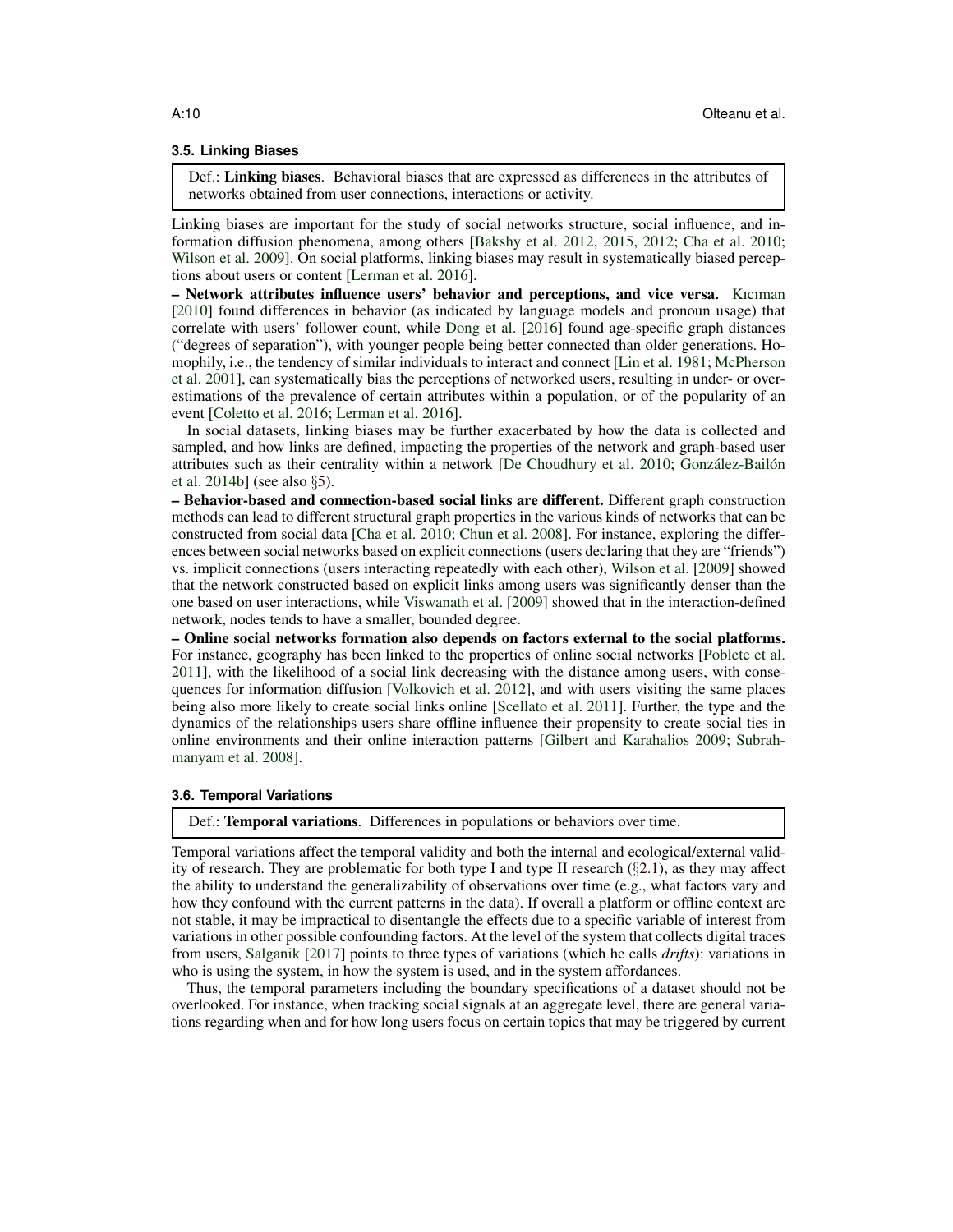#### Social Data: Biases, Pitfalls, and Boundaries A:11 (At a state of A:11 (At a state of A:11 (At a state of A:11

trends, seasonality or periodicity in activities, surprise factors, or even noise [\[Radinsky et al.](#page-43-8) [2012\]](#page-43-8). How one aggregates and truncates datasets along the temporal axis impacts what types of patterns we can observe and what types of research questions we can answer, which we detail next:

– Populations, behaviors, and systems change over time, as neither a platform population (or their behavior), nor its' suite of affordances is static, but they evolve in time, exhibiting significant temporal dynamics [\[Lampe et al.](#page-39-0) [2008;](#page-39-0) [Radinsky et al.](#page-43-8) [2012;](#page-43-8) [Salganik](#page-43-5) [2017\]](#page-43-5). Studies on Facebook [\[Lampe et al.](#page-39-0) [2008\]](#page-39-0) and Twitter [\[Liu et al.](#page-40-10) [2014\]](#page-40-10) show that users' demographic composition and the way in which the platforms are used changed over time. Even the demographic composition and the level of participation for users posting on a topic (e.g., elections) [\[Diaz et al.](#page-36-7) [2016;](#page-36-7) [Guerra](#page-38-9) [et al.](#page-38-9) [2014\]](#page-38-9) or their interaction patterns [\[Viswanath et al.](#page-45-7) [2009\]](#page-45-7) are often non-stationary over time. For instance, people may use a hashtag at the beginning of an event, then continue discussing the event without the hashtag [\[Tufekci](#page-44-1) [2014\]](#page-44-1). There are also complex interplays between behavioral trends on a platform (e.g., trends in the use of language) and the online communities' makeup and users' lifecycles [\[Danescu-Niculescu-Mizil et al.](#page-36-12) [2013\]](#page-36-12). Such trends can emerge organically (e.g., through changes in the user base), or can be driven by platform goals (e.g., new features rolled out). – Seasonal and periodic phenomena can further trigger systematic or periodic variations in how a platform is used and by whom [\[Grinberg et al.](#page-38-11) [2013;](#page-38-11) [Radinsky et al.](#page-43-8) [2012;](#page-43-8) [Scheffler and Kyba](#page-43-9) [2016\]](#page-43-9). Studying neighborhood boundaries inferred from geo-located tweets, [Kıcıman et al.](#page-39-7) [\[2014\]](#page-39-7) found that conditioning the analysis on different temporal contexts (day vs. night, or weekday vs. weekend) changed the shapes of the inferred neighborhoods. [Grinberg et al.](#page-38-11) [\[2013\]](#page-38-11) found Foursquare checkins to exhibit clear weekly patterns for several real-world categories (patterns similar to Twitter posts on corresponding topics), while [Golder and Macy](#page-37-16) [\[2011\]](#page-37-16) observed a relationship between the sentiment of tweets and cycles of sleep and seasonality—with such periodic patterns being also observed for query logs [\[Vlachos et al.](#page-45-9) [2004\]](#page-45-9) and editorial activity on Wikipedia [\[Yasseri et al.](#page-46-3) [2012\]](#page-46-3).

– Sudden-onset phenomena affect populations, behaviors, and platforms; including suddenly emerging patterns in the data (e.g., a spike or drop in activity) due to external events (e.g., sudden onset crisis like an earthquake or accident) or platform changes. [Malik and Pfeffer](#page-40-2) [\[2016\]](#page-40-2) show how introducing a new feature may result in a sudden jump in the activity on a platform, while real-world events may result in shorter-lived activity peaks, which typically define temporally their corresponding social datasets (e.g., [Crawford and Finn](#page-36-2) [\[2014\]](#page-36-2) discuss the case of crisis situations). – The time granularity can be too fine-grained to observe long-term phenomena; such as maintaining relatively constant patterns or evolving over long periods [\[Crawford and Finn](#page-36-2) [2014;](#page-36-2) [Richardson](#page-43-0) [2008\]](#page-43-0). For instance, while social datasets corresponding to real-world events tend to be defined around activity peaks, distinct events may have distinct temporal fingerprints that such datasets may miss (e.g., disasters may have longer term effects than sport events). In addition, the temporal fingerprints of protracted situations such as wars may be characterized by multiple peaks. Further, [Fourney et al.](#page-37-17) [\[2015\]](#page-37-17); [Richardson](#page-43-0) [\[2008\]](#page-43-0) observed that long-term search logs (as opposed to short-term, within-session search information) provide richer insights into the evolution of users' interests, needs, or how experiences unfold over time (e.g., pregnancy or career evolution).

– The time granularity can be too coarse-grained to observe short-lived phenomena. This is important when tracking how some experience unfolds for a user, short-lived effects, or smaller phenomena at the granularity of, e.g., hours of minutes. [Fourney et al.](#page-37-17) [\[2015\]](#page-37-17) highlight shifting needs and experiences for pregnant users indicating that how one would align and truncate users' timelines may influence what type of patterns they capture. Similarly, by exploring the temporal evolution of outcomes of a variety of personal experiences, [Olteanu et al.](#page-42-7) [\[2017\]](#page-42-7) also show that they follow different temporal patterns. Further, some of the patterns and correlations observed in social data may be evolving or only short-lived [\[Starnini et al.](#page-44-8) [2016\]](#page-44-8).

– Datasets decay and lose utility over time—an important effect of temporal variations, not only while a dataset is collected, but also after. It has been linked to the deletion of content (by the users or by the platform [\[Gillespie](#page-37-8) [2015;](#page-37-8) [Liu et al.](#page-40-10) [2014\]](#page-40-10)), as well as to the restrictive nature of the social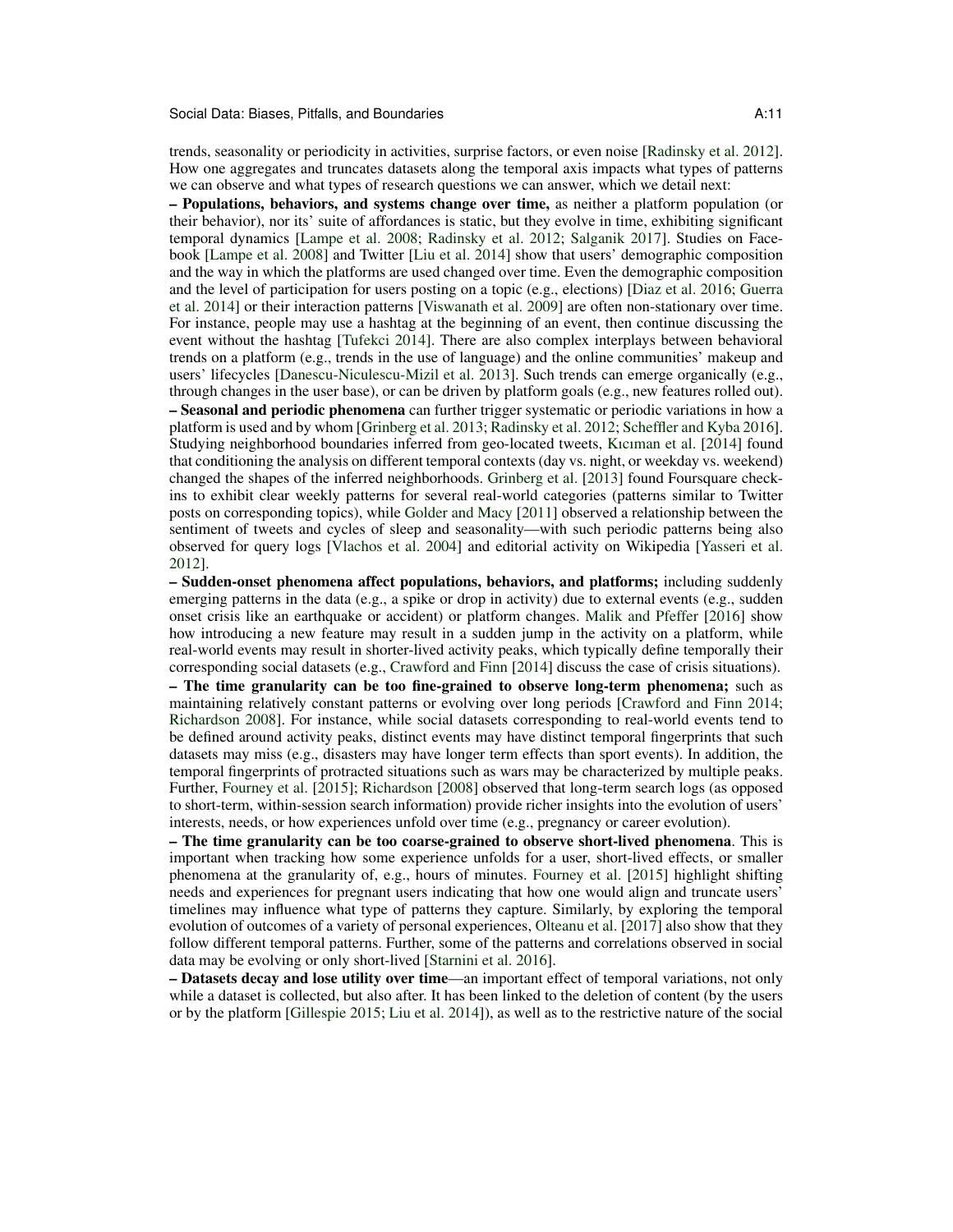platforms APIs' terms of service (that prevent sharing of the datasets as they were collected). This renders datasets unusable over time as it makes them impractical to reconstruct, leaving important holes—dubbed as the "Swiss Cheese" decay of social datasets [\[Bagdouri and Oard](#page-34-16) [2015\]](#page-34-16). [Maddock](#page-40-11) [et al.](#page-40-11) [\[2015\]](#page-40-11) found that from tweets collected during the Boston Bombings in 2013, more than 13% were unavailable later; while [Almuhimedi et al.](#page-34-17) [\[2013\]](#page-34-17) found that about 2.4% of tweets posted during one week in 2013 by a fixed set of about 300 million users were later deleted (with about half of users deleting at least one tweet from the same period), and [Bagdouri and Oard](#page-34-16) [\[2015\]](#page-34-16) found that from tweets in Arabic posted in October and December 2014 about 2.3%–3.6% were later deleted. There are several mechanisms rendering a message unavailable later [\[Liu et al.](#page-40-10) [2014\]](#page-40-10): the message was explicitly deleted by the user; the user switched their account to "protected" or private (thereby making their messages only available to other approved users); the user's account was suspended by the platform; or the user deactivated their entire account. Yet, often, it may be unclear why certain posts were removed and hard to gauge how such deletions may impact the analysis results.

## <span id="page-11-1"></span>**3.7. Redundancy**

Def.: **Redundancy**. Single data items that appear in the data in multiple copies, which can be equal to each other (duplicates), or approximately equal to each other (near duplicates).

Redundancy, when unaccounted for, may affect both the internal and ecological/external validity of research, being problematic for both type I and type II research (§[2.1\)](#page-2-3). It may negatively impact the utility of tools [\[Radlinski et al.](#page-43-10) [2011\]](#page-43-10), and distort the quantification of phenomena in the data. Lexical (e.g., duplicates, re-tweets, re-shared content) and semantic (e.g., near-duplicates or same meaning, but written differently) redundancy often constitutes a significant-fraction of content [\[Baeza-Yates](#page-34-5) [2013\]](#page-34-5), and may occur both within and across social datasets.

There are several sources of content redundancy including the same entity posting from multiple accounts or on multiple platforms (e.g., spam), multiple users posting from the same account (e.g., organization accounts), or multiple accounts posting the same content—without necessarily referring to plagiarism, but cases such as tweeting quotes suggested from certain websites like news websites, or other types of content sharing such as re-tweeting. However, it is also important to note that redundancy can also be a signal by itself, e.g., if a message is reposted many times, it may also be a signal of importance.

## <span id="page-11-0"></span>**4. ISSUES AT THE DATA SOURCE OR ORIGIN**

The "garbage in – garbage out" principle in computing implies that a system that receives the wrong data often gets the wrong conclusions. This means that attention should be paid at the source of social data being used. The behaviors we observe in online social platforms can hardly be considered as "naturally occurring" [\[Salganik](#page-43-5) [2017\]](#page-43-5). Instead, they are determined by platform capabilities and engineered towards certain goals [\[Gillespie](#page-37-8) [2015;](#page-37-8) [Tufekci](#page-44-1) [2014\]](#page-44-1).

In this section, we first overview biases due to platform design and affordances (§[4.1\)](#page-11-2) and due to behavioral norms emerging on each platform  $(\S 4.2)$  $(\S 4.2)$ . Then, we examine factors that are external to the social platform, but which may influence user behavior, including their likelihood to use the platform (§[4.3\)](#page-14-0). Finally, we briefly cover other common characteristics of social data at its origin, including the presence of non-individual accounts (§[4.4\)](#page-15-0).

## <span id="page-11-2"></span>**4.1. Functional Biases**

Def.: Functional biases. Biases that are a result of platform-specific mechanisms or affordances, that is, the possible actions within each system or environment.

Functional biases affect the ecological/external validity of research, and are problematic for type II research (§[2.1\)](#page-2-3). When they change over time, they may also affect type I research. Functional biases make conclusions from studies difficult to generalize or transfer, as each medium or platform exhibit its own structural biases [\[Tufekci](#page-44-1) [2014\]](#page-44-1), which can lead to platform-specific phenomena [\[Ruths and](#page-43-1)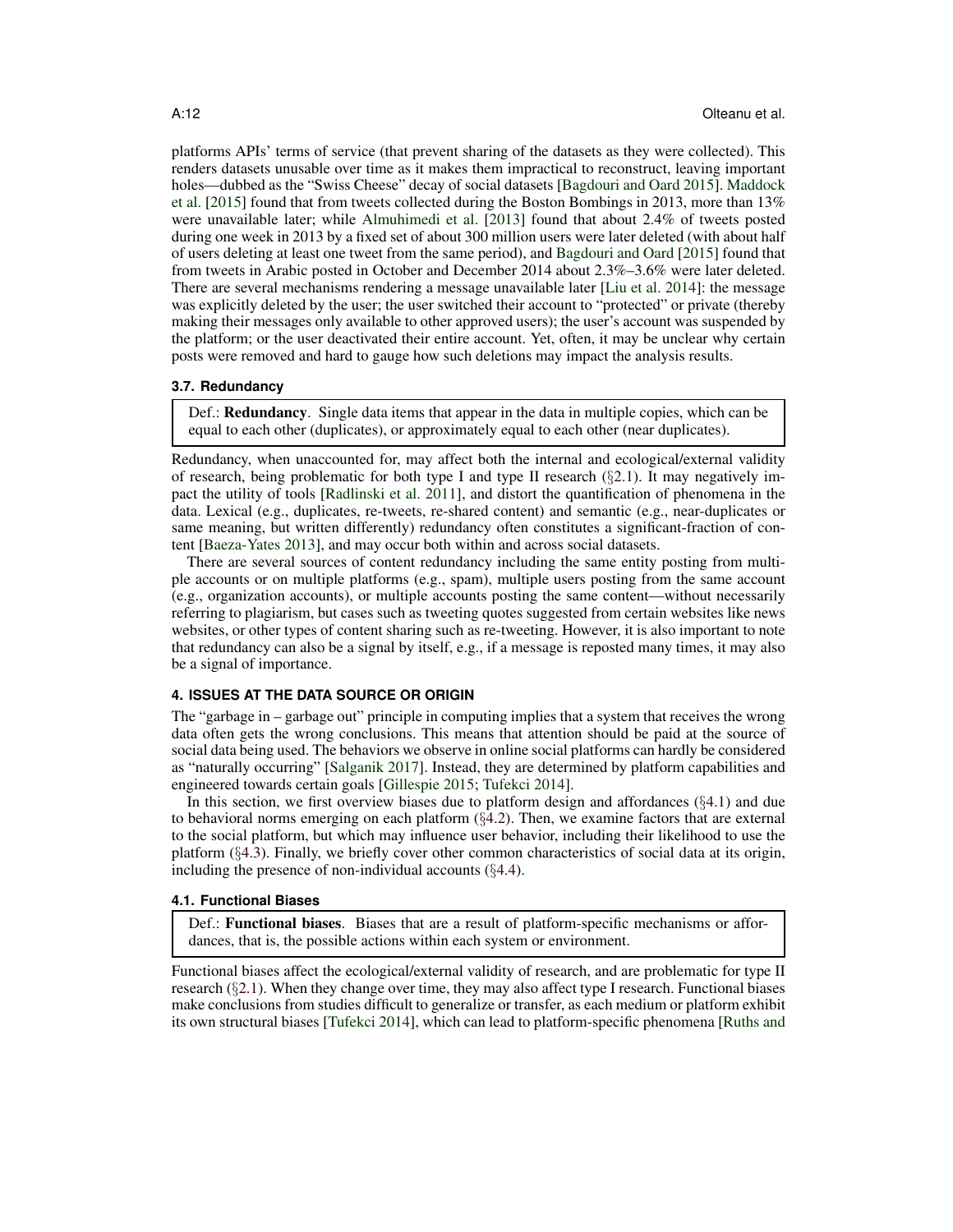#### [Social Data: Biases, Pitfalls, and Boundaries A:13](#page-43-1) A:13

[Pfeffer](#page-43-1) [2014\]](#page-43-1). However, due to the limits in the availability of social data, research to date has been concentrated around a handful of social platforms–typically the ones providing programmatic access to large volumes of up-to-date content. Particularly, Twitter has emerged as the model organism of social media research [\[Bruns](#page-35-5) [2013;](#page-35-5) [Tufekci](#page-44-1) [2014\]](#page-44-1).

The consequences of this bias towards certain platforms are often overlooked. Each platform carries its own suite of affordances—the set of actions that can be performed or that are encouraged, and the set of actions that are not supported or are hard to perform [\[Tufekci](#page-44-1) [2014\]](#page-44-1). These affordances are typically driven by the product goals of these platforms [\[Salganik](#page-43-5) [2017\]](#page-43-5), including commercial and engineering considerations; and may shape behavioral norms emerging around each platform (as we shall see in §[4.2\)](#page-13-0). Further, each platform uses dynamic, proprietary, often undocumented platform-specific algorithms to organize and promote content (or users), affecting with what content and with whom users are more likely to interact on each platform. Such functional peculiarities may introduce population  $(\S3.2)$  $(\S3.2)$  and behavioral biases  $(\S3.3)$  $(\S3.3)$  by influencing what user demographics are likely to be drawn to each platform (resulting in the *misrepresentation of population*), and the kind of actions they are likely to perform (resulting in the *misrepresentation of behavior*) [\[Harford](#page-38-1) [2014;](#page-38-1) [Ruths and Pfeffer](#page-43-1) [2014;](#page-43-1) [Salganik](#page-43-5) [2017;](#page-43-5) [Tufekci](#page-44-1) [2014\]](#page-44-1).

Next, we discuss in detail three main related themes:

– Platform-specific design and features shape user behavior. Examples include observations of how introducing a new feature, or changing an existing feature on a platform, impacts usage patterns. Facebook observed that decreasing the size of the "reply" window to a posting, resulted in users sending shorter replies, faster, and more frequently.<sup>[5](#page-12-0)</sup> Also on Facebook, [Malik and Pfeffer](#page-40-2) [\[2016\]](#page-40-2) showed that the introduction of the "People You May Know" feature elicited a significant increase in the creation of friendship ties. On Twitter, [Pavalanathan and Eisenstein](#page-42-8) [\[2016\]](#page-42-8) found that the introduction of emoji has resulted in a decrease in the usage of emoticons.

Other ways of observing the effect of platform design on user behavior are cross-platform studies, or studies of the elements that determine users joining or leaving a platform. [Newell et al.](#page-41-10) [\[2016a\]](#page-41-10) studied the differences among the book retailer Amazon and the social network for book readers Goodreads. Both platforms allow book reviewing and rating, yet differ in the content of the reviews, the ratings, and how reviews are promoted—being influenced by the design of the review feedback feature. [Osborne and Dredze](#page-42-9) [\[2014\]](#page-42-9) found that although distinct social media platforms (Twitter, Facebook, Google+) provide a similar coverage of major events, there are clear differences in the content shared on these platforms. Since Twitter imposes a maximum posting length of 140 characters, while other platforms have larger maxima; the average posting length on Google+ (resp., Facebook) is about 5 times (resp., 10 times) larger than on Twitter. Users seem aware of the differences in features across platforms, highlighting several features as important in drawing them (or not) to a platform such as interface aesthetics, voting functionality, community size, as well as the diversity, recency and quality of the content available on the platform [\[Newell et al.](#page-41-11) [2016b\]](#page-41-11).

– Algorithms used for organizing and ranking content influence user behavior. The engagement of users with content, and with other users, is affected by *what* information is provided to them, *when* it is provided, and *how* it is provided—which are often algorithmically determined. The effect of algorithms on data has been dubbed "algorithmic confounding" [\[Salganik](#page-43-5) [2017\]](#page-43-5).

A typical example is a ranked list of content (e.g., search results) that "buries" content found in the lower positions, due to click and sharing bias or users perceiving content ranked higher as more trustworthy [\[Hargittai et al.](#page-38-12) [2010\]](#page-38-12). Such features may provide an advantage to, e.g, certain ideological or opinion groups [\[Liao et al.](#page-40-12) [2016\]](#page-40-12). Personalized rankings further exacerbate these issues, [Han](#page-38-13)[nak et al.](#page-38-13) [\[2013\]](#page-38-13) observing that, on average, about 12% of Google search results exhibit differences due to personalization. Another example are recommendation algorithms that promote products that users may like, influencing their consumption patterns [\[Konstan et al.](#page-39-14) [2012\]](#page-39-14). News feeds depicting recent and relevant activities by contacts—a popular feature on social media platforms—are also a

<span id="page-12-0"></span><sup>&</sup>lt;sup>5</sup>From Facebook's Joel Seligstein, ICWSM'11 keynote, available at: http://videolectures.net/icwsm2011\_seligstein\_trends/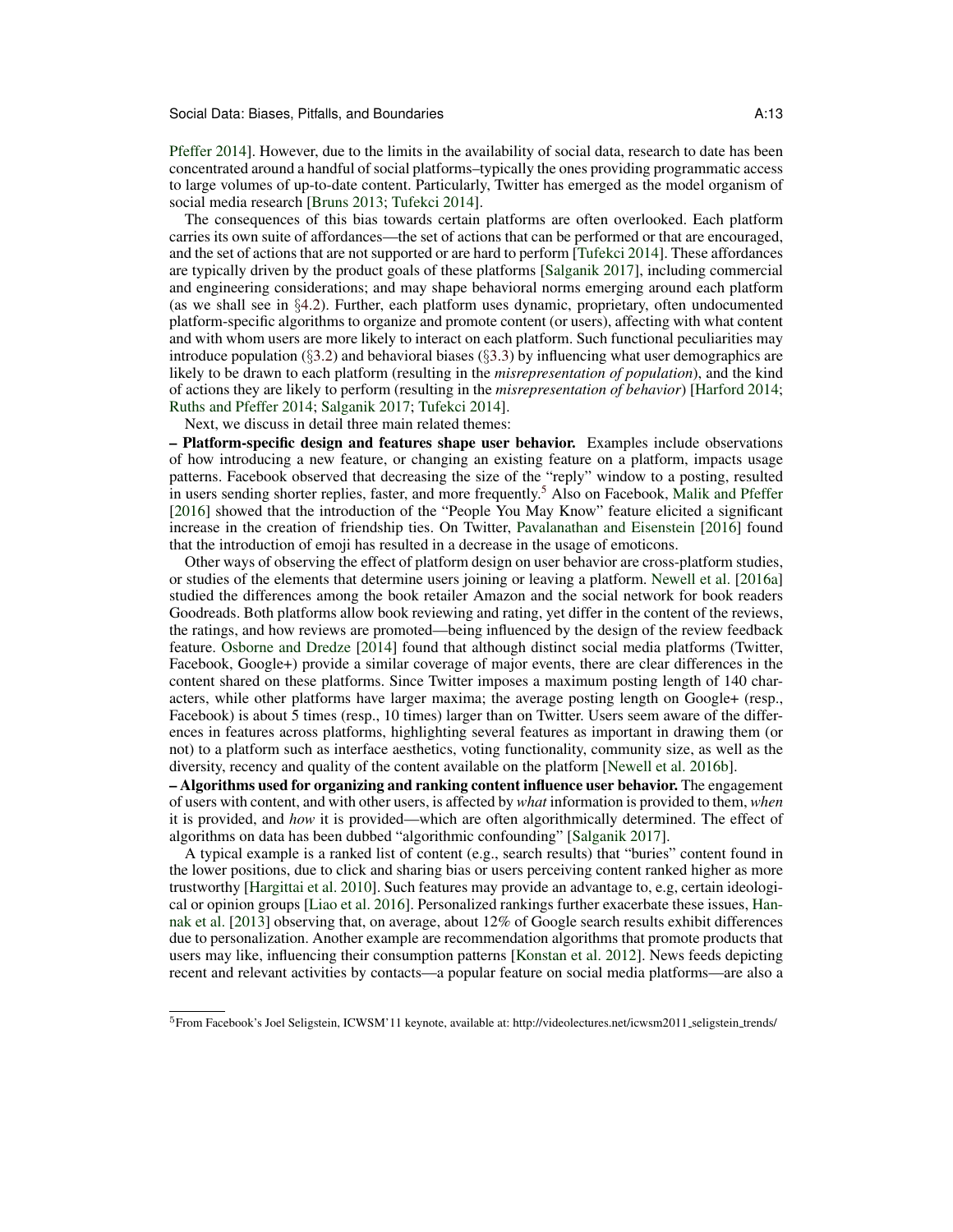type of content recommendation. For instance, Facebook's algorithmically constructed news feed may influence the ideological diversity of content that users are exposed to [\[Bakshy et al.](#page-34-14) [2015\]](#page-34-14). This has important societal implications as it can lead to less diverse exposure to content, or to being less exposed to content that challenges one's views [\[Resnick et al.](#page-43-11) [2013\]](#page-43-11).

– The way in which contents are presented influences user behavior. How different aspects of a data item are organized and emphasized, or the way in which various data items are represented, also impacts how users interact with it and interpret it across platforms. For instance, [Miller et al.](#page-41-12) [\[2016\]](#page-41-12) show that variations in the way emojis are displayed across different smartphone platforms can lead to confusion among users, as distinct renderings of the same emoji are sometimes interpreted as having different meanings and/or emotional valence. [Schwarz and Morris](#page-44-9) [\[2011\]](#page-44-9); [Yamamoto and](#page-45-10) [Tanaka](#page-45-10) [\[2011\]](#page-45-10) show that augmenting search results and webpages with additional information, or making existing information more salient, can adjust users' perception of their reliability. Finally, [Chang et al.](#page-35-6) [\[2016\]](#page-35-6) show that user interface changes can influence information disclosure behavior and, more generally, the norms users adopt. Norms are the topic we discuss next.

#### <span id="page-13-0"></span>**4.2. Normative Biases**

Def.: **Normative biases**. Biases that are a result of written norms or expectations about unwritten norms describing acceptable patterns of behavior on a given platform.

In addition to the set of affordances that each social platform allows, each platform is also characterized by certain behavioral norms. These norms usually take the form of expectations about what constitutes an acceptable use of each platform, which are shaped by varied factors including the value proposition of each platform, or the composition of their user base [\[boyd and Ellison](#page-35-7) [2007;](#page-35-7) [Newell et al.](#page-41-11) [2016b;](#page-41-11) [Ruths and Pfeffer](#page-43-1) [2014\]](#page-43-1).

– Norms vary across platforms, communities, and contexts. Norms are shaped by user communities, but also by other elements, such as design choices, explicit terms of use, moderation policies, and moderator activities. In general, norms developing around a social platform may have an important role in shaping the datasets emerging from it in ways that are platform-specific [\[Tufekci](#page-44-1) [2014\]](#page-44-1). Users may exhibit different behavior on different platforms [\[Skeels and Grudin](#page-44-10) [2009\]](#page-44-10): e.g., they may find acceptable to share family photos on Facebook, but not on LinkedIn [\[Van Dijck](#page-45-11) [2013\]](#page-45-11).<sup>[6](#page-13-1)</sup>

Platform-specific norms can emerge in subtle ways. [Cheng et al.](#page-35-8) [\[2014,](#page-35-8) [2015\]](#page-35-9) show that negative feedback makes trolling behavior worse, with the quality of posts dropping after a negative evaluation; further, users who receive negative votes post more frequently, being more likely to downvote others. Platform-specific norms may also change over time due to, e.g., changing demographics or population shifts [\[McLaughlin and Vitak](#page-40-13) [2012;](#page-40-13) [Ruths and Pfeffer](#page-43-1) [2014\]](#page-43-1). Norms are also sensitive to context, as the meaning of the same action or mechanism may change under different circumstances [\[boyd et al.](#page-35-10) [2010;](#page-35-10) [Freelon](#page-37-18) [2014\]](#page-37-18). [Tufekci](#page-44-1) [\[2014\]](#page-44-1) discusses how the meaning of retweets or likes can "range from affirmation to denunciation to sarcasm to approval to disgust."

– The awareness of being observed by others impacts user behavior; which we dub as "on-line" Hawthorne effect<sup>[7](#page-13-2)</sup>, referring to "others" such as platform administrators, platform users, or researchers. In general, users are more likely to share unpopular opinions or to make sensitive and personal disclosures in private, anonymous spaces, than in public ones [\[Bernstein et al.](#page-34-18) [2011;](#page-34-18) [Schoenebeck](#page-44-11) [2013;](#page-44-11) [Shelton et al.](#page-44-12) [2015\]](#page-44-12). Contrasting users that disclose their name with those that remain anonymous on Twitter, [Peddinti et al.](#page-42-10) [\[2014\]](#page-42-10) finds anonymous users to generally be less inhibited to be active participants. This effect may further be amplified by users' privacy concerns, with [Lindqvist et al.](#page-40-14) [\[2011\]](#page-40-14) observing people checking-in more often in public locations (e.g., bars and restaurants) than in private ones (e.g., a doctor's office or home).

Differences have been observed in the type of traces users leave when trying to answer a question by searching on a search engine, compared to asking through social media [\[Oeldorf-Hirsch et al.](#page-41-7)

<span id="page-13-1"></span> $^6$ LinkedIn is a social networking site oriented to professional usage, <https://linkedin.com/>

<span id="page-13-2"></span><sup>7</sup>Hawthorne effect. Wikipedia [https://en.wikipedia.org/wiki/Hawthorne](https://en.wikipedia.org/wiki/Hawthorne_effect) effect. Accessed March 2017.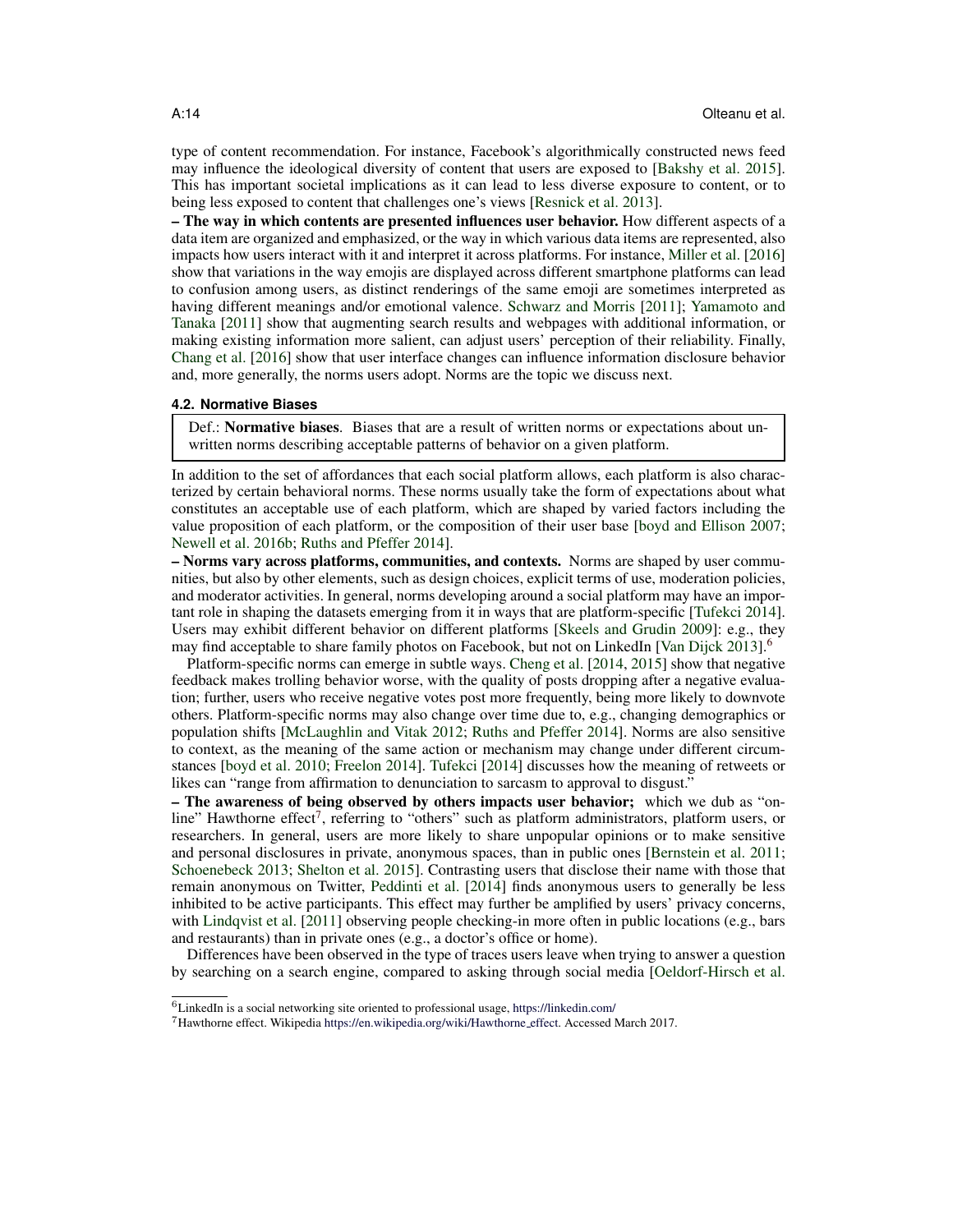#### Social Data: Biases, Pitfalls, and Boundaries A:15

[2014\]](#page-41-7). In social media, user posts are often shared publicly or with social connections, and this influences what users feel comfortable to share. Indeed, the survey and analysis by [Beasley and](#page-34-19) [Mason](#page-34-19) [\[2015\]](#page-34-19) suggests a "positivity bias" in social media posts—with users being less likely to use negative words, feeling uncomfortable to talk about negative elements in public.

– Social conformity and "herding" happen in social platforms; and such behavioral traits may end up shaping user behavior as well. For instance, [Preist et al.](#page-42-11) [\[2014\]](#page-42-11) discuss how the use of competitive elements like point scoring or leaderboards may result in a normalization of behavior as users may emulate others in the community. [Michael and Otterbacher](#page-41-13) [\[2014\]](#page-41-13); [Muchnik et al.](#page-41-14) [\[2013\]](#page-41-14) indicate that prior ratings and reviews introduce significant bias in individual rating behavior and writing style, creating a *herding effect*. Similarly, [Sukumaran et al.](#page-44-13) [\[2011\]](#page-44-13) observed that users conform to informal standards of comment length, time taken to write a comment, number of aspects covered, that are set by others when writing comments on news websites.

Further, [Jackson](#page-38-14) [\[2016\]](#page-38-14) discuss the effect of the "friendship paradox" in distorting people's perceptions of the norms in a network—and, thus, their behavior—when popular individuals behave differently compared to average individuals. In addition, users also tend to conform with reference points either available on the platform or inherited from society (known as the *anchoring effect*); [Pal and Counts](#page-42-12) [\[2011\]](#page-42-12) show that user names influence the perception of the quality for the content they produce, with male or organization names resulting in a positive shift in perceptions.

#### <span id="page-14-0"></span>**4.3. External Sources of Bias**

Def.: **External biases**. Biases resulting from factors outside the social platform, including considerations of socioeconomic status, ideological/religious/political leaning, education, social pressure, privacy concerns, topical interests, language, personality, and culture.

Social platforms are not closed systems. They are open to external influences that affect the makeup of the user populations enticed to each platform, as well as their interests and activities. The demographic makeup affects the language, the topics, and the viewpoints observed on a platform [\[Flekova](#page-37-19) [et al.](#page-37-19) [2016;](#page-37-19) Preotiuc-Pietro et al. [2015\]](#page-42-13). Usually, as the social context changes, users may also change their behavior on a platform, which may in turn render the observations from past crosssectional studies harder to compare with a current situation. Intrinsic characteristics of various external events that are reflected on social media also alter the composition of the datasets obtained in relationship to each event [\[Olteanu et al.](#page-42-14) [2015\]](#page-42-14). In general, external factors may impact the various quality dimensions of social datasets like coverage or representativeness, yet they can be subtle and easier to overlook. Thus, depending on the problem at hand, the targeted context, and the semantic domain being studied, may affect the reliability of observations drawn from social datasets [\[Kıcıman](#page-39-1) [2012;](#page-39-1) [Olteanu et al.](#page-42-14) [2015;](#page-42-14) [Silvestri](#page-44-5) [2010\]](#page-44-5). We further cover several types of extraneous factors including social and cultural context, external events, semantic domains and sources.

– Cultural elements and social contexts are reflected in social datasets. The effect of a particular culture is typically demonstrated through transversal studies comparing a platform's usage across countries. As noted earlier, [Hong et al.](#page-38-6) [\[2011\]](#page-38-6) observed that, on Twitter, German-speaking users are more likely to use hashtags and include URLs in their messages, while Indonesian and Koreanspeaking users seem to engage more in social behaviors, their messages being more likely to be replies or contain mentions of other users. Similarly, [Yang et al.](#page-45-12) [\[2011b\]](#page-45-12) found the country from where users interact with a platform to be a key factor in predicting their questioning and answering behavior on social networking sites. Such factors even seem to explain biases observed in geo-spatial social datasets such as OpenStreetMap [\[Quattrone et al.](#page-43-12) [2015\]](#page-43-12). Their understanding is considered important for guiding the design of cross-cultural tools [\[Hong et al.](#page-38-6) [2011;](#page-38-6) [Johnson and Hecht](#page-39-15) [2015;](#page-39-15) [Yang et al.](#page-45-12) [2011b\]](#page-45-12), and discerning socio-economic phenomena [\[Garcia-Gavilanes et al.](#page-37-20) [2013\]](#page-37-20).

In addition to cultural peculiarities, the social context of users in a broader sense (including socio-economic or demographic factors) also plays a role in users' behaviors and interactions. For instance, the way in which users are perceived affects their interaction patterns (e.g., the amount of shared content or the number of followers), as well as their visibility on the platform (e.g., how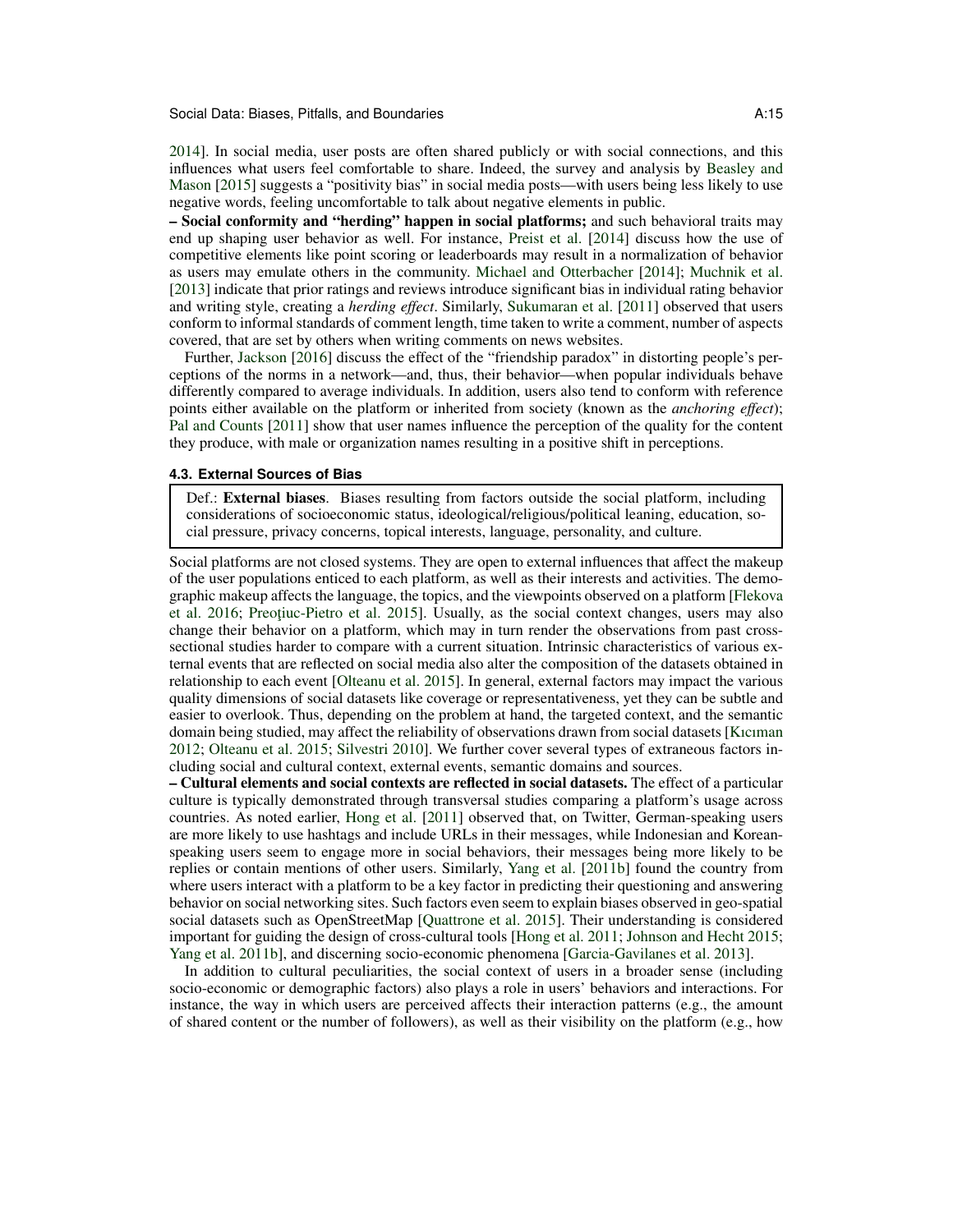often they are followed, added to lists, or retweeted) [\[Nilizadeh et al.](#page-41-15) [2016;](#page-41-15) [Terrell et al.](#page-44-14) [2016\]](#page-44-14). [Nilizadeh et al.](#page-41-15) [\[2016\]](#page-41-15) shows that "for users in lower quartiles of visibility, being perceived as female is associated with more visibility; however, this tendency flips among the most visible users where being perceived as male is strongly associated with more visibility".

– As other media, social media contains misinformation and disinformation. Misinformation is false information unintentionally spread, while disinformation is false information that is deliberately spread [\[Stahl](#page-44-15) [2006\]](#page-44-15). Users post misinformation due to errors of judgment, while disinformation is often posted in pursuit of a certain results (e.g., for commercial purposes, or to advance a political agenda). Disinformation can take forms beyond the production of hoaxes or "fake news," and include other types of manipulation of social systems, such as Google bombs<sup>[8](#page-15-1)</sup> to associate a keyword to a URL by repeatedly searching for the keyword and clicking on the URL, or review spam [\[Jindal and Liu](#page-39-16) [2008\]](#page-39-16) to manipulate the reputation of a product/service.

Both types of false information can distort social data, sometimes in subtle ways. Of the two, one could argue that disinformation is harder to deal with, because it occurs in an adversarial setting and the adversaries can engage in an escalation of measures to detect manipulation and countermeasures to avoid detection. Many approaches to counter misinformation and disinformation exist, including graph-based methods [\[Ratkiewicz et al.](#page-43-13) [2011\]](#page-43-13), using superficial text characteristics [\[Castillo et al.](#page-35-11) [2013\]](#page-35-11), or engaging users in the verification of content [\[Popoola et al.](#page-42-15) [2013\]](#page-42-15). This is a vast topic, for more information see [\[Papadopoulos et al.](#page-42-16) [2016;](#page-42-16) [Sherchan et al.](#page-44-16) [2013\]](#page-44-16).

– Contents from different semantic domains are treated differently, notably with respect to sharing, attention, and interaction patterns. [Romero et al.](#page-43-14) [\[2011\]](#page-43-14) found that distinct kinds of information tend to spread differently within a shared online environment, while [Olteanu et al.](#page-42-14) [\[2015\]](#page-42-14) show that during crises, distinct kinds of users tend to focus on different types of information; thus, depending on the users one focuses on, distinct patterns will be more salient in the data. Further, due to both automated mechanisms and human curation, social media also exhibits common forms of bias present in traditional news media [\[Lin et al.](#page-40-15) [2011;](#page-40-15) [Olteanu et al.](#page-42-17) [2015;](#page-42-17) [Saez-Trumper et al.](#page-43-15) [2013\]](#page-43-15), including gatekeeping (preference for certain topics or stories), coverage (disparity in attention), and statement bias (differences in how the information is presented) [\[D'Alessio and Allen](#page-36-13) [2000\]](#page-36-13).

– High-impact events, whether anticipated or not, are reflected on social media. Just like traditional media, high-impact sudden-onset events (e.g., disasters), as well as seasonal phenomena (e.g., Ramadan or Christmas) tend to be covered prominently by users in social media. Their prominence not only determines how likely users are to mention them, but also what are they likely to say after on social media [\[Fourney et al.](#page-37-17) [2015;](#page-37-17) [Olteanu et al.](#page-42-7) [2017\]](#page-42-7), just as the characteristics of a disaster situation leave a characteristic "print" on social media (e.g. time and duration), including variations in the kind of information that is posted, and by whom [\[Olteanu et al.](#page-42-14) [2015;](#page-42-14) [Saleem et al.](#page-43-16) [2014\]](#page-43-16). Seasonal events such as winter or summer holidays, also influence the prevalence of topics and languages [\[Mocanu et al.](#page-41-9) [2013\]](#page-41-9), as well as the mood users express [\[De Choudhury et al.](#page-36-14) [2013\]](#page-36-14).

#### <span id="page-15-0"></span>**4.4. Non-individual accounts**

Def.: **Non-individual agents**. Interactions on social platforms that are not produced by individuals, but by accounts representing various types of organizations, or by automated agents.

Researchers have noted that "studies of human behavior on social media can be contaminated by the presence of accounts belonging to organizations" if such accounts are not accounted for [\[Mc-](#page-40-16)[Corriston et al.](#page-40-16) [2015\]](#page-40-16). This is important as having an active presence on social media is a common practice for organizations (such as NGOs, government, businesses, media). For instance, in a study of the #BlackLivesMatter movement, about 5% of the Twitter accounts that included the #Black-LivesMatter hashtag in their tweets were organizations [\[Olteanu et al.](#page-42-5) [2016\]](#page-42-5). The content these

<span id="page-15-1"></span><sup>8</sup>Danny Sullivan: 'Google Bombs Aren't So Scary." *Search Engine Watch*. May 2012. Online: [https://www.clickz.com/](https://www.clickz.com/google-bombs-arent-so-scary/61942/) [google-bombs-arent-so-scary/61942/.](https://www.clickz.com/google-bombs-arent-so-scary/61942/) Accessed March 2017.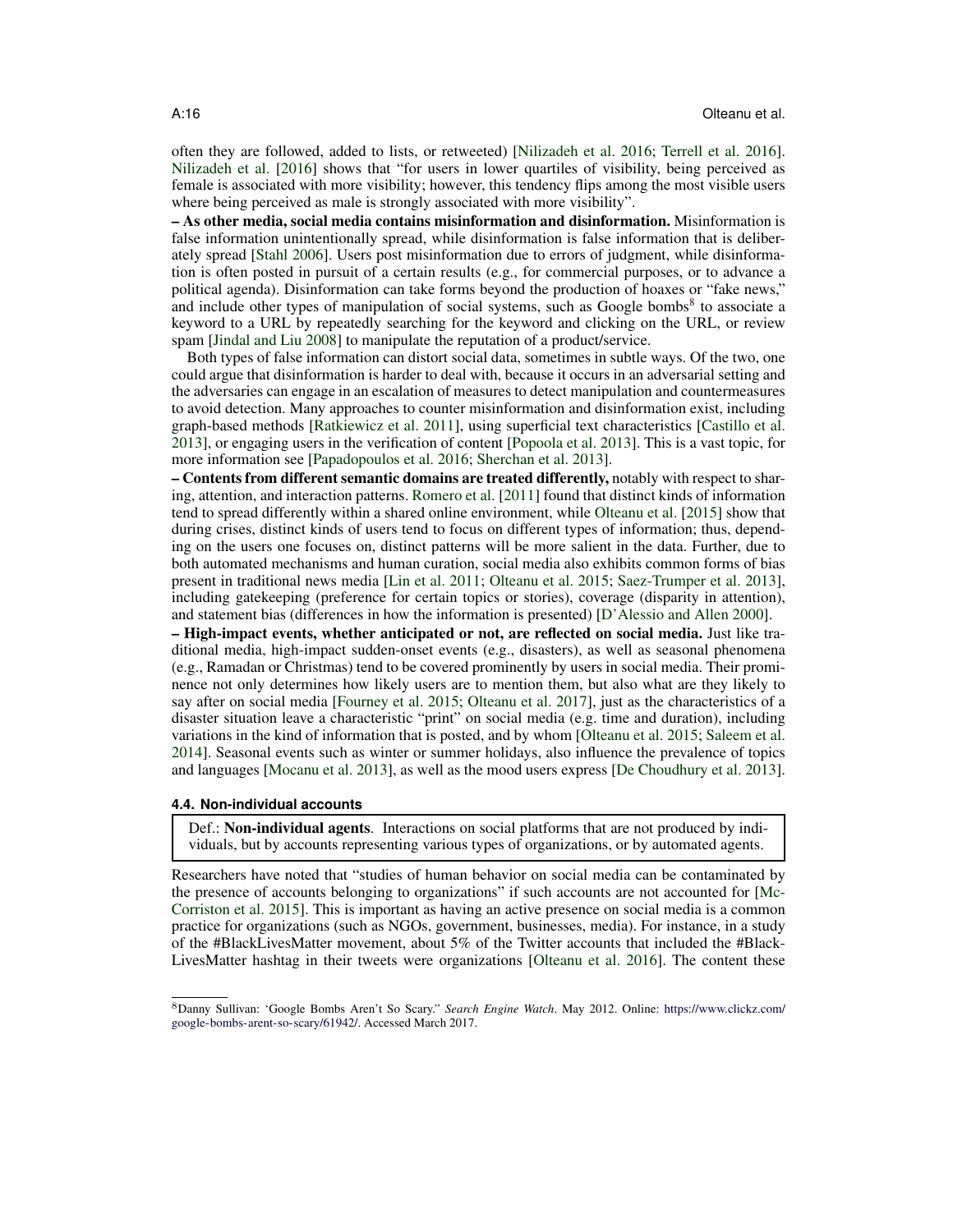accounts produce may be large in some cases, as they were found to be responsible for over 60% of crisis-related tweets on average [\[Olteanu et al.](#page-42-14) [2015\]](#page-42-14).

Another important type of non-individual account are bots and spamming accounts which are increasingly prevalent [\[Abokhodair et al.](#page-34-20) [2015;](#page-34-20) [Ferrara et al.](#page-37-21) [2014\]](#page-37-21). While such accounts are typically used to manipulate various measurements (typically for increased visibility), not all bots are harmful. Some of them are used to post important updates about weather or other topics, such as emergency alerts. Broadly, the challenge is how to effectively separate them from accounts operated by individual users [\[boyd and Crawford](#page-35-0) [2012;](#page-35-0) [Crawford and Finn](#page-36-2) [2014;](#page-36-2) [Ruths and Pfeffer](#page-43-1) [2014\]](#page-43-1). Note that simply identifying and removing them from the analysis will often not be enough as the behavior of such accounts (e.g., what content they post or who they "befriend") influences the behavior of human accounts [\[Ferrara et al.](#page-37-21) [2014;](#page-37-21) [Wagner et al.](#page-45-13) [2012\]](#page-45-13).

## <span id="page-16-0"></span>**5. ISSUES INTRODUCED WHILE COLLECTING DATA**

Def.: Data collection biases. Biases introduced due to the selection of data sources, or by the way in which data from these sources are acquired and prepared.

So far, we covered many ways in how choosing a certain data source affects the observations we make and thus the research results. This can be described as *source selection bias,* as datasets are strongly affected by their origin, due to platform-specific phenomena. The external/ecological validity of Type II research  $(\S2.1)$  $(\S2.1)$  is affected by the data source choice; and the main reasons why this introduces biases have already been described: First, users of distinct platforms may have different demographics (population biases, §[3.2\)](#page-6-0). Second, users of distinct platforms may behave differently (behavioral biases, §[3.3\)](#page-7-0) due to functional biases (§[4.1\)](#page-11-2), as each platform enables different actions; or due to normative biases  $(84.2)$  $(84.2)$ , as each platform has its own written and unwritten norms.

Looking beyond source selection bias, or even if we consider only Type I research within the context of a specific social platform, several quality dimensions of the samples obtained from the overall platform data, like representativeness or completeness, have been questioned [González-Bailón] [et al.](#page-38-10) [2014b;](#page-38-10) [Hovy et al.](#page-38-15) [2014;](#page-38-15) [Tufekci](#page-44-1) [2014\]](#page-44-1). This section examines issues of data acquisition via crawling or APIs (§[5.1\)](#page-16-1), issues related to querying such APIs (§[5.2\)](#page-17-0), and data (post-)filtering (§[5.3\)](#page-19-1).

#### <span id="page-16-1"></span>**5.1. Data Acquisition**

While biases and errors can occur at any step in a data analysis pipeline, the first opportunity to account for them is at data collection time.

– Many social platforms discourage data collection by third parties. Social media platforms may offer no programmatic access to their data, prompting researchers to use crawlers or "scrappers" of content, or may even actively discourage any type of data collection via legal disclaimers and technical counter-measures. For instance, LinkedIn's terms of service forbid "manual or automated software, devices, scripts robots, other means or processes to access, 'scrape,' 'crawl' or 'spider' the [s]ervices or any related data or information."[9](#page-16-2) Trip Advisor forbids to "access, monitor or copy any content or information of this Website using any robot, spider, scraper or other auto-mated means or any manual process for any purpose".<sup>[10](#page-16-3)</sup> These are common terms of services for many online platforms.

To actively deter data collection, platforms make some data harder to gather or employ distinct interfaces when interacting with likely automated agents. Researchers collecting data from them against the wishes of their operators, typically use custom crawlers that perform some form of "stealth crawling" [\[Pham et al.](#page-42-18) [2016\]](#page-42-18). This creates gaps between the data a crawler can collect and what the platform shows to regular users [\[Gyongyi and Garcia-Molina](#page-38-16) [2005\]](#page-38-16).

– Programmatic access to data from a platform comes with limitations. Some platforms provide Application Programmer Interfaces (APIs) to access data, but they set limitations on the quantity

<span id="page-16-2"></span><sup>9</sup><https://www.linkedin.com/legal/user-agreement>

<span id="page-16-3"></span><sup>10</sup><https://www.tripadvisor.com/pages/terms.html>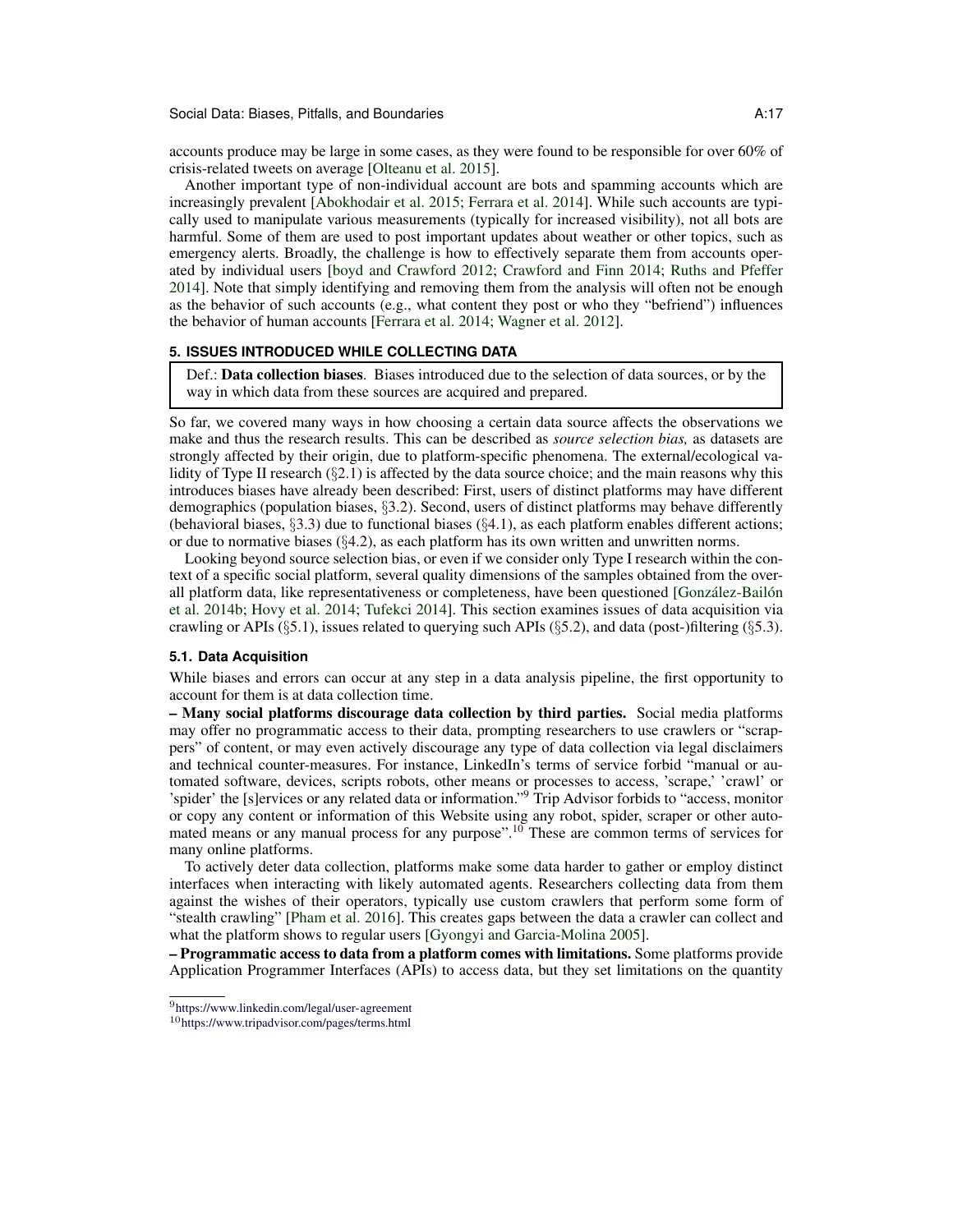of data that can be collected, and provide query languages of limited expressiveness [\[Bruns and](#page-35-12) [Stieglitz](#page-35-12) [2014;](#page-35-12) González-Bailón et al. [2014b;](#page-38-10) [Morstatter et al.](#page-41-16) [2013;](#page-41-16) [Olteanu et al.](#page-42-2) [2014a\]](#page-42-2) (we discuss the latter in §[5.2\)](#page-17-0). In general, legal and technical restrictions on API usage set boundaries to what data can be collected. One basis behind these limits is that social data is often proprietary, and considered a valuable asset by the platform's operator; having third parties copy substantial parts of it may reduce its competitive advantage. Rate limits and data quotas provide a way of preventing third parties, such as researchers, from collecting large datasets within a reasonable time frame.

– The platform may not capture all relevant data. The development efforts are naturally driven by the functionalities that are central to each platform. In some cases, developers may not be capturing and recording all user actions, e.g., to save development costs, minimize data storage costs, or simply because some user traces are easier to collect and measure than others.

For instance, social media researchers study the content people produce more often than they study the content people are exposed to. We often know what people write, but not what they read, and we may know who clicked on or "liked" something, but not who read it or watched it [\[Tufekci](#page-44-1) [2014\]](#page-44-1). While these may seem to capture different behavioral cues, they can be used to answer the same question, e.g., both what people write and read can be used to measure their interest in a topic. Yet, using one or another may result in different conclusions.

– Platforms may not give access to all the data they capture. Some data collection APIs' restrictions stem from agreements between the platform and its users. For instance, social media datasets typically include only *public* content that has not been deleted, to which users have not explicitly forbidden access by setting their account as private, or to which users have given explicit access (e.g., through agreements or by accepting a social connection) [\[boyd and Crawford](#page-35-0) [2012;](#page-35-0) [Mad](#page-40-11)[dock et al.](#page-40-11) [2015\]](#page-40-11). Free speech limitations, including censorship, may also rendered some content inaccessible [\[King et al.](#page-39-17) [2013\]](#page-39-17). This means that a fraction of relevant data is bound to be left out.

– Sampling strategies are often opaque. Depending on the social platform, the available APIs for accessing data may further limit what and how much of the public data we can collect; often without clear guarantees about the properties of the provided data. In practice, APIs may return only some of the elements matching a query. This can be, e.g., the top-k elements given some criteria (e.g., top-20 most watched videos), or a random sample of k elements from those matching a query. Yet, APIs may conceal specific details about how the returned data items are sampled from those satisfying a query [\[boyd and Crawford](#page-35-0) [2012;](#page-35-0) [Bruns](#page-35-5) [2013;](#page-35-5) [Maddock et al.](#page-40-11) [2015;](#page-40-11) [Morstatter et al.](#page-41-16) [2013\]](#page-41-16).

For instance, much research on Twitter relies on APIs that give access to at most 1% of the public tweets [González-Bailón et al. [2014a;](#page-38-4) [Joseph et al.](#page-39-18) [2014;](#page-39-18) [Morstatter et al.](#page-41-17) [2014,](#page-41-17) [2013\]](#page-41-16). These APIs were compared against the full data stream, finding disparities in the prevalence of content [\[Yates](#page-46-4) [et al.](#page-46-4) [2016\]](#page-46-4). While some APIs seem to provide a uniform random sample of the relevant content [\[Morstatter et al.](#page-41-17) [2014\]](#page-41-17), others lead to biases regarding e.g., the topical making of the relevant content [\[Morstatter et al.](#page-41-16) [2013\]](#page-41-16) or the follower-followee network structure [González-Bailón et al. [2014a\]](#page-38-4). For an overview of the limits of various social platforms APIs, see [Reuter and Scholl](#page-43-17) [\[2014\]](#page-43-17).

#### <span id="page-17-0"></span>**5.2. Data Querying**

Data access through an API often involves communicating a set of criteria for selecting, ranking, and returning the data being requested. In general, these criteria constitute a *filter*, typically in the form of a *query*, and different APIs have different forms of expressing this query.

– APIs have limited expressiveness regarding information needs. Many APIs support various types of predicates to query data, which allow various degrees of expressiveness and of controls over the quality of the data collection [González-Bail on et al. [2014a\]](#page-38-4). They determine what possible sampling/filtering strategies are allowed such as a list of geographical locations/regions, a list of keywords, a set of temporal intervals, or a list of platform users. Yet, the specific information needs of a particular research task might not be directly expressible within a particular endpoint of an API; and this may result in data loss and/or bias in the resulting dataset.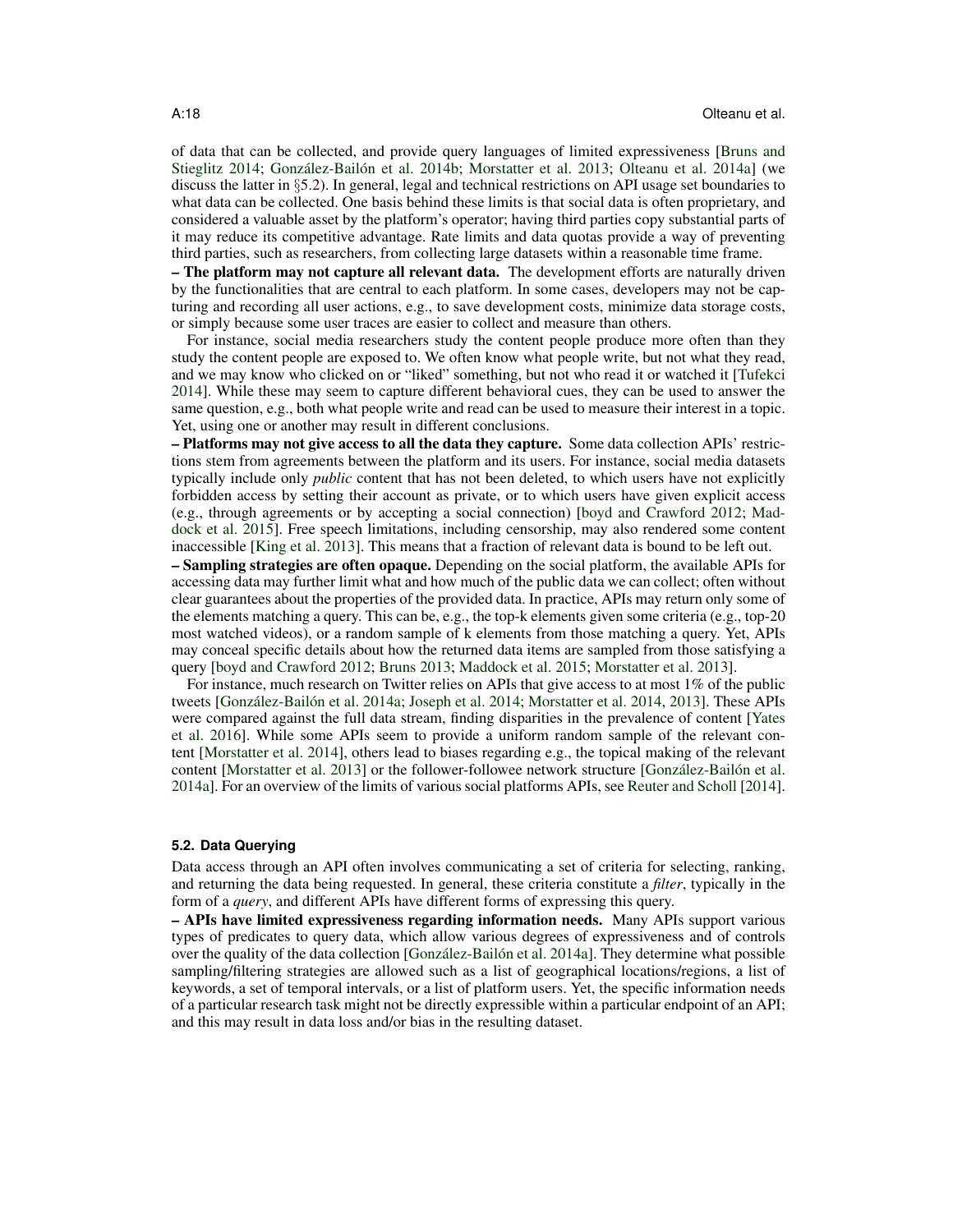#### Social Data: Biases, Pitfalls, and Boundaries A:19 A:19

For instance, keywords-based sampling may over-represent content by traditional media [\[Olteanu](#page-42-2) [et al.](#page-42-2) [2014a\]](#page-42-2) or posted by social-media literate users, while geo-based samples may be biased towards users in the cities [\[Malik et al.](#page-40-17) [2015\]](#page-40-17). Further, not all relevant content may include the chosen keywords [\[Olteanu et al.](#page-42-2) [2014a\]](#page-42-2) and not all content might be geo-tagged.<sup>[11](#page-18-0)</sup>

In addition, the expression of complex information needs involving conjunctions or disjunctions of various elements may be limited, e.g., Twitter's Streaming API interprets a request containing geographical regions and keywords as a disjunction of both predicates.

– An information need may be operationalized to an API in different ways. The operationalization of relevant data given a query language is known as query formulation [\[Olteanu et al.](#page-42-2) [2014a;](#page-42-2) [Sampson et al.](#page-43-18) [2015\]](#page-43-18). There may be more than one formulation to convey an information need to an API (e.g., "postings about the Olympic games"), and different choices may lead to distinct results.

In *data collections centered around locations*, even similar strategies to match relevant data e.g., locating social media messages using either their geo-tags or user self-declared geo-location, introduce different biases in terms of both user demographics and content [\[Pavalanathan and Eisenstein](#page-42-19) [2015\]](#page-42-19). In addition, the quality of geo-location tags was found to be dependent on time bounded phenomena [\[Dredze et al.](#page-37-22) [2016b\]](#page-37-22). Studies relying on geo-tagged tweets often assume that the geo-tags "correspond closely with the general home locations of its contributors"; yet, by studying data from three distinct social platforms [Johnson et al.](#page-39-19) [\[2016\]](#page-39-19) found this locality assumption to hold in only about 75% of cases. In addition, in geo-tagged data it is often hard to separate tourists from locals, or, more generally, it is hard to account for users' mobility [\[Malik et al.](#page-40-17) [2015\]](#page-40-17).

In *data collections centered around samples of users*, the user-selection criteria may include features held at a lower rate by members of certain groups [\[Barocas and Selbst](#page-34-4) [2014\]](#page-34-4), and the resulting proxy population might fail to correctly capture the population of interest [\[Ruths and Pfeffer](#page-43-1) [2014\]](#page-43-1). Further, filtering strategies centered around users may over or under-emphasize certain categories of users such as those that are highly-active on a target topic [\[Cohen and Ruths](#page-36-3) [2013\]](#page-36-3).

*Linking biases* (§[3.5\)](#page-9-0) can be worsened by query formulations, which can even alter the communication networks that can be reconstructed from social media posts, and poorly specified queries to the data access APIs exacerbate the biases in network properties (e.g. clustering, degree of correla-tion) more than the APIs limitations [González-Bailón et al. [2014b\]](#page-38-10).

– The choice of keywords in keyword-based queries shapes the resulting datasets. A recurrent discussion has been the problematic reliance on keyword-based sampling for building social media datasets [\[Bruns and Stieglitz](#page-35-12) [2014;](#page-35-12) [Magdy and Elsayed](#page-40-18) [2014;](#page-40-18) [Tufekci](#page-44-1) [2014\]](#page-44-1). Referring to the choice of keywords, González-Bailón et al. [\[2014b\]](#page-38-10) emphasizes that it "is equivalent to specifying the boundaries of a data collection: working with the wrong list of keywords might cause relevant data to be missed." Different query assembling strategies lead to different performance trade-offs: relying on manually curated keywords about given events leads to more precise collections, but it also results in data loss; while, relying on general domain terms leads to more comprehensive collections at the cost of precision [\[Olteanu et al.](#page-42-2) [2014a\]](#page-42-2).

Similar observations hold for hashtag-based collections: different hashtags used in the same context (e.g., during a political event) may be associated with distinct social, political or cultural frameworks, and, thus, the samples built on top of them may embed different dimensions of the data [\[Tufekci](#page-44-1) [2014\]](#page-44-1). Ultimately, hashtags are a form of social tagging (or folksonomies<sup>[12](#page-18-1)</sup>), and even if we assume that all relevant data is tagged, their use is often inconsistent (varying formats, spellings or word ordering) [\[Potts et al.](#page-42-20) [2011\]](#page-42-20). While some attempts to standardize the use of hashtags in certain contexts exist (e.g., see [OCHA](#page-41-18) [\[2014\]](#page-41-18) for humanitarian crises or [Grasso and Crisci](#page-38-17) [\[2016\]](#page-38-17) for weather warnings) to better capture the main types of information that are of interest to relevant stakeholders; the data collections built on top of them may also miss relevant data, as

<span id="page-18-0"></span> $11$ For instance, only 1%-2.9% on Twitter messages were geo-coded [\[Graham et al.](#page-38-18) [2014;](#page-38-18) [Osborne and Dredze](#page-42-9) [2014\]](#page-42-9), 1% on Facebook and 0.6% in Google Plus [\[Osborne and Dredze](#page-42-9) [2014\]](#page-42-9), and only 60% of Twitter profiles contain a valid location [\[Hecht et al.](#page-38-19) [2011\]](#page-38-19), while 70% of users were found to occasionally disclose their location [\[Li and Sun](#page-40-19) [2014\]](#page-40-19).

<span id="page-18-1"></span> $12A$  form of ad-hoc categorization and labeling of the data within social systems [\[Specia and Motta](#page-44-17) [2007\]](#page-44-17).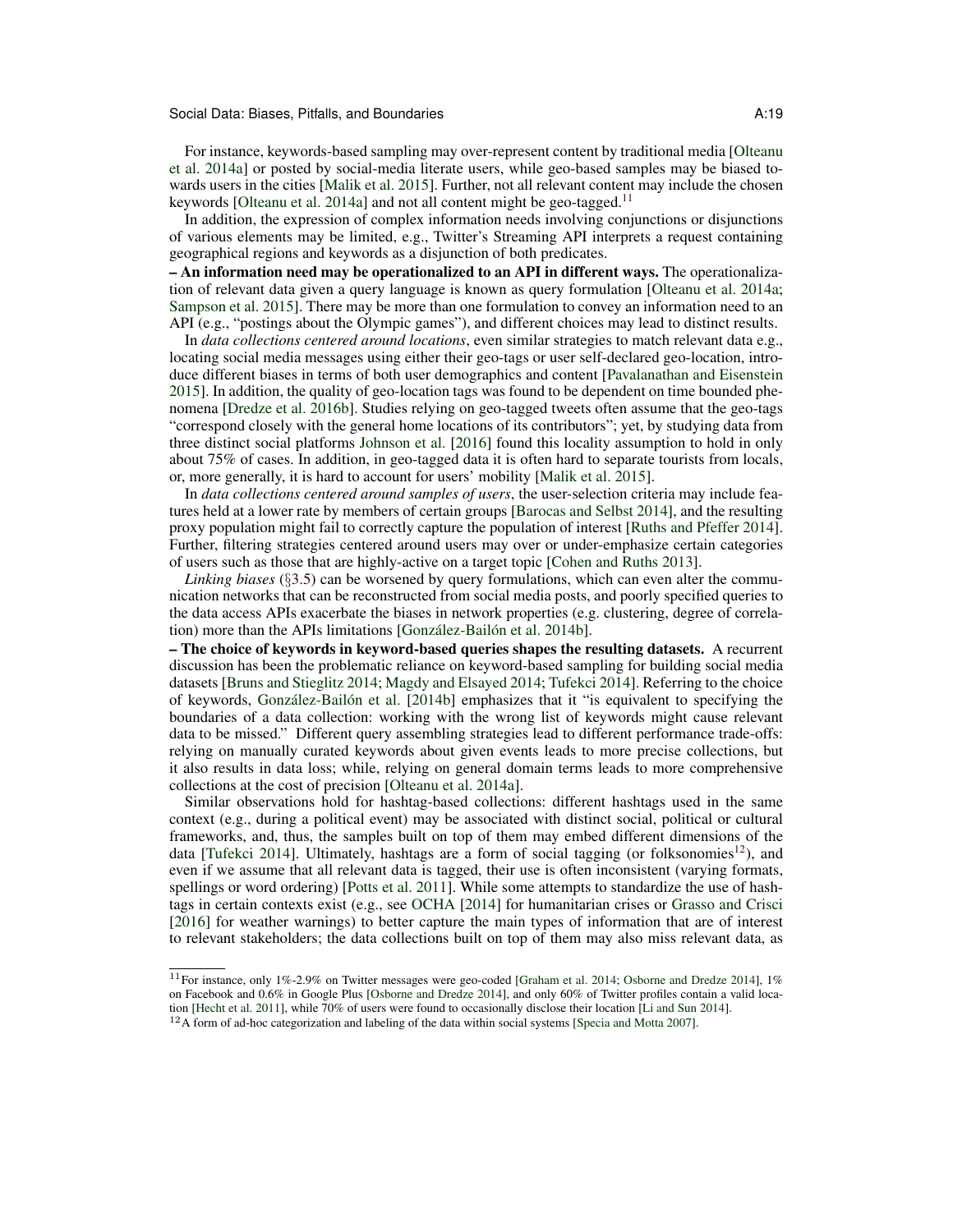they overlook possible communications among actors that may not respect these standards, or may contain spam content to which they were added for visibility gains [\[Thomas et al.](#page-44-18) [2011\]](#page-44-18).

However, there are also some notable efforts to improve and automatize the data retrieval strategies to generate more optimal queries [\[Ruiz et al.](#page-43-19) [2014\]](#page-43-19), by expanding and adapting user queries [\[Magdy and Elsayed](#page-40-18) [2014\]](#page-40-18), by exploiting domain patterns for query generation and expansion [\[Olteanu et al.](#page-42-2) [2014a\]](#page-42-2), by leveraging recently seen content to maintain a uniform sampling [\[Os](#page-42-21)[borne et al.](#page-42-21) [2014\]](#page-42-21), or by splitting the queries and run multiple in parallel [\[Sampson et al.](#page-43-18) [2015\]](#page-43-18), in order to mitigate possible biases and improve the quality of the datasets at collection time (typically by improving their completeness or representativeness).

## <span id="page-19-1"></span>**5.3. Data Filtering**

Data filtering entails the removal of irrelevant portions of the data; sometimes this cannot be achieved during data acquisition, due to the limited expressiveness of an API or query language. The data filtering step at the end of a data collection pipeline is often called post-filtering, as it is done after the data has been acquired or obtained by querying (hence the prefix "post-"). In general, the choice to remove certain data items implies an assumption that these items are not relevant for a study. This is helpful when the assumption holds, and harmful when it does not.

– Outliers are sometimes relevant for data analysis. Outlier removal is a typical filtering step. A common example is to filter out inactive and/or unnaturally active accounts or users from a dataset. In the case of inactive accounts, [Gong et al.](#page-37-14) [\[2015,](#page-37-14) [2016\]](#page-38-8) found that a significant fraction of users, though interested in a given topic, choose to remain silent. Depending on the analysis task, there are implications to ignoring such users. For instance, studies that track users' opinions or interest over time at a population level by aggregating generated content may lead to misguided conclusions.

Similarly, research has shown non-human accounts have a steady presence on social media [\[Mc-](#page-40-16)[Corriston et al.](#page-40-16) [2015\]](#page-40-16), as we discussed on §[4.4.](#page-15-0) These accounts often have anomalous content production behavior, for instance, posting more content than regular accounts, or at more regular intervals. Despite not being "normal" accounts, they can influence the behavior of "normal" users [\[Wagner et al.](#page-45-13) [2012\]](#page-45-13), and filtering them out may hide important signals.

– Text filtering operations may bound certain analyses. A typical filtering step is the removal of functional words and stopwords from textual content extracted from social media. Such words often come from standard pre-compiled lists of terms, including pronouns, articles, or prepositions; yet, they may embed useful signals about the valence of the text or the users' personality and psychology [\[Campbell and Pennebaker](#page-35-13) [2003;](#page-35-13) [Pennebaker et al.](#page-42-22) [2003;](#page-42-22) [Saif et al.](#page-43-20) [2014\]](#page-43-20).

## <span id="page-19-0"></span>**6. ISSUES INTRODUCED WHILE PROCESSING DATA**

Def.: Data processing biases. Biases introduced by data processing operations such as cleaning, enrichment, and aggregation.

The biases or assumptions of those designing and building the data processing frameworks can affect even the most basic levels of data organization, distorting datasets by altering the content, the structure, the organization, and the representation of the data [\[Barocas and Selbst](#page-34-4) [2014;](#page-34-4) [Poirier](#page-42-23) [2015\]](#page-42-23). Data biases can be introduced, often in subtle manners, by data preparation operations like cleaning ( $\S6.1$ ), enrichment via manual or automatic procedures ( $\S6.2$ ), and data aggregation ( $\S6.3$ ).

#### <span id="page-19-2"></span>**6.1. Data Cleaning**

The purpose of data cleaning is to ensure that the data faithfully represents the phenomenon being studied (e.g., to ensure construct validity). It corresponds to detecting and correcting errors and inconsistencies in the data, and typically it is considered successful when "cleaned" data can pass consistency and validation tests [\[Rahm and Do](#page-43-21) [2000\]](#page-43-21).

Data cleaning is not to be confused with data filtering. While data cleaning may also involve the removal of certain data elements, it can also encompass data normalization by correction or substitution of incomplete or missing values. Such alterations can embed the scientist's beliefs about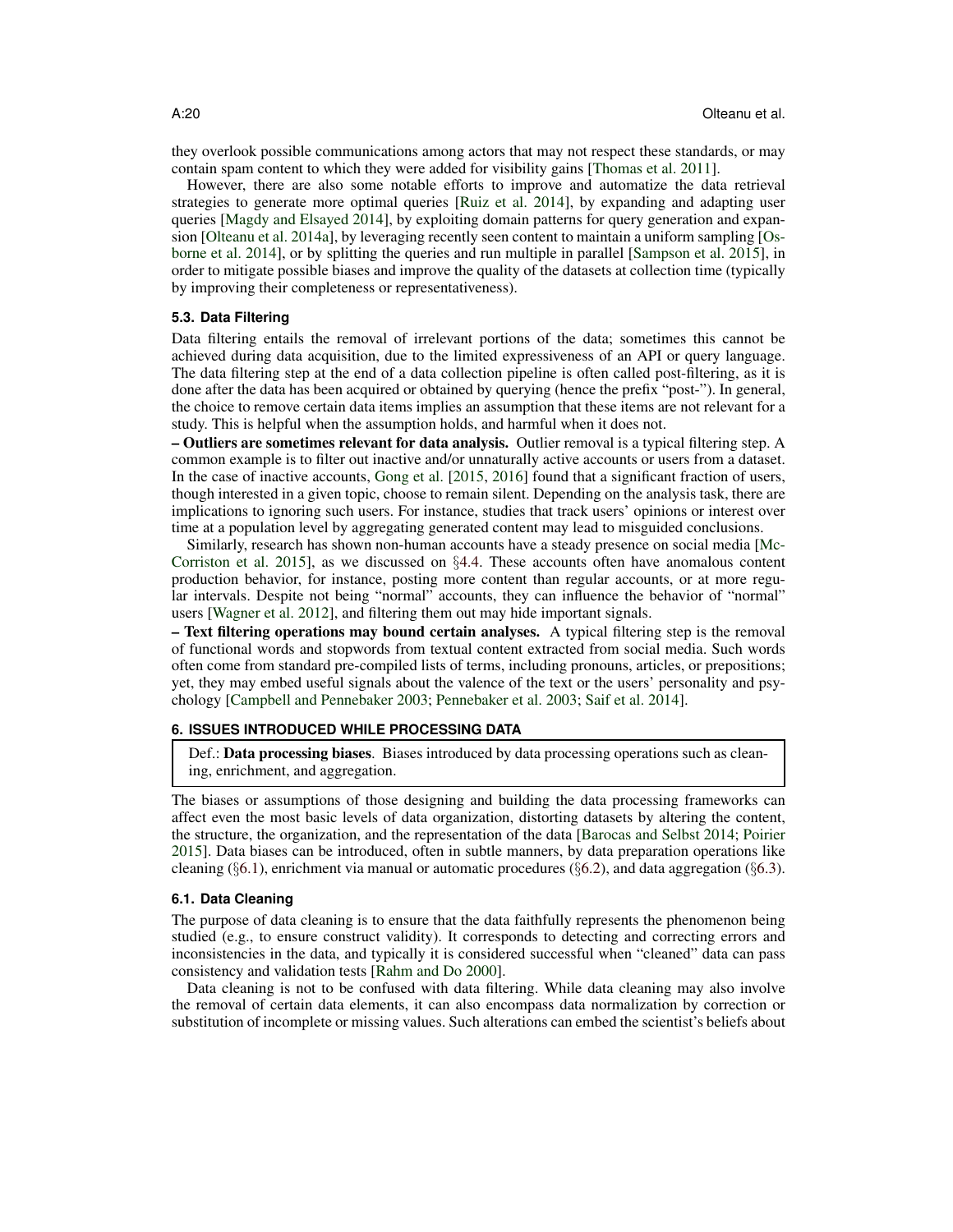#### Social Data: Biases, Pitfalls, and Boundaries A:21 A:21

a phenomenon and the broader system into the dataset. While well-founded alterations improve a dataset's validity, data cleaning can also result in incorrect or misleading data patterns.

– Data representation choices and default values may introduce biases. Data cleaning involves mapping items, possibly from different data sources, to a common representation.<sup>[13](#page-20-1)</sup> Such mappings may as well introduce subtle biases that affect the analysis results. For instance, if a social media platform allows both "textual" postings, and "image" postings, interpreting than an image posting without accompanying text has (i) null text, or (ii) text length of zero, can yield different results when computing average text length. Similarly, logging the absence of a signal as a negative signal, e.g., interpreting that a user does not use a certain social application because she does not like it, may lead to misleading results as, e.g., the lack of a usage signal may also suggest that the user does not know about that particular application [\[Yang et al.](#page-45-14) [2011a\]](#page-45-14).

– The normalization of geographical references may introduce biases. We noted in  $(\S$ [5.2\)](#page-17-0) that geographical references are a source of complexity when dealing with social data. Users of some social platforms have various choices for geographically annotating profiles and content. Cleaning may involve replacing missing values or making estimations to geo-locate objects within a location at a given geographical granularity (e.g., city or country level). This may introduce errors, for instance by mapping a description of a location to the coordinates of the center of the geographical bounding box containing a given location.<sup>[14](#page-20-2)</sup>

#### <span id="page-20-0"></span>**6.2. Data Enrichment**

Data enrichment involves adding annotations to data items, to be later used during the analysis phase. Annotations can range from simple categorical labels associated to each item, to more complex processing such as part-of-speech tagging or dependency parsing done on text. They can be obtained through either some form of (semi-)automatic classification, or through human-annotations (e.g., crowdsourcing, surveys), yet both are liable to errors [\[Cohen and Ruths](#page-36-3) [2013\]](#page-36-3).

<span id="page-20-3"></span>– Manual annotation often yields subjective and noisy labels, as many factors can affect the quality of human-annotations such as (i) unreliable annotators, (ii) poor annotation guidelines, (iii) poor category design, such as categories that are too broad, too narrow, or too vague, (iv) or insufficient information to make a reliable assessment [\[Cheng and Cosley](#page-35-14) [2013\]](#page-35-14). Though the goal of an assessment task is to provide human input, underspecification or appeal to subjective judgment can introduce unintended biases that are often difficult to detect. Take the example of user profiles annotation along some demographics factors. From inspecting a user profile, an annotator may be more likely to correctly identify a user gender than her age [\[Nguyen et al.](#page-41-19) [2014\]](#page-41-19), and some categories may be easier to identify than others (e.g., "baby" may be a category in which annotators make less errors than "in his/her early 50s"). Such gaps across categories or data dimensions may introduce systematic biases in the data. Subjectivity and noise may be reduced by requiring more annotators for every item, but annotation budgets are finite, and thus there is a limit to how accurate manual annotation can be. Even when collecting straightforward binary judgments, a skewed class distribution may result in a poor representation of the less dominant class [\[Cohen and Ruths](#page-36-3) [2013\]](#page-36-3).

– Automatic annotation through statistical or machine learning methods introduces errors. A wide range of automatic processes may be used to enrich data. Text can be processed through a Natural Language Processing pipeline that can be complex. Elements can be annotated with specialized classifiers or other types of annotators. What these processes have in common is that they apply some type of statistical or machine learning techniques, which are almost never 100% accurate.

For instance, automatic classification, a common operation of this kind, can introduce biases in the data. This is particularly problematic when the end goal is not the estimation of specific labels, but measuring the prevalence of these labels in the data (e.g., [Gao and Sebastiani](#page-37-23) [\[2016\]](#page-37-23) discuss why

<span id="page-20-1"></span><sup>13</sup>One example of this is Semantically Interlinked Online Communities (SIOC), an RDF standard for representing data from the social web: [http://sioc-project.org/,](http://sioc-project.org/) accessed Nov. 2016.

<span id="page-20-2"></span><sup>14</sup>See, for example: <https://medium.com/@ayman/the-social-concerns-of-geo-located-rectangles-9b361f34811d> or [http://](http://fusion.net/story/287592/internet-mapping-glitch-kansas-farm/) [fusion.net/story/287592/internet-mapping-glitch-kansas-farm/.](http://fusion.net/story/287592/internet-mapping-glitch-kansas-farm/) Accessed March 2017.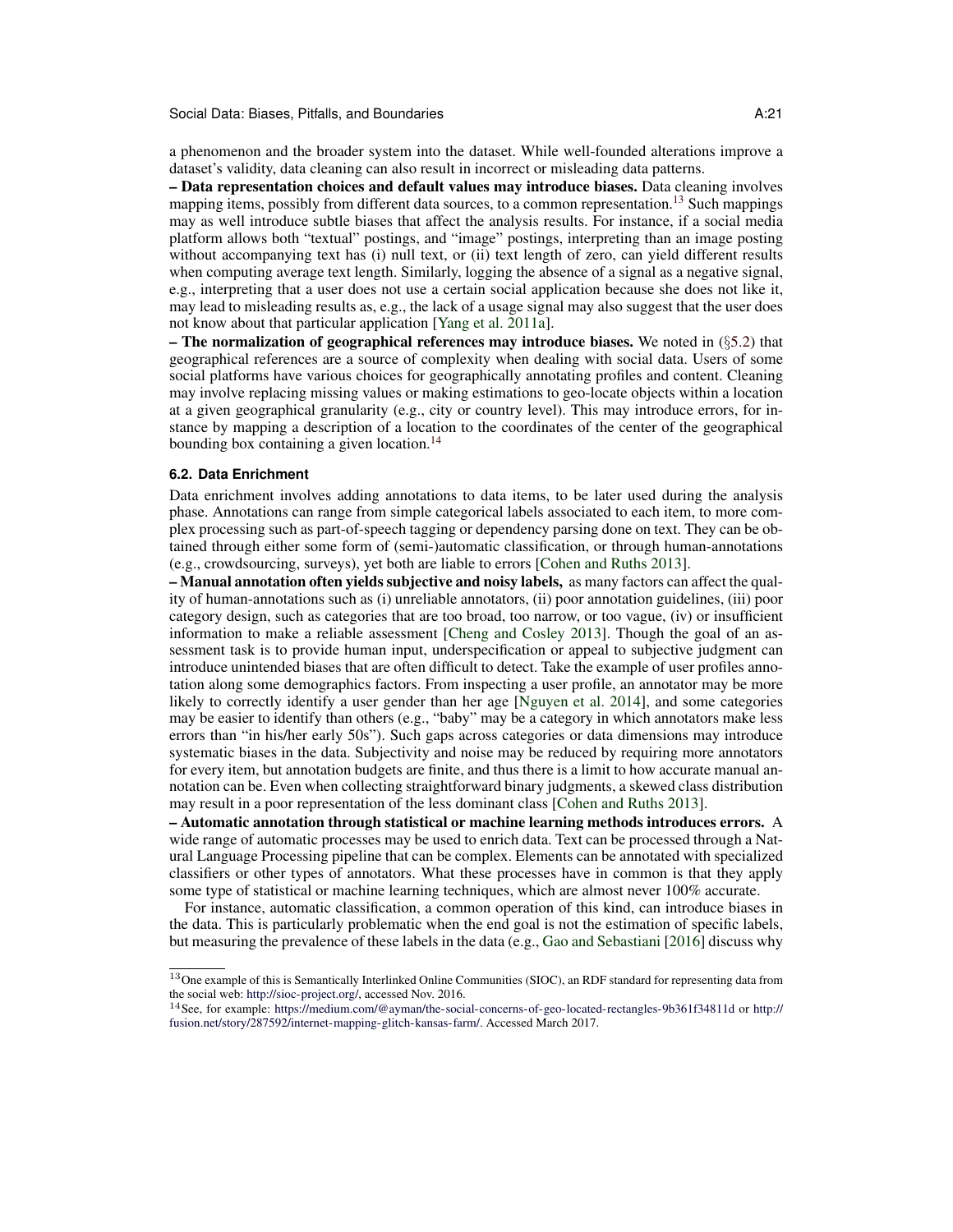the distinction between the two tasks is important, and different evaluation metrics should apply). However, many social data analyses rely on machine learned classifiers to classify first, and count later (e.g., [Abbar et al.](#page-34-0) [\[2015\]](#page-34-0); [Mislove et al.](#page-41-5) [\[2011\]](#page-41-5); [Zagheni et al.](#page-46-5) [\[2014\]](#page-46-5)).

In general, automatic classifiers used for data enrichment may not be robust across distinct datasets or not even across distinct classes of data within each dataset (e.g., it is easier to predict the political leaning of active users [\[Cohen and Ruths](#page-36-3) [2013\]](#page-36-3)). For instance, [Landeiro and Culotta](#page-39-20) [\[2016\]](#page-39-20) show that when a confounding variable influences both the data features and the target class variable, the accuracy of a machine learned classifier can degrade rapidly if the the confound varies. Users of relatively common word embeddings such as those provided by word2vec or GloVe should be cautious about the gender biases introduced because of the data such embeddings are trained on [\[Bolukbasi et al.](#page-35-15) [2016;](#page-35-15) [Caliskan-Islam et al.](#page-35-16) [2016\]](#page-35-16).

#### <span id="page-21-1"></span>**6.3. Data Aggregation**

Data aggregation is often performed in order to structure, organize, represent or transform data. Such transformations can either hide or give prominence to distinct, even divergent, patterns [\[Olteanu](#page-42-24) [et al.](#page-42-24) [2014b;](#page-42-24) [Poirier](#page-42-23) [2015\]](#page-42-23). For instance, consider pre-processing heuristics that aggregate the data to make it more manageable at the cost of losing information. The way in which these aggregations are done, or what information they compromise (e.g., aggregating content along users versus aggregating it along topics) may lead to different conclusions at a later-on analysis on the overall incidence of distinct topics across users (e.g., aggregating by user may give equal weight to each user's interests, while aggregating by topic may give more weight to content from highly active users). Furthermore, if the data is organized along a certain attribute (e.g., the presence of a keyword or hashtag), and there are multiple independent factors that result in the attribute taking a certain value, analyzing the data entries with this value is equivalent to conditioning on it, and may result in spurious patterns of association among these factors [\[Blyth](#page-35-17) [1972;](#page-35-17) [Tufekci](#page-44-1) [2014\]](#page-44-1).

## <span id="page-21-0"></span>**7. METHODOLOGICAL PITFALLS WHEN ANALYZING THE DATA**

We have discussed many kinds of biases in social data (before or after processing) that might slant a study results. This section surveys how the choice of methods to characterize ( $\S7.1-\S7.2$ ), to make inferences and predictions ( $\S$ [7.3\)](#page-23-0), as well as to distill relationships ( $\S$ [7.4\)](#page-24-0) regarding user populations and behaviors, may also affect both the internal and external validity of social data research.

For instance, due to variations in data collection, but also due differences in the analysis methodology and measurement, [Liang and Fu](#page-40-20) [\[2015\]](#page-40-20) could not replicate or generalize 6 out of 10 known propositions from social media studies. However, selecting *the* methodology is hard as distinct approaches are often characterized by different strengths and weaknesses, and the choice typically reflects the researcher's perspective.

Using the right method, in the right place, and at the right time. Prior work raised concerns that the research agenda is opportunistically driven by access to data, tools or ease of analysis—e.g., readily available and easy to use programming libraries, or familiarity with certain research methods [\[Bruns](#page-35-5) [2013;](#page-35-5) [Ruths and Pfeffer](#page-43-1) [2014;](#page-43-1) [Tufekci](#page-44-1) [2014;](#page-44-1) [Weller et al.](#page-45-15) [2015\]](#page-45-15), or, as [Baeza-Yates](#page-34-5) [\[2013\]](#page-34-5) puts it, "we see a lot of data mining for the sake of it." Related concerns are:

- *Using data as a source of hypotheses* rather than a tool to test them or tailoring the research agenda based on data availability, which can result in bias in the type of questions being asked.
- *Multiple hypothesis testing* or testing multiple hypotheses until a significant, positive result is found–e.g., greedily test multiple features for classification tasks until finding one that delivers important improvements, instead of selecting it based on a priori hypotheses, termed as *feature hunting* [\[Ruths and Pfeffer](#page-43-1) [2014\]](#page-43-1);<sup>[15](#page-21-2)</sup> or, more generally,
- "*Type III Errors*" [\[Mitroff and Silvers](#page-41-20) [2010\]](#page-41-20) or using the right method to answer the wrong (or poorly specified) question; like when a construct validity is uncertain as the variables may not

<span id="page-21-2"></span><sup>&</sup>lt;sup>15</sup>This is also an example of *harking*, which is the practice of hypothesizing after the results are known [\[Kerr](#page-39-21) [1998\]](#page-39-21).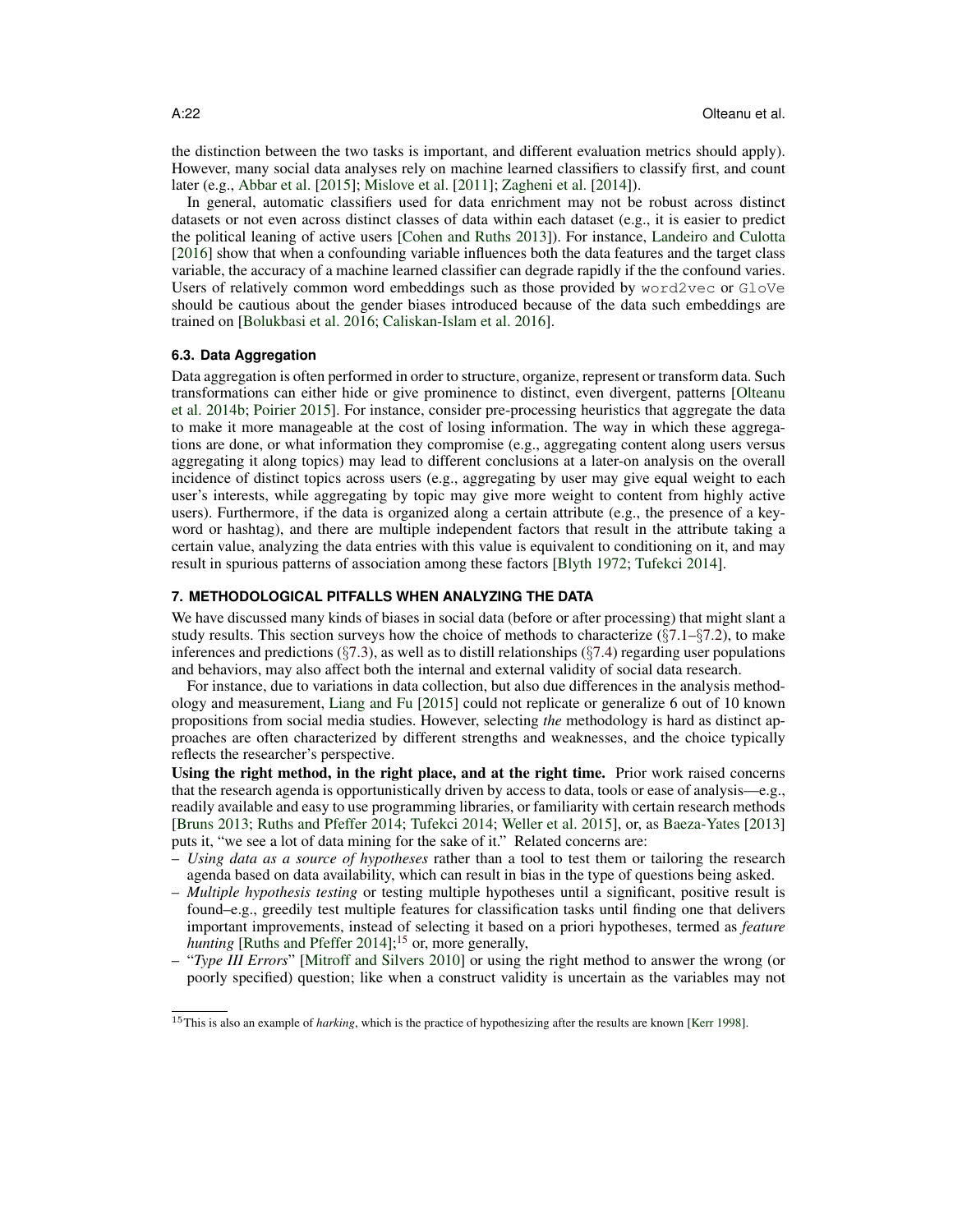#### Social Data: Biases, Pitfalls, and Boundaries A:23

correctly measure the theoretical constructs of interest, or when lacking theoretical grounding (and, e.g., comparing variables based on a posteriori knowledge of some results).

– "*Type IV Errors*" [\[Adams and Hester](#page-34-21) [2012\]](#page-34-21), or drawing the wrong conclusions about a method results, such as making the wrong assumptions about the data structure or about the independence of variables (e.g., collinearity and confounder bias), e.g., using only messages including a hashtag of interest to study the variables that determine its' usage [\[Tufekci](#page-44-1) [2014\]](#page-44-1).

Hence, independently on data or methods being old, imported from other fields, adjusted, or new, an argument about their suitability and trade-offs is needed [\[Ruths and Pfeffer](#page-43-1) [2014;](#page-43-1) [Tufekci](#page-44-1) [2014\]](#page-44-1).

## <span id="page-22-0"></span>**7.1. Qualitative Analyses**

While the availability of large social datasets makes them suitable for quantitatively depicting be-havior and populations, qualitative analyses ("small-N") are also used in social data research [\[boyd](#page-35-10) [et al.](#page-35-10) [2010;](#page-35-10) [Marwick](#page-40-21) [2014;](#page-40-21) [Marwick et al.](#page-40-22) [2011;](#page-40-22) [Tufekci](#page-44-1) [2014\]](#page-44-1), either alone or in conjunction with quantitative methods.

Qualitative analyses tend to be in-depth, open-ended, and exploratory in nature answering questions about the *how*, *what* or *why* of a social phenomenon.[16](#page-22-2) They help to coin hypotheses about phenomena to be quantified [\[Charmaz](#page-35-18) [2014\]](#page-35-18), can be used for in-depth explorations of quantitatively inferred results or data samples to validate or discern the nuances of their social meanings [\[Cran](#page-36-15)[shaw et al.](#page-36-15) [2012;](#page-36-15) [Olteanu et al.](#page-42-7) [2017;](#page-42-7) [Tufekci](#page-44-1) [2014\]](#page-44-1), or to develop codebooks to quantitatively code larger corpora [\[Vieweg et al.](#page-45-16) [2010\]](#page-45-16). Further, qualitative methods like in-depth interviews with users can aid trace analyses and explore, for instance, how social media usage affects social ties [\[Burke](#page-35-19) [and Kraut](#page-35-19) [2014\]](#page-35-19) or what elements trigger changes in usage over time [\[Lampe et al.](#page-39-0) [2008\]](#page-39-0).

Yet, though rich in details and illuminating when mixed with quantitative methods [\[Creswell and](#page-36-16) [Clark](#page-36-16) [2011;](#page-36-16) [Marwick](#page-40-21) [2014\]](#page-40-21), qualitative methods have known limitations when used in isolation. They tend to compromise the generalizability (or external validity) for details [\[Trochim](#page-44-3) [2006\]](#page-44-3), particularly due to their limited scope (e.g., limited sample size [\[Lampe et al.](#page-39-0) [2008\]](#page-39-0), time [\[Burke and](#page-35-19) [Kraut](#page-35-19) [2014\]](#page-35-19) or context [\[Vieweg et al.](#page-45-16) [2010\]](#page-45-16)). They also tend to be sensitive to the interpretation biases of researchers, are challenging to scale, and it is difficult to draw quantitative evidence from qualitative observations (e.g., we may learn that people sometimes repost content they dislike, but we do not know how prevalent this is).

## <span id="page-22-1"></span>**7.2. Descriptive Statistics**

Descriptive analyses are the basis of many studies, quantitatively depicting social data with numerical or graphical summaries of quantities such as the average number of messages across user demographics [\[Olteanu et al.](#page-42-5) [2016\]](#page-42-5), the geographical distribution of messages [\[Leetaru et al.](#page-40-23) [2013\]](#page-40-23), or temporal associations among topics of interest [\[Fourney et al.](#page-37-17) [2015\]](#page-37-17). These analyses may measure the distribution, variability, or correlations among variables of interest, such as [Java et al.](#page-39-22) [\[2007\]](#page-39-22), one of the first studies to characterize the growth, the topological and geographical properties of Twitter with descriptive statistics. However, given that the goal of such work is to summarize complex datasets in a manageable way, they may also conceal important details, potentially misleading the reader into the wrong conclusions.

– Social data research often relies on counting entities; such as users, links, or messages, and computing summaries for those counts [\[Lazer et al.](#page-39-6) [2014;](#page-39-6) [Salganik](#page-43-5) [2017\]](#page-43-5). Yet, simple counts can mislead if it is unclear what is counted and why. [Salganik](#page-43-5) [\[2017\]](#page-43-5) points to [Back et al.](#page-34-22) [\[2010\]](#page-34-22) that found a steady rise in feelings of anger on Sept. 11, 2001 after the attacks in NYC based on pager messages. The finding was later debunked by [Pury](#page-43-22) [\[2011\]](#page-43-22), showing the rise to be due to a repeated message coming from a single pager. Based on how and when a distinction is made between content created by users and what they re-shared from others (e.g., tweets vs. retweets), such confusions may also occur in other studies—e.g., when studying volume-based trends or the use of language, failing to make this distinction may lead to bias and may affect the study validity.

<span id="page-22-2"></span><sup>&</sup>lt;sup>16</sup>Qualitative research is a complex methodological area. See, e.g., the textbook by [Silverman](#page-44-19) [\[2013\]](#page-44-19).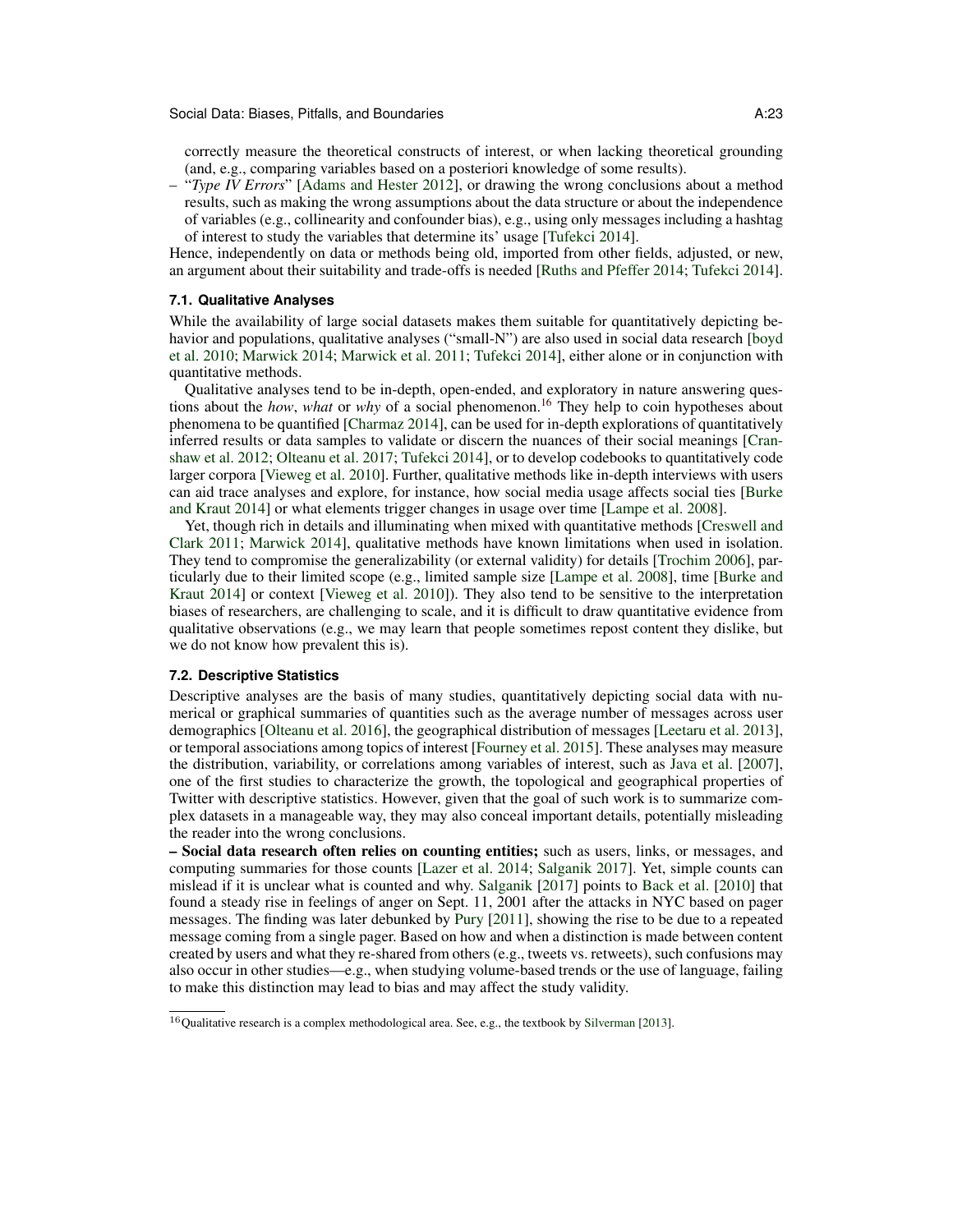Count-based analyses are also sensitive to confounders and issues with construct validity. For instance, popular strategies to characterize the emotional state of users rely on counting affectively positive and negative terms. Yet, [Beasley and Mason](#page-34-19) [\[2015\]](#page-34-19) indicate that term frequency is an imprecise measure for how users truly feel; while [\[Kıcıman et al.](#page-39-7) [2014\]](#page-39-7) show how when conditioning for possible confounding factors, neighborhood maps created based on the frequencies of co-visits highlight differently shaped neighborhoods. In addition, as many measurements follow a power law, summaries of centrality or dispersion like averages or ranges are often distorted, leading to paradoxes such as the friendship paradox [\[Jackson](#page-38-14) [2016\]](#page-38-14) or the majority illusion [\[Lerman et al.](#page-40-8) [2016\]](#page-40-8). This adds to the problem introduced when the objects being counted are obtained through an automatic classification approach, as we discussed in (§[6.2\)](#page-20-3).

– Correlational analyses are sensitive to bias and confounders. Many studies assume that cooccurring patterns reflect true relationships, a common task is the extraction of associations among dataset variables (e.g., sources and types of information [\[Olteanu et al.](#page-42-14) [2015\]](#page-42-14)) or with elements of the off-line world (e.g., food mentions on social media and obesity rates [\[Abbar et al.](#page-34-0) [2015\]](#page-34-0)).

Such assumptions can be problematic as social data may not accurately capture relevant offline or online populations [\[Hargittai](#page-38-5) [2007\]](#page-38-5), or user behavior may be distorted by both online or offline phenomena [\[Olteanu et al.](#page-42-14) [2015;](#page-42-14) [Ruths and Pfeffer](#page-43-1) [2014\]](#page-43-1) (as seen in §[3\)](#page-5-0). Many datasets are built around dependent variables, with the inclusion of, e.g., users or content depending on the inclusion of the variable under analysis [\[Tufekci](#page-44-1) [2014\]](#page-44-1); and this may result in apparent patterns of association that hold only in the presence of that variable. The key challenge is how to distill between attributes that merely correlate and those that are causally related. For instance, [Liang and Fu](#page-40-20) [\[2015\]](#page-40-20) show that correlations found by prior work between the URLs inclusion in tweets and how retweeted they were might in fact be induced by URLs co-occurring often with hashtags and, thus, spurious. Causal analyses aim to address such issues, as we shall see in (§[7.4\)](#page-24-0).

#### <span id="page-23-0"></span>**7.3. Inferences and Predictions**

Beyond social data use for descriptive purposes, many studies also aim to draw conclusions beyond the dataset under analysis. Such studies use smaller (more manageable) samples to make inferences about unseen or larger populations, or use historical known measurements to predict their current (*"nowcasting"*) or future (*forecasting*) values using social data [\[Asur et al.](#page-34-23) [2010;](#page-34-23) [Salganik](#page-43-5) [2017\]](#page-43-5).

However, many such tasks have proved harder than early results suggest, with many reporting pitfalls around attempts to infer users' political orientation [\[Cohen and Ruths](#page-36-3) [2013\]](#page-36-3), mood [\[Beasley](#page-34-19) [and Mason](#page-34-19) [2015\]](#page-34-19), location [\[Jurgens et al.](#page-39-23) [2015b;](#page-39-23) [Pavalanathan and Eisenstein](#page-42-19) [2015\]](#page-42-19), or gender [\[Nguyen et al.](#page-41-19) [2014\]](#page-41-19), as well as to predict exit polls [\[Gayo Avello et al.](#page-37-10) [2011\]](#page-37-10) or flu incidence [\[Lazer et al.](#page-39-6) [2014\]](#page-39-6). Limiting factors include uncontrolled confounders [\[Landeiro and Culotta](#page-39-20) [2016;](#page-39-20) [Pavalanathan and Eisenstein](#page-42-19) [2015\]](#page-42-19), bias in training or testing datasets [\[Barocas and Selbst](#page-34-4) [2014;](#page-34-4) [Cohen and Ruths](#page-36-3) [2013\]](#page-36-3), dealing with ambiguous cases [\[Nguyen et al.](#page-41-19) [2014\]](#page-41-19), non-stationary user population and participation over time [\[Diaz et al.](#page-36-7) [2016;](#page-36-7) [Guerra et al.](#page-38-9) [2014;](#page-38-9) [Jurgens et al.](#page-39-23) [2015b\]](#page-39-23), construct validity [\[Beasley and Mason](#page-34-19) [2015\]](#page-34-19), or even data representation [\[Barocas](#page-34-11) [2014\]](#page-34-11).

– There are performance variations across and within datasets. Even when a model achieves a good overall accuracy, errors may be unevenly concentrated on certain classes of messages or users [\[Cohen and Ruths](#page-36-3) [2013;](#page-36-3) [Pavalanathan and Eisenstein](#page-42-19) [2015;](#page-42-19) [Tramer et al.](#page-44-20) [2015\]](#page-44-20). [Hardt](#page-38-20) [\[2014\]](#page-38-20) uses fake name detection as an working example to exemplify how data patterns found for a majority of users may not hold for a minority group, resulting in higher error rates for the minority group. Indeed, several empirical studies show that the performance of existing inferences models is sensitive to various user-related confounds such as age or gender [\[Dos Reis and Culotta](#page-36-17) [2015;](#page-36-17) [Landeiro and Culotta](#page-39-20) [2016;](#page-39-20) [Pavalanathan and Eisenstein](#page-42-19) [2015\]](#page-42-19).

User-related confounds are not the only culprits. For instance, [Denny and Spirling](#page-36-18) [\[2016\]](#page-36-18) shows that topic modeling techniques such as Latent Dirichlet Allocation (LDA)—frequently used in investigations of textual content created or shared by users—are sensitive to common pre-processing steps. Further, sometimes it may be ambiguous to what category a certain data point belongs, such as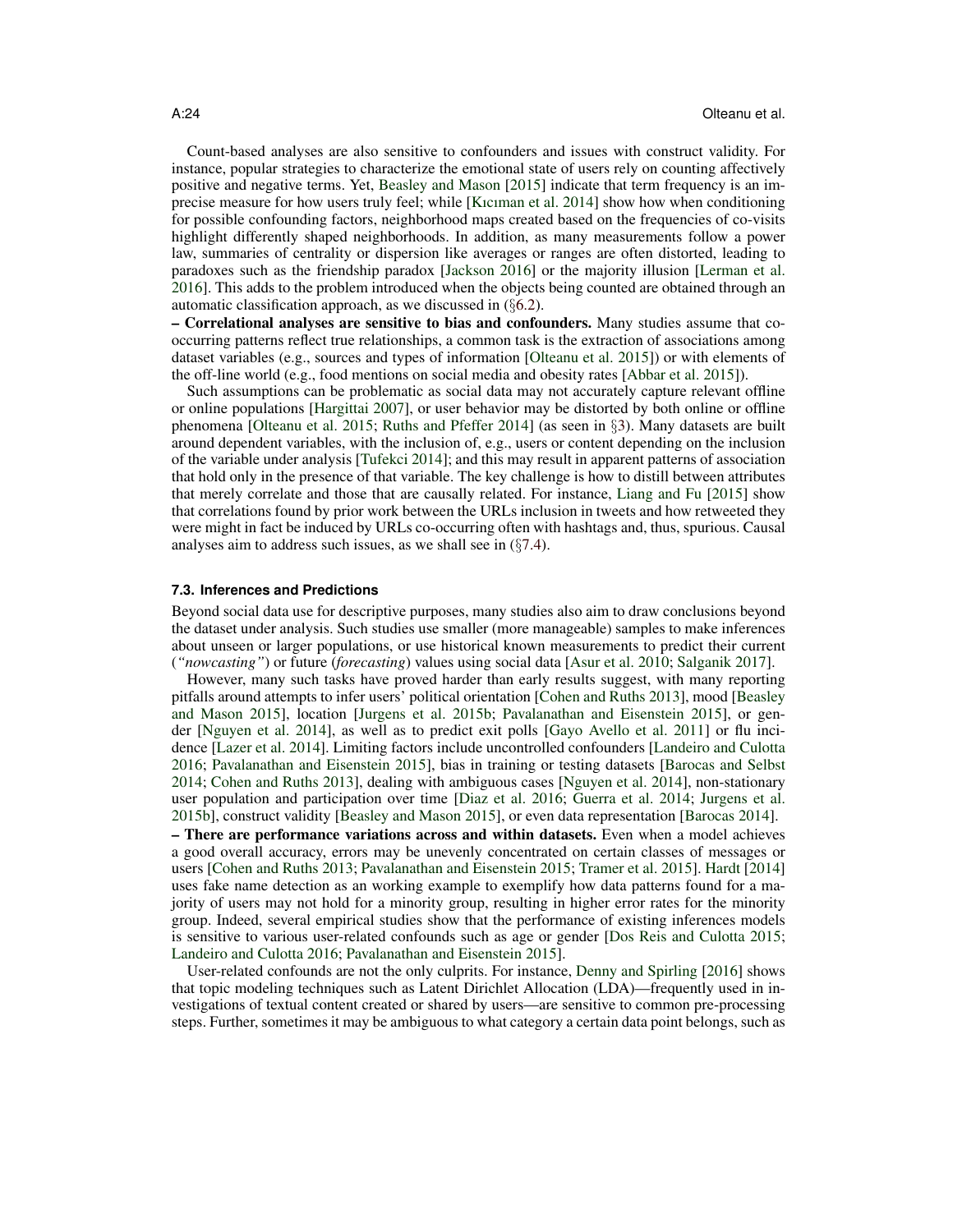#### Social Data: Biases, Pitfalls, and Boundaries A:25

the age of a user; in general there are limits in the current approaches used to predict demographics of users based on the messages they post in social media [\[Nguyen et al.](#page-41-19) [2014\]](#page-41-19).

– The composition of test and training data samples impacts the results [\[Cohen and Ruths](#page-36-3) [2013;](#page-36-3) [Jurgens et al.](#page-39-23) [2015b;](#page-39-23) [Nguyen et al.](#page-41-19) [2014;](#page-41-19) [Pavalanathan and Eisenstein](#page-42-19) [2015\]](#page-42-19). For instance, using data samples biased towards users whose gender [\[Rao et al.](#page-43-6) [2010\]](#page-43-6) or political identity [\[Cohen and](#page-36-3) [Ruths](#page-36-3) [2013\]](#page-36-3) are easy to discern, leads to overoptimistic performance estimations that do not reflect those obtained on balanced or representative samples [\[Cohen and Ruths](#page-36-3) [2013;](#page-36-3) [Nguyen et al.](#page-41-19) [2014\]](#page-41-19). – Distinct target variables, class labels, or data representations may lead to different results. When dealing with "fuzzy" constructs for which there is no gold standard, studies often end up using varying definitions and proxies for the target variable (e.g., political leaning) and class labels (e.g., democrats or republicans), which can lead to results that are hard to compare or generalize [\[Cohen and Ruths](#page-36-3) [2013;](#page-36-3) [Wong et al.](#page-45-17) [2013\]](#page-45-17). Even for less ambiguous constructs (e.g., user location) there can be multiple competing proxies, whose choice can impact the results as well. [Jurgens et al.](#page-39-23) [\[2015b\]](#page-39-23); [Pavalanathan and Eisenstein](#page-42-19) [\[2015\]](#page-42-19) observed that the accuracy of text-based geo-location of Twitter users varies across samples, and depends on whether user-supplied location or the GPS coordinates of their tweets are used as a proxy for user location.

In general, the *data representation* or *features* selected to represent an object, such as a user or a message, impacts the results of inference tasks on those sort of objects. For instance, even if a user sample is representative, certain features may occur at lower rates in the messages of certain users [\[Gong et al.](#page-37-14) [2015\]](#page-37-14). For a comprehensive discussion on these issues (beyond social data research), see [Barocas and Selbst](#page-34-4) [\[2014\]](#page-34-4).

– The choice of the objective function can misguide the inference task. Risks are also linked to the selection of the objective functions used to express various inference or prediction tasks [\[Wagstaff](#page-45-1) [2012\]](#page-45-1); such as using a wrong objective function that does not match the inference methodology [\[Gao and Sebastiani](#page-37-23) [2016\]](#page-37-23), or one that leads to undesirable behavior during the learning process or that is expensive to reliably evaluate [\[Amodei et al.](#page-34-24) [2016\]](#page-34-24). Similarly, at times a concrete objective function will only approximate the true objective. For example, in a web search scenario, the true objective criterion may be user satisfaction, but it is approximated by behavioral signals such as clicks or reformulations [\[White](#page-45-18) [2016\]](#page-45-18). Moreover, these surrogate objectives themselves might also be based on imprecise measurement or biased modeling [\[Mehrotra et al.](#page-40-24) [2016\]](#page-40-24), and have the potential to create self-fulfilling feedback loops when decisions are made based on the inference results and the outcomes are fed back into the models as training data [\[Barocas](#page-34-11) [2014\]](#page-34-11).

#### <span id="page-24-0"></span>**7.4. Observational Studies**

Beyond describing what is happening or making a prediction, many studies also want to determine *why* something is happening, that is, causation. For this, a study would typically seek to compute the effect of a *treatment* (e.g., receiving a recommendation or using a social convention) on users. To do so, the gold standard are randomized controlled experiments [\[Aral and Walker](#page-34-25) [2011;](#page-34-25) [Bakshy et al.](#page-34-13) [2012;](#page-34-13) [Muchnik et al.](#page-41-14) [2013\]](#page-41-14), but when experimentation is impractical or violates ethical standards, many studies resort to observational data collected from social platforms [\[Rosenbaum](#page-43-23) [2010\]](#page-43-23). Yet, even with active experimentation determining causality is hard. Unless the observed data approximates a randomized experiment (i.e., a *natural experiment*) observational studies are even more challenging due to the difficulty of accounting for the effects of uncontrolled confounds.

Short of identifying natural experiments, however, under strong assumptions, there are methods that help assess causation in observational studies and/or mitigate the effects of confounding or selection bias;<sup>[17](#page-24-1)</sup> including matched analysis [\[De Choudhury et al.](#page-36-19) [2016;](#page-36-19) [Sharma and Cosley](#page-44-21) [2016\]](#page-44-21), instrumental variables analysis [\[Sharma et al.](#page-44-22) [2015\]](#page-44-22), regression discontinuities [\[Malik and Pfeffer](#page-40-2) [2016\]](#page-40-2), differences-in-differences [\[Carmi et al.](#page-35-20) [2012;](#page-35-20) [Zagheni et al.](#page-46-5) [2014\]](#page-46-5), and others. Yet, with

<span id="page-24-1"></span><sup>&</sup>lt;sup>17</sup>A comprehensive review of causal inference with observational data is beyond the scope of this survey. For more background on the topic, see [\[Nichols et al.](#page-41-21) [2007\]](#page-41-21).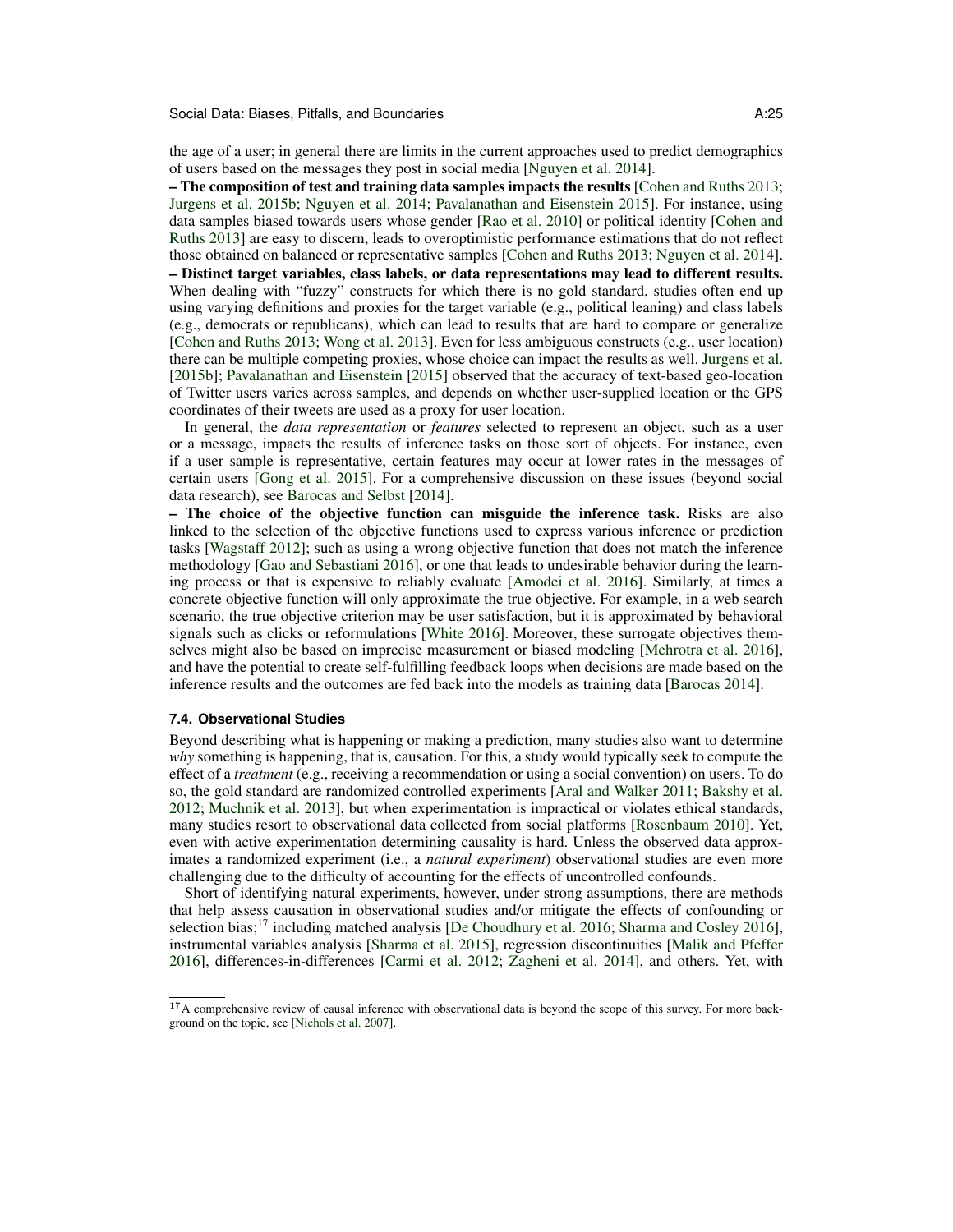all of these methods there are critical caveats and strong assumptions that must be accounted for; otherwise, they are susceptible to various validity issues [\[Oktay et al.](#page-42-25) [2010\]](#page-42-25).

– Social data may not capture the entirety of users' lives. A key assumption made by causal analyses of observational data is that unobserved covariates can be ignored as they are independent of users getting the treatment or not—dubed the *ignorability* assumption. However, it is possible that some unobserved covariates such as environmental factors or individual characteristics and actions may in fact affect users' propensity to get the treatment. Without significant domain expertise this assumption is often hard to assert. For instance, network studies of peer influence and social contagions suffer from a stubborn challenge of disambiguating such effects from homophily among peers and within communities [\[Christakis and Fowler](#page-35-21) [2007;](#page-35-21) [Lyons](#page-40-25) [2011;](#page-40-25) [Shalizi and Thomas](#page-44-23) [2011\]](#page-44-23). While [Christakis and Fowler](#page-35-21) [\[2007\]](#page-35-21) found obesity to spread through peer influence in social networks, others suggest that unobserved confounds correlated with the social network structure may be the culprit rather than peer influence [\[Cohen-Cole and Fletcher](#page-36-20) [2008;](#page-36-20) [Lyons](#page-40-25) [2011\]](#page-40-25).

– Peer effects due to platform affordances and conventions may weaken causal analyses. Another key assumption is that the effect of a treatment on an individual is independent of the treatment status of others. Alas, this assumption is often violated in the presence of common social features (e.g., hashtags, messaging, community support) that provide value through network effects [\[Ugander et al.](#page-45-19) [2013\]](#page-45-19). For instance, observed covariates may include the terms used by users. Yet, as [Olteanu et al.](#page-42-7) [\[2017\]](#page-42-7) acknowledge, a conversation on a topic may include content (re)sharing or hashtags and, thus, one user use of a term may have some effect on other users in an online community.

– The identification of (non-)treated users may pose internal and construct validity threats. Social media studies often rely on self-reports to identify users that had a treatment (e.g., who mention online to have lost their job) by searching for certain terms [\[Dos Reis and Culotta](#page-36-17) [2015;](#page-36-17) [Olteanu](#page-42-7) [et al.](#page-42-7) [2017;](#page-42-7) [Proserpio et al.](#page-43-24) [2016\]](#page-43-24). However, it may happen that not everyone that uses these terms had the treatment (and not all users that had the treatment use the searched terms) [\[Dos Reis and](#page-36-17) [Culotta](#page-36-17) [2015;](#page-36-17) [Proserpio et al.](#page-43-24) [2016\]](#page-43-24). Further, to identify a *control* group—used as baseline in causal analyses—social media studies employ various sampling strategies including random sampling, network based sampling (e.g., friends or followers), or topical or domain based sampling (e.g., select users taking different drugs than the one under test) to identify similar users with those treated, but that have not received the treatment [\[Dos Reis and Culotta](#page-36-17) [2015;](#page-36-17) [Olteanu et al.](#page-42-7) [2017;](#page-42-7) [Pavalanathan](#page-42-8) [and Eisenstein](#page-42-8) [2016\]](#page-42-8). Yet, different such strategies may lead to different degrees of similarity among the treated users and the control group, and, thus, to different results [\[Oktay et al.](#page-42-25) [2010\]](#page-42-25).

– Selection bias and how treatment effects are estimated affect result generalizability. First, many methods compute only the local average treatment effects for a selected (sub)population [\[Nichols et al.](#page-41-21) [2007\]](#page-41-21), which may limit the generalizability of results to users with different characteristics than those included in a study. This is important for social data studies that typically suffer from self-reporting biases (as mentioned above and in §[3.3\)](#page-7-0), and are thus limited to the association patterns captured by each working datasets, also noted by [\[De Choudhury et al.](#page-36-19) [2016;](#page-36-19) [Olteanu et al.](#page-42-7) [2017\]](#page-42-7). Second, there can be heterogeneity in the effects of a treatment across users, and, as a result, the average treatment effect (even when calculated under sound assumptions or for randomized experiments) may not generalize to all treated users [\[Taylor et al.](#page-44-24) [2014\]](#page-44-24).

## <span id="page-25-0"></span>**8. CHALLENGES WITH THE EVALUATION AND INTERPRETATION OF FINDINGS**

A last opportunity to account for biases and gauge the reliability of findings is at evaluation time. If that is not possible, disclaimers on a study limitations are needed [\[Tufekci](#page-44-1) [2014\]](#page-44-1). In this section we cover issues with metrics selection (§[8.1\)](#page-26-0), and with the assessment and interpretation of findings (§[8.2\)](#page-26-1). Finally, concerns about the reproducibility of studies and the lack of negative results and disclaimers are also discussed (§[8.3\)](#page-27-0).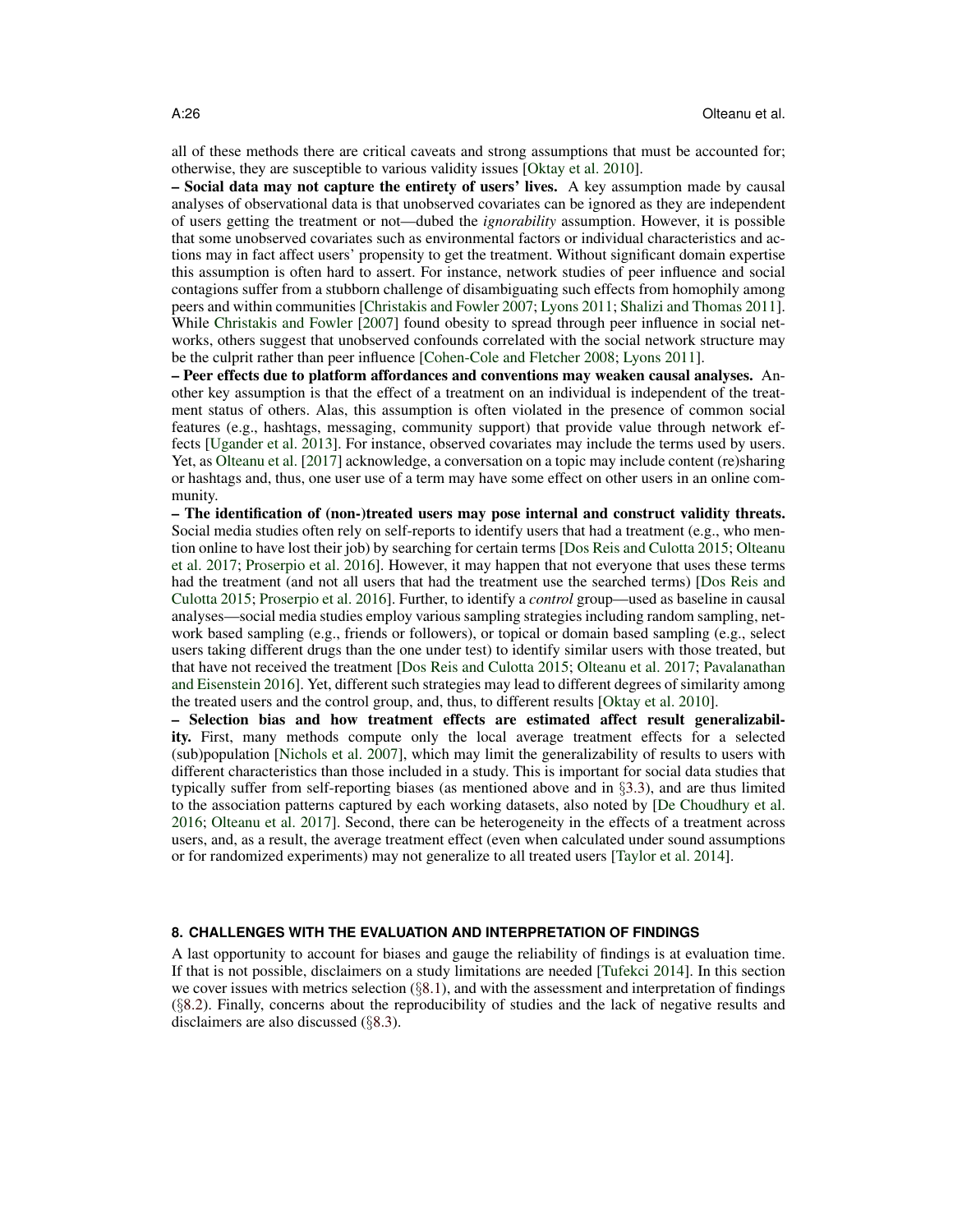## <span id="page-26-0"></span>**8.1. Metrics Selection**

Metrics are used to quantify a phenomenon (e.g., popularity or interest), or the performance of some method or tool. However, they might be inconclusive, or suffer from reliability and validity issues.

– The choice of metrics shapes a research study take-aways. Metrics often attempt to quantify the relationship between system decisions and a desired objective. For example, the effectiveness of a web search engine might be quantified by the click-through rate on the search results page. However, two metrics aimed at measuring the same aspect (e.g., user satisfaction) may be inconsistent with one another depending on the context.

Further, [Jurgens et al.](#page-39-23) [\[2015b\]](#page-39-23); [Olteanu et al.](#page-42-24) [\[2014b\]](#page-42-24) review how computing the same metric (e.g., precision) in a user-centered versus in an inference-centered fashion (geo-inferences for social media posts or item recommendations) may show different performance trends as, e.g., the latter may be biased towards active users (that post on social media or recommend more often) and may obfuscate the performance distribution across users. Thus, a user-centered evaluation may offer more reliable estimates of the expected error for arbitrary users, since it ignores how active the users are, which is relevant for applications operating rather on users—e.g., for election prediction accurately geo-locating the users is more important than doing so for all their social media posts [\[Jurgens](#page-39-23) [et al.](#page-39-23) [2015b\]](#page-39-23). In general, result metrics are aggregates and, thus, sensitive to the way in which the aggregation is done (§[6.3\)](#page-21-1).

– Domain-specific performance indicators are rarely used. Systems using social data have just begun to be used in large-scale real-world applications; example domains include humanitarian response [\[Meier](#page-41-22) [2015\]](#page-41-22) and stock trading [\[Dredze et al.](#page-36-21) [2016a\]](#page-36-21). While preliminary reports may highlight the positive aspects of these deployments, there is a lack of rigorous longitudinal evaluations of the contribution of social data to improve domain-relevant metrics, such as "dollars saved, lives preserved, time conserved, effort reduced, quality of living increased" [\[Wagstaff](#page-45-1) [2012\]](#page-45-1).

[Wagstaff](#page-45-1) [\[2012\]](#page-45-1) and [Rudin and Wagstaff](#page-43-25) [\[2014\]](#page-43-25) raise concerns about the pervasiveness of abstract metrics, such as precision and recall, explicitly ignoring or removing problem specific details. These abstract metrics enable comparisons across domains, but offer limited insights about the impact within each problem domain; for instance, perhaps 90% precision is appropriate for some applications (e.g., identify cat pictures for an image search engine), but not for others (e.g., identify criminal activities for law enforcement). Even if a metric indicates good overall performance on a classification task, it is hard to know what that implies [\[Hardt](#page-38-20) [2014\]](#page-38-20), as errors may be concentrated in one particular class or group of classes [\[Hardt](#page-38-20) [2014;](#page-38-20) [Konstan et al.](#page-39-14) [2012\]](#page-39-14).

Further, there are questions about the stability and validity of abstract metrics [\[Sokolova and](#page-44-25) [Lapalme](#page-44-25) [2009\]](#page-44-25). In social media research, the number of posts has been used as a proxy metric for the interest in a topic [\[Chen et al.](#page-35-22) [2010\]](#page-35-22); yet, while this number may reflect production patterns, it may not reflect how much content on the topic users read (as discussed on  $\S5.1$ ). Finally, in some cases, metrics may themselves be designed using a statistical model, subject to the same biases presented in §[7.3](#page-23-0) [\[Diaz](#page-36-22) [2016\]](#page-36-22).

#### <span id="page-26-1"></span>**8.2. Results Assessment and Interpretation**

Much research rests upon the assumption that online social traces reflect in some quantifiable way real-world phenomena [\[Asur et al.](#page-34-23) [2010;](#page-34-23) [Kıcıman and Richardson](#page-39-24) [2015;](#page-39-24) [Rost et al.](#page-43-26) [2013\]](#page-43-26). Yet, this assumption has been challenged due to concerns with construct validity and stability over time [\[Freelon](#page-37-18) [2014;](#page-37-18) [Lazer](#page-39-9) [2015;](#page-39-9) [Tufekci](#page-44-1) [2014\]](#page-44-1). Further, [Rost et al.](#page-43-26) [\[2013\]](#page-43-26) argue that data explicitly generated by users such as social media posts should, in fact, be interpreted as communicative rather than representative, as these data are typically a record of communication instead of a direct representation of real-world behavior.

– The meaning of social traces may change with context; yet, this is hard to discern. Rarely will a social network reflect homogeneous relations between individuals. Social links between users can stem from friendship, trust or shared interests, and thus can embed different social cues [\[Tang et al.](#page-44-26) [2012\]](#page-44-26). Likewise, sharing content can be a sign of endorsement or interest, but users may also share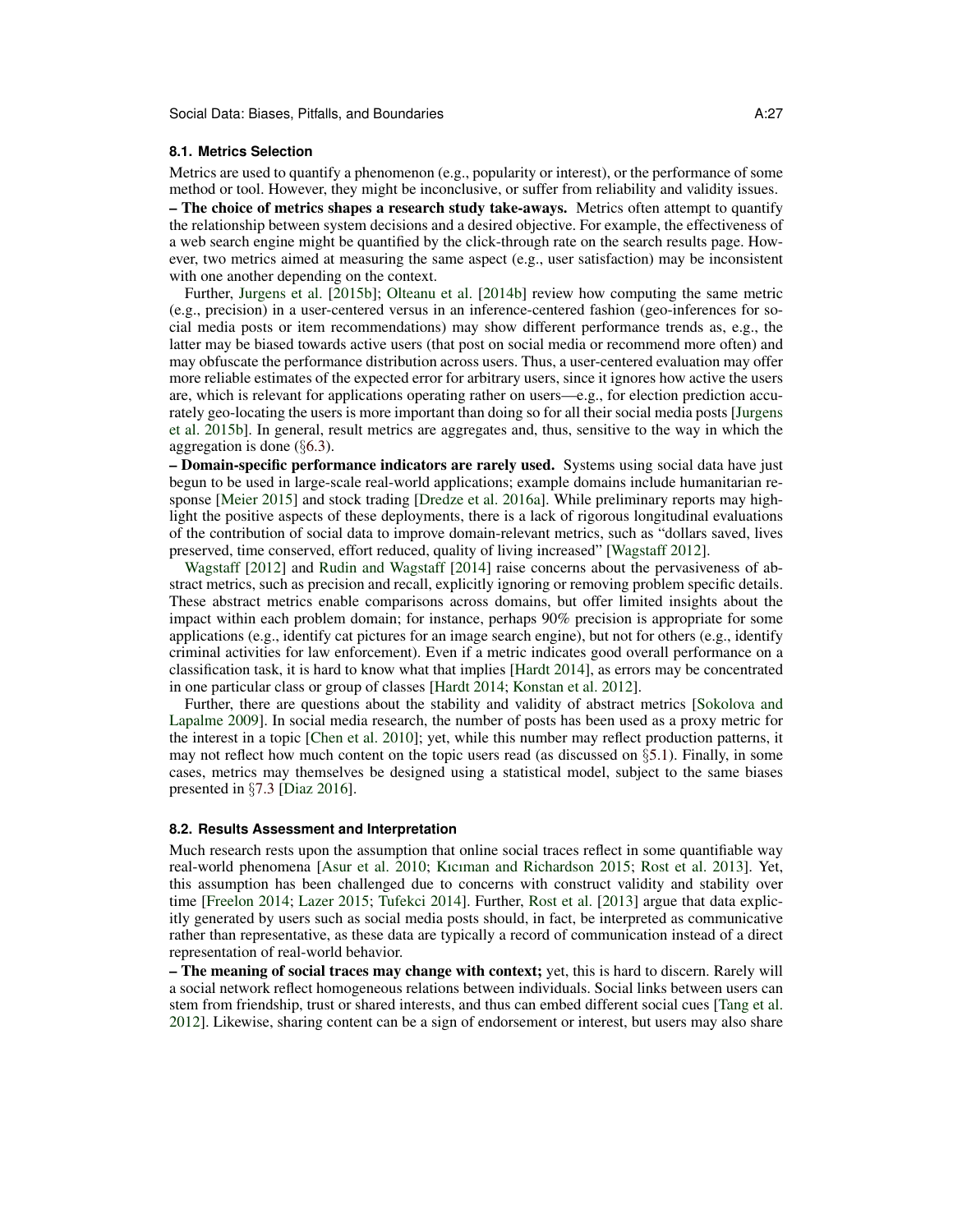content to ridicule, disapprove, or bully. The same mechanism or process may capture different signals across contexts [\[Tufekci](#page-44-1) [2014\]](#page-44-1), but such distinctions are often unintelligible and hard to make in an automated fashion when looking at data in aggregate [\[Rost et al.](#page-43-26) [2013;](#page-43-26) [Tufekci](#page-44-1) [2014\]](#page-44-1).

This unintelligibility is subject to functional biases  $(\S 4.1)$  $(\S 4.1)$ , as it depends on the mechanisms available on each social platform (e.g., having a like button, but not a dislike one), as well as on variations in platform algorithms and mechanisms in response to users actions [\[Lazer et al.](#page-39-6) [2014\]](#page-39-6). It is difficult to account for what is or not in the data when researchers lack proper context [\[boyd and Crawford](#page-35-0) [2012\]](#page-35-0)—e.g., for social media use in crises, it may be hard for a geographically distant researcher to fully gauge the cultural context and the event peculiarities [\[Crawford and Finn](#page-36-2) [2014\]](#page-36-2). Distinct methodological alternatives may also lead to varying interpretations of what it is in the data [\[Bruns](#page-35-5) [2013\]](#page-35-5). As [Tufekci](#page-44-1) [\[2014\]](#page-44-1) advises, small qualitative data pull-outs may be useful to unpack varying meanings of the same process (see  $\S$ [7.1\)](#page-22-0).

– Analyses should go beyond studies confined to a single dataset or method. The confinement of many studies to one dataset or analysis method has prompted calls for more comprehensive studies [\[Fraustino et al.](#page-37-24) [2012;](#page-37-24) [Ruths and Pfeffer](#page-43-1) [2014\]](#page-43-1). Results of different methods to collect, measure or process the data should be routinely juxtaposed [\[Ruths and Pfeffer](#page-43-1) [2014;](#page-43-1) [Tufekci](#page-44-1) [2014\]](#page-44-1). When biases cannot be ruled out as the biasing factors are too complex or hard to untangle, running longitudinal, comparative, multi-datasets, cross-domain/platform analyses is advised [\[Bruns](#page-35-5) [2013;](#page-35-5) [Gayo-Avello et al.](#page-37-25) [2013;](#page-37-25) [Ruths and Pfeffer](#page-43-1) [2014;](#page-43-1) [Shani and Gunawardana](#page-44-27) [2011;](#page-44-27) [Weller et al.](#page-45-15) [2015\]](#page-45-15).

If access to multiple datasets is limited, the analysis can be run on datasets altered to introduce or remove noise or biases [\[Ruths and Pfeffer](#page-43-1) [2014\]](#page-43-1). Alternatively, general patterns can be probed across different classes of data [\[Bobadilla et al.](#page-35-23) [2013;](#page-35-23) [Cohen and Ruths](#page-36-3) [2013\]](#page-36-3), as important data variations may exist not only across datasets, but also within datasets, across data demographics e.g., distinct classes of users [\[Cohen and Ruths](#page-36-3) [2013\]](#page-36-3) or of items [\[Olteanu et al.](#page-42-24) [2014b\]](#page-42-24). To ensure that observed patterns are not evanescent trends due to platform changes (e.g., as users interaction patterns may change due to functional changes) [\[De Myttenaere et al.](#page-36-23) [2014;](#page-36-23) [Ruths and Pfeffer](#page-43-1) [2014;](#page-43-1) [Weller et al.](#page-45-15) [2015\]](#page-45-15), a study can be replicated across time [\[Lazer et al.](#page-39-6) [2014;](#page-39-6) [Liang and Fu](#page-40-20) [2015\]](#page-40-20).

## <span id="page-27-0"></span>**8.3. Disclaimers and Reproducibility**

Finally, there is also a need to develop baselines and guidelines [\[Tufekci](#page-44-1) [2014;](#page-44-1) [Weller and Kinder-](#page-45-20)[Kurlanda](#page-45-20) [2015\]](#page-45-20), to find common grounds regarding methodological approaches [\[Counts et al.](#page-36-24) [2014\]](#page-36-24), and to better document home-grown tools and methodologies, as well as dataset provenance [\[Bruns](#page-35-5) [2013;](#page-35-5) [Weller and Kinder-Kurlanda](#page-45-20) [2015\]](#page-45-20). While text mining or information retrieval research typically follows standard evaluation procedures and metrics, for many social media analysis tasks—such as crisis informatics—more effort is needed for developing standardized experimental methodologies when they do not exist [\[Bruns](#page-35-5) [2013;](#page-35-5) [Diaz](#page-36-25) [2014\]](#page-36-25).

– Disclaimers and negative results are overlooked. While failed studies or negative results are useful for learning about what hypotheses were rejected, or what datasets or methods are not suitable for a given problem, publications of negative results are scant [\[Gayo-Avello](#page-37-26) [2012;](#page-37-26) [Ruths and Pfeffer](#page-43-1) [2014\]](#page-43-1). There is an unfortunate bias against publication of negative results [\[Fanelli](#page-37-27) [2012\]](#page-37-27) describing failures to reproduce an existing result, or approaches that did not deliver the expected results such as the set of features that did not improve the classification performance, algorithms that failed to deliver an acceptable performance, or what evidence did not support ones hypothesis. The #Fail! workshop series<sup>[18](#page-27-1)</sup> are a worth noting effort to address this bias.

In addition, disclaimers about the limitations of an analysis are fundamental to good practice. If errors or biases cannot be ruled out, researchers must discuss the gaps and limitations in their working datasets, their methods and their assumptions [\[Crawford and Finn](#page-36-2) [2014;](#page-36-2) [Ruths and Pfeffer](#page-43-1) [2014;](#page-43-1) [Tufekci](#page-44-1) [2014\]](#page-44-1). The risk of ambiguous generalizability claims should be considered, and the

<span id="page-27-1"></span><sup>18</sup>#Fail! – the workshop series: https://failworkshops.wordpress.com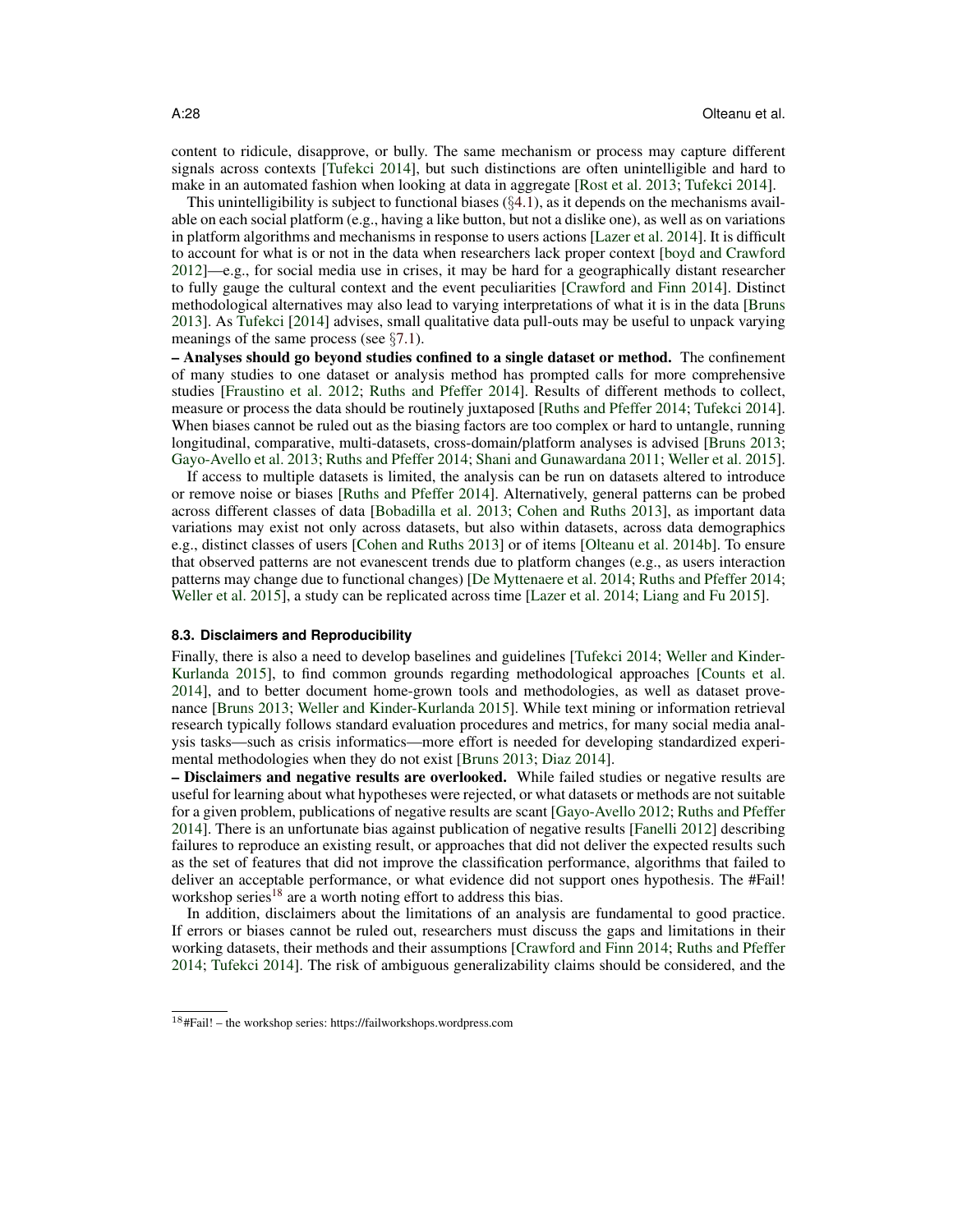#### Social Data: Biases, Pitfalls, and Boundaries A:29 A:29

assumptions under which the results would hold to other context (e.g., other domains, platforms or populations) should be clarified.

– There is a need to ease the task of sharing tools and data, which are cornerstone for the repro-ducibility and replicability of studies.<sup>[19](#page-28-1)</sup> Being able to reproduce a given study, in fact, is primarily dependent on its external validity—i.e., on the ability to generalize the findings beyond the particular settings of this study—and, thus, particularly important for Type II research.

*Data sharing* may consist of providing datasets, or the details (including source code) for gathering exactly or approximately the same datasets when data sharing is prohibited by terms of service or privacy constrains. It can reduce redundant, labor-intensive, and time-consuming data collection, making social data research more inclusive and narrowing existing data access gaps [\[Jurgens et al.](#page-39-25) [2015a;](#page-39-25) [Weller and Kinder-Kurlanda](#page-45-20) [2015\]](#page-45-20). Yet, [Hutton and Henderson](#page-38-21) [\[2015b\]](#page-38-21) study of 505 papers mentioning a social network between 2011-2013 revealed that only about 6% of them share any data, while [Zimmer and Proferes](#page-46-6) [\[2014\]](#page-46-6) found that of 382 Twitter studies only about 5% use existing datasets collected by other researchers. A reason for this is the confusion around data sharing "*cans*" and "*cannots*," which we discuss in the next section, such as: What can be shared? How to make it accessible?

*Tools sharing* may include providing details (including source code) for understanding or executing an algorithm or for analyzing data. Beyond aiding reproducibility and future comparisons, the availability of tools may also enable the participation of those lacking the resources to create their own (e.g., non-CS researchers) [\[boyd and Crawford](#page-35-0) [2012;](#page-35-0) [Bruns and Liang](#page-35-24) [2012\]](#page-35-24). Alas, releasing and maintaining code and tools is a laborious, non-trivial task and many researchers lack the incentives to do so. However, there are increasing efforts to release and open-source data and tools such as [Jurgens et al.](#page-39-23) [\[2015b\]](#page-39-23); [Kıcıman et al.](#page-39-7) [\[2014\]](#page-39-7); [McCreadie et al.](#page-40-26) [\[2012\]](#page-40-26).

#### <span id="page-28-0"></span>**9. ETHICAL CONSIDERATIONS**

The public support to scientific endeavors can be severely undermined by research that harms people, animals, or the environment, or that goes against values that are deeply held by society. Trust can be eroded by breaches of scientific ethics such as fabricated results, conflicts of interest, and plagiarism. Research on human subjects is regulated by law in many jurisdictions, and given that data elements in social datasets represent people or groups of people [\[Diaz](#page-36-22) [2016\]](#page-36-22); research on social data is, arguably, human subjects research [\[Metcalf and Crawford](#page-41-23) [2016\]](#page-41-23).

The fact that social data is often publicly accessible does not mean research done on is ethical [\[boyd and Crawford](#page-35-0) [2012;](#page-35-0) [Zimmer](#page-46-7) [2010\]](#page-46-7). Indeed, ethical issues in social media research have been highlighted by recent cases, including the notorious Facebook contagion experiment, where researchers manipulated users' social feeds to include more or less of certain kinds of content based on the expressed emotions [\[Kramer et al.](#page-39-26) [2014\]](#page-39-26). The experiment was criticized as an intervention that affected the emotional state of unsuspecting users, who had not given consent to participate in the study [\[Hutton and Henderson](#page-38-22) [2015a\]](#page-38-22). This incident was followed by an unprecedented move by the SIGCOMM [20](#page-28-2)15 Program Committee<sup>20</sup> which decided to accept a paper on measuring censorship [\[Burnett and Feamster](#page-35-25) [2015\]](#page-35-25) on the condition of placing a prominent note at the top of the paper highlighting their ethical concerns [\[Narayanan and Zevenbergen](#page-41-24) [2015\]](#page-41-24), drawing further attention to the issue.

Scientists [\[Barocas and Selbst](#page-34-4) [2014;](#page-34-4) [Chou](#page-35-1) [2015;](#page-35-1) [Dwork and Mulligan](#page-37-6) [2013;](#page-37-6) [Kenneally](#page-39-8) [2015\]](#page-39-8) and journalists [\[Hill](#page-38-23) [2014;](#page-38-23) [Kirchner](#page-39-27) [2015;](#page-39-27) [Miller](#page-41-25) [2015\]](#page-41-25) have pressed for greater scrutiny of the use of social data against a variety of possible ethical pitfalls, such as breaching users privacy [\[Go](#page-38-24)[roff](#page-38-24) [2015\]](#page-38-24), or enabling racial, socioeconomic or gender-based profiling [\[Barocas and Selbst](#page-34-4) [2014;](#page-34-4) [Chou](#page-35-1) [2015\]](#page-35-1). However, only a small number of publications (between 2007 and 2012) relying on data from Twitter was found to include any discussion or even an acknowledgement of ethical challenges [\[Zimmer and Proferes](#page-46-6) [2014\]](#page-46-6). On the other hand, while surveying various works for this

<span id="page-28-1"></span> $^{19}\mathrm{See}$  [\[Drummond](#page-37-28) [2009\]](#page-37-28) for the difference between reproducibility and replicability.

<span id="page-28-2"></span><sup>20</sup>SIGCOMM is a top-tier conference on computer networking.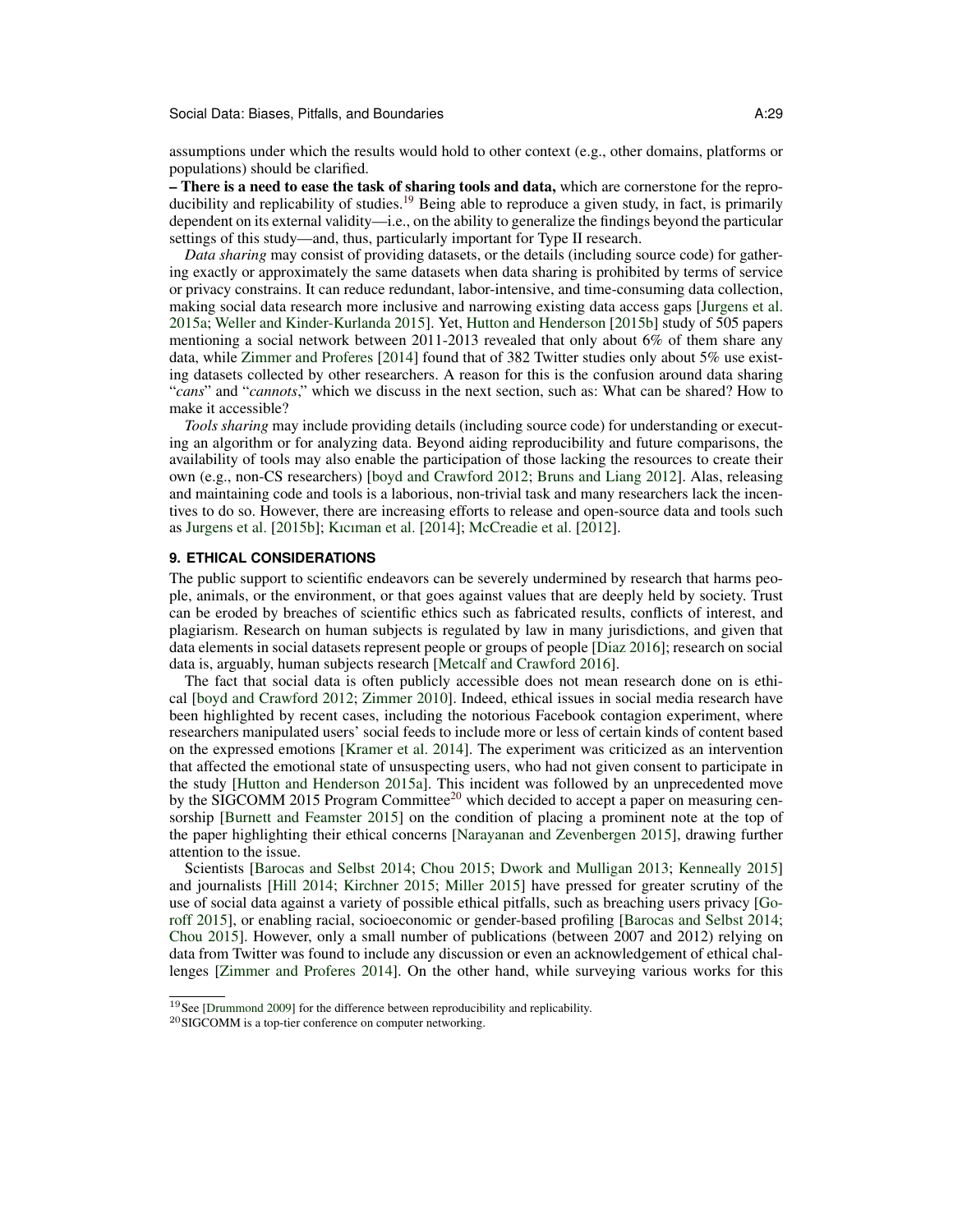survey, we noticed recent papers that mentioned or addressed ethical issues in their research, such as [Fourney et al.](#page-37-17) [\[2015\]](#page-37-17); [Kumar et al.](#page-39-28) [\[2015\]](#page-39-28); [Minkus et al.](#page-41-26) [\[2015\]](#page-41-26).

We outline key concepts and principles of human subjects research ethics in the next section. We then organize the discussion on specific ethical problems in social data research w.r.t. the principles of autonomy (§[9.2\)](#page-30-0), beneficence (§[9.3\)](#page-30-1) and justice (§[9.4\)](#page-31-0). Given that our treatment of the subject is purposefully schematic, the interested reader can find more information in [Bowser and Tsai](#page-35-26) [\[2015\]](#page-35-26); [boyd and Crawford](#page-35-0) [\[2012\]](#page-35-0); [Grimmelmann](#page-38-25) [\[2015\]](#page-38-25); [Metcalf and Crawford](#page-41-23) [\[2016\]](#page-41-23), among others.

## **9.1. Concepts and Principles**

In 1947, in the aftermath of World War II, the Nuremberg  $Code<sup>21</sup>$  $Code<sup>21</sup>$  $Code<sup>21</sup>$  provided the foundation for the development of human subjects research ethics, manifested in the Declaration of Helsinki [\[World](#page-45-21) [Medical Association](#page-45-21) [1964\]](#page-45-21) and the Belmont report [\[Ryan et al.](#page-43-27) [1978\]](#page-43-27). The latter is based on three ethical principles,

- autonomy: experiments should show respect for individuals (§[9.2\)](#page-30-0);
- beneficence and non-maleficence: experiments should minimize risk for research participants and maximize benefits for society (§[9.3\)](#page-30-1);
- justice: the risks and benefits of experiments should be fairly distributed (§[9.4\)](#page-31-0).

These principles are brought to practice into three primary areas of application: informed consent, assessment of risks and benefits, and selection of subjects—covered in following subsections.

Social media research is different from clinical trials. Many processes to ensure ethical compliance in human subject research were developed in the medical profession for the purposes of clinical trials, which involve testing the effect of a treatment on actual patients. These treatments may have harmful, sometimes severe and irreversible unexpected effects. In contrast, the harm that common types of current social media research can produce is often of a different nature, such as suffering a breach of privacy, or being exposed to disturbing images.

In this context, [Bowser and Tsai](#page-35-26) [\[2015\]](#page-35-26) advocate for a process that starts from the distinction between four types of research that are social media specific, characterized by (i) whether experimental subjects are aware that their data is being used for research; and (ii) whether experimental subjects are subject to any type of intervention or manipulation. The four types are:

(1) awareness and manipulation: e.g., a lab-based image annotation study;

- (2) awareness without manipulation: e.g., an opt-in study of nutrition and exercise self-monitoring;
- (3) no awareness with manipulation: e.g., the A/B testing of a feature on a social media platform;
- (4) no awareness and no manipulation: most observational studies involving data acquired from a social media platform.

Each type involves a somewhat different process, see [Bowser and Tsai](#page-35-26) [\[2015\]](#page-35-26) for details.

Ethical choices in research require deliberation. Ethical choices are difficult, among other reasons, because they may involve different and sometimes conflicting values. Particularly, the value of producing research outcomes that are valuable for society may collide with values such as privacy for the people who contribute the data used for research. For instance, we may infer a statistical model whose accuracy can be increased with more details about people—at the expense of a loss of privacy from the data contributors. Data analysis may in fact be necessary to provide important services, and solutions that balance between privacy and accuracy should be considered [\[Goroff](#page-38-24) [2015\]](#page-38-24). For instance, the United Nations Office for the Coordination of Humanitarian Affairs seeks a balance between the imperative to save lives and the responsibility to do no harm: "Absolute protection would make humanitarian response impractical by not allowing the collection of any information, while the public listing of personal details would likewise endanger lives" [\[UN OCHA](#page-45-22) [2014\]](#page-45-22).

People in the computing profession have varying degrees of preparation when it comes to addressing ethical problems, and may approach them from the wrong angle, e.g., from a too narrowly utilitarian, or a too strictly legalistic perspective. Instead, these issues are best addressed through

<span id="page-29-0"></span><sup>21</sup>Available at [http://www.cirp.org/library/ethics/nuremberg/,](http://www.cirp.org/library/ethics/nuremberg/) accessed March 2017.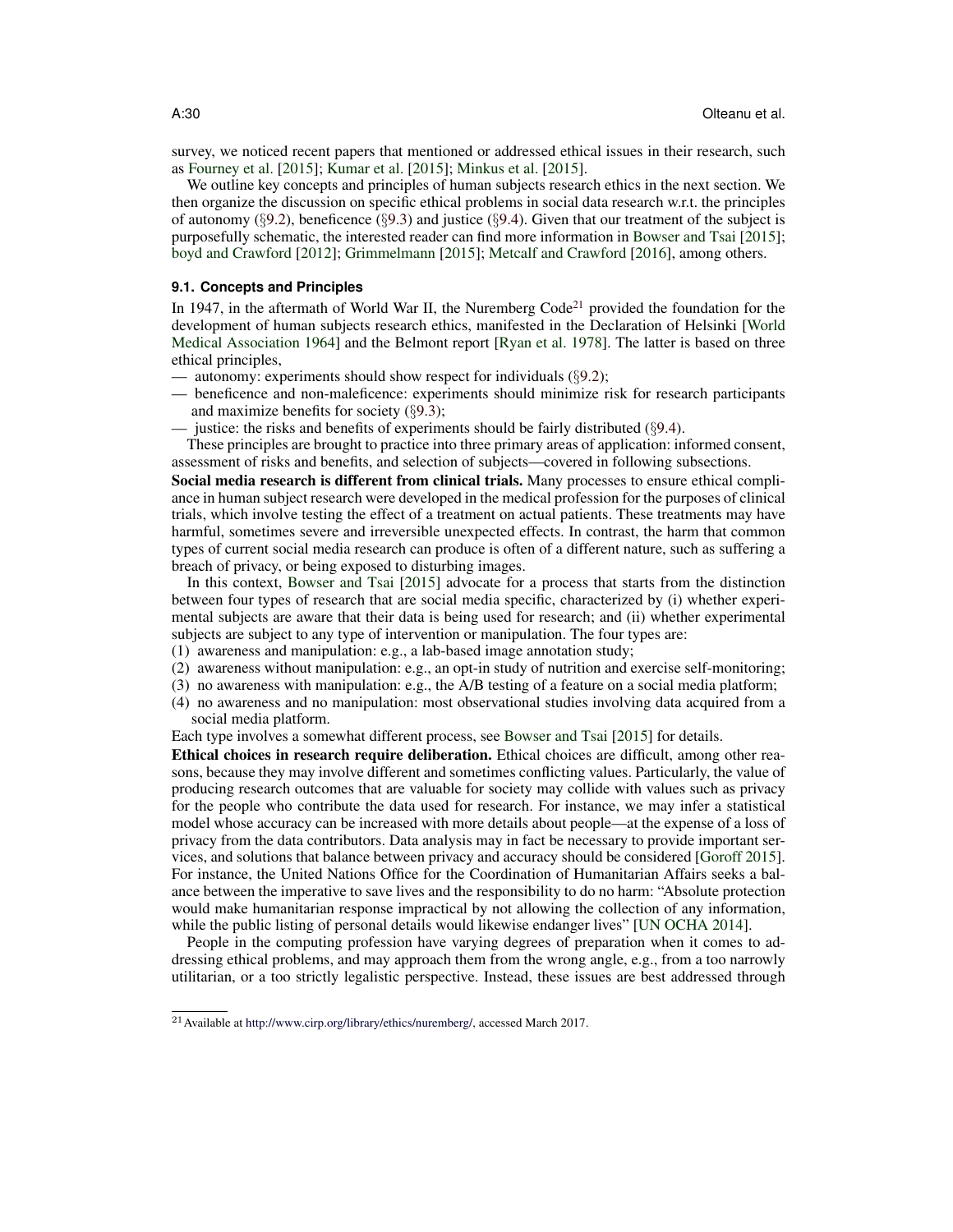informed deliberation and conversation. This is why Institutional Review Boards (IRBs) are important. Researchers at many universities are often required to submit their research proposals to IRBs for approval, but even in cases where this is not mandated by an institution, it constitutes a good practice. IRBs set common standards within an institution, provide researchers a framework to think critically about consequences, and show to others that careful decisions have been made for a study.

## <span id="page-30-0"></span>**9.2. Respect to Individual Autonomy**

The concept of individual autonomy, i.e., the capacity of individuals to make autonomous decisions, is usually expressed in human subject research as the need for informed consent. Participants should give researchers explicit permission, often in writing, to use their data for research; furthermore, they should be free to withdraw this permission at any point. Informed consent requires researchers to *disclose* all relevant information for a decision on whether to participate or not in a research study, to a potential participant that is *capable* of evaluating this information, so that he or she can *voluntarily* decide without any coercion or pressure whether to participate or not. Research with online social data poses particular challenges to the practice of informed consent.

– Obtaining consent from millions of users is impractical. Studies that leverage user data from millions of social media users often do it without any kind of consent from them [\[Hutton and](#page-38-22) [Henderson](#page-38-22) [2015a;](#page-38-22) [Zimmer](#page-46-7) [2010\]](#page-46-7). User data may have been provided freely online for anyone to access it, but it is inherently sensitive as users might not have anticipated a particular use of their data, especially when created in a context-sensitive space and time [\[boyd and Crawford](#page-35-0) [2012\]](#page-35-0). This becomes even more delicate when analyzing user demographic attributes [\[Chou](#page-35-1) [2015\]](#page-35-1). While asking consent might be often seen as impractical [\[boyd and Crawford](#page-35-0) [2012\]](#page-35-0), we should note that there are a few efforts to design methodologies for acquiring consent while minimizing the burden on the participants [\[Hutton and Henderson](#page-38-22) [2015a\]](#page-38-22).

Even if we were to accept the notion that by placing their information in online public spaces, user consent for research is implied, "people privacy preferences depend on their circumstances" [\[Craw](#page-36-2)[ford and Finn](#page-36-2) [2014\]](#page-36-2) (and these preferences may or may not be reflected in privacy settings, which users rarely change [\[Wang et al.](#page-45-5) [2011\]](#page-45-5)). Take the case of social media use in crisis situations by vulnerable populations that may publicly share personal information to assist others or ask for help. Such disclosures are closely coupled with the context, and, thus, data use and share should be extensively scrutinized and the privacy of these users should be protected [\[Crawford and Finn](#page-36-2) [2014\]](#page-36-2).

– The terms of use of a social platform may not constitute informed consent for research. By signing up for a social media platform, users accept their terms of use, which often contain clauses allowing research for testing new features or for other purposes. The acceptance of terms of use may not fulfill the criteria of informed consent, as the often vague language alluding to "research use" does not involve a disclosure of the relevant elements of a specific research program. For instance, the aftermath of the Facebook emotional contagion experiment [\[Kramer et al.](#page-39-26) [2014\]](#page-39-26) suggests that users were in fact not sufficiently informed about the nature of this research, including its risks and benefits. Even if experiments were described clearly in a specific informed consent form for this type of experiment, the intimate nature of social platforms may require ongoing, dynamic consent, as is found in disciplines such as ethnography [\[American Anthropological Association](#page-34-26) [2004\]](#page-34-26).

#### <span id="page-30-1"></span>**9.3. Beneficence and Non-Maleficence**

Researchers in all disciplines should ensure that their actions are beneficial and do not cause harm. Research on social data is associated to specific types of harm, of which privacy breaches exposing the identity or the personal information of participants are perhaps the most obvious type [\[Crawford](#page-36-2) [and Finn](#page-36-2) [2014;](#page-36-2) [Zimmer](#page-46-7) [2010\]](#page-46-7).

– Data about individuals can harm them if exposed. As our "offline" and "online" lives converge [\[Vieweg et al.](#page-45-23) [2015\]](#page-45-23), and public and private spaces online appear as less separable [\[Craw](#page-36-2)[ford and Finn](#page-36-2) [2014\]](#page-36-2), privacy breaches become more dangerous. Privacy breaches can have harmful consequences [\[Barocas and Selbst](#page-34-4) [2014\]](#page-34-4) such as stalking, identity theft, discrimination or black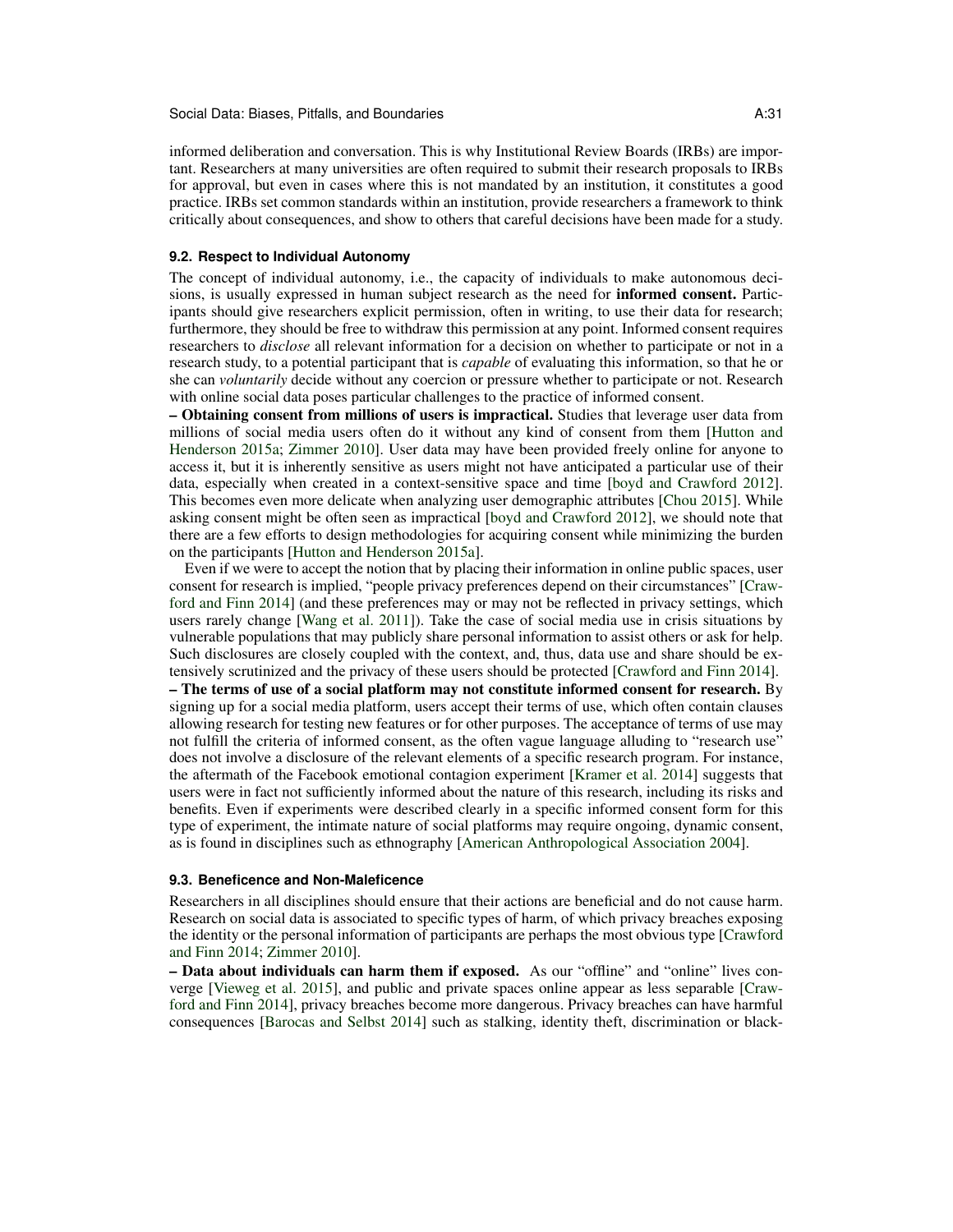mailing [\[Gross and Acquisti](#page-38-26) [2005\]](#page-38-26). Social data can potentially reveal more about individuals than what they think. While internet users may decide to withhold certain information about themselves online (e.g., age, gender, sexual orientation, religious views), such information can be to a large extent inferred from other digital traces [\[Kosinski et al.](#page-39-12) [2013\]](#page-39-12).

In general, privacy breaches are possible as publicly shared datasets can be combined to gain insights about private individuals without their knowledge [\[Crawford and Finn](#page-36-2) [2014;](#page-36-2) [Goroff](#page-38-24) [2015;](#page-38-24) [Gross and Acquisti](#page-38-26) [2005;](#page-38-26) [Horvitz and Mulligan](#page-38-27) [2015\]](#page-38-27). To minimize risks, the sharing and archival of data embedding personal information [\[Zimmer and Proferes](#page-46-6) [2014\]](#page-46-6), as well as the use of content explicitly deleted by users should be cautiously handled and anonymization should be considered [\[Al](#page-34-17)[muhimedi et al.](#page-34-17) [2013;](#page-34-17) [Crawford and Schultz](#page-36-26) [2014;](#page-36-26) [Maddock et al.](#page-40-11) [2015\]](#page-40-11). This anonymization does not only mean the removal of personally identifiable information, but careful processing of data to avoid re-identification through combinations of apparently non-sensitive attributes [\[Ohm](#page-41-27) [2010\]](#page-41-27).

– Research outcomes can be used to do harm in unforeseen ways. Inferences made for a purpose can be used for another. In the early 1930s, Germany's secret police maintained "pink lists" of sus-pected homosexuals, which were later used by the Nazis to arrest them.<sup>[22](#page-31-1)</sup> A more recent example was the arrest of protesters in Baltimore, USA, based on information provided by social media.<sup>[23](#page-31-2)</sup> In addition to the fact that inferences drawn from social data may be incorrect in many ways, as this survey emphasizes, inferences that are too precise may be harmful as well, for instance, by enhancing the capacity to finely discriminate among people into ever-smaller groups [\[Barocas](#page-34-11) [2014\]](#page-34-11).

## <span id="page-31-0"></span>**9.4. Justice**

An ideal of justice in research is that risks and benefits should be justly apportioned, and that research does not contribute to create injustice. Independently of the particular conception of justice being used, these questions require at the onset to know the individuals or groups that will be burdened by research, and the ones that will benefit from the results.

– The digital divide may influence research design. The *digital divide* is the gap that exists among and within countries with respect to access to information and communication technologies. This gap has many manifestations, including the *data divide*: a lack of availability of high-quality data about developing countries and underprivileged communities [\[Cinnamon and Schuurman](#page-36-27) [2013\]](#page-36-27). Together, the digital divide and the data divide can be important source of bias on the questions that are asked and the populations that are chosen for research [\[boyd and Crawford](#page-35-0) [2012;](#page-35-0) [Counts et al.](#page-36-24) [2014\]](#page-36-24). They can focus the research agenda on so-called "first-world problems," such as finding a restaurant, for which data is widely available.

– Research outcomes can be made more or less available to people. Providing information to people about how their data are used is an important element concerning their autonomy [\[Horvitz](#page-38-27) [and Mulligan](#page-38-27) [2015\]](#page-38-27). This transparency can also lead to a more just allocation of research benefits. Ideally, people should be given access to research results and artifacts that resulted from the study of their personal data [\[Crawford and Finn](#page-36-2) [2014;](#page-36-2) [Gross and Acquisti](#page-38-26) [2005\]](#page-38-26). Research outcomes can be beneficial if they are shared widely, ideally via open access to research results and data, to the extent that it does not compromise the privacy of users. Alas, more often than not, the way in which user data is processed and analyzed to support decision making remains "*black-boxed*" [\[Poirier](#page-42-23) [2015\]](#page-42-23).

Furthermore, a failure to make data available may further deepen the data divide [\[Bruns](#page-35-5) [2013\]](#page-35-5) as well as the gap between those that have the computational skills needed to analyze large volumes of data and those who lack them [\[boyd and Crawford](#page-35-0) [2012;](#page-35-0) [Weller and Kinder-Kurlanda](#page-45-20) [2015\]](#page-45-20). This can be further exacerbated by the raise of "embedded" researchers that have privileged access

<span id="page-31-1"></span><sup>22</sup>"Persecution of Homosexuals in the Third Reich," US Holocaust Memorial Museum, [https://www.ushmm.org/wlc/en/](https://www.ushmm.org/wlc/en/article.php?ModuleId=10005261) [article.php?ModuleId=10005261.](https://www.ushmm.org/wlc/en/article.php?ModuleId=10005261) Accessed March 2017.

<span id="page-31-2"></span><sup>&</sup>lt;sup>23</sup>"Facebook, Twitter, and Instagram surveillance tool was used to arrest Baltimore protesters." The Verge, October 2016. [http://www.theverge.com/2016/10/11/13243890/facebook-twitter-instagram-police-surveillance-geofeedia-api.](http://www.theverge.com/2016/10/11/13243890/facebook-twitter-instagram-police-surveillance-geofeedia-api) Accessed March 2017.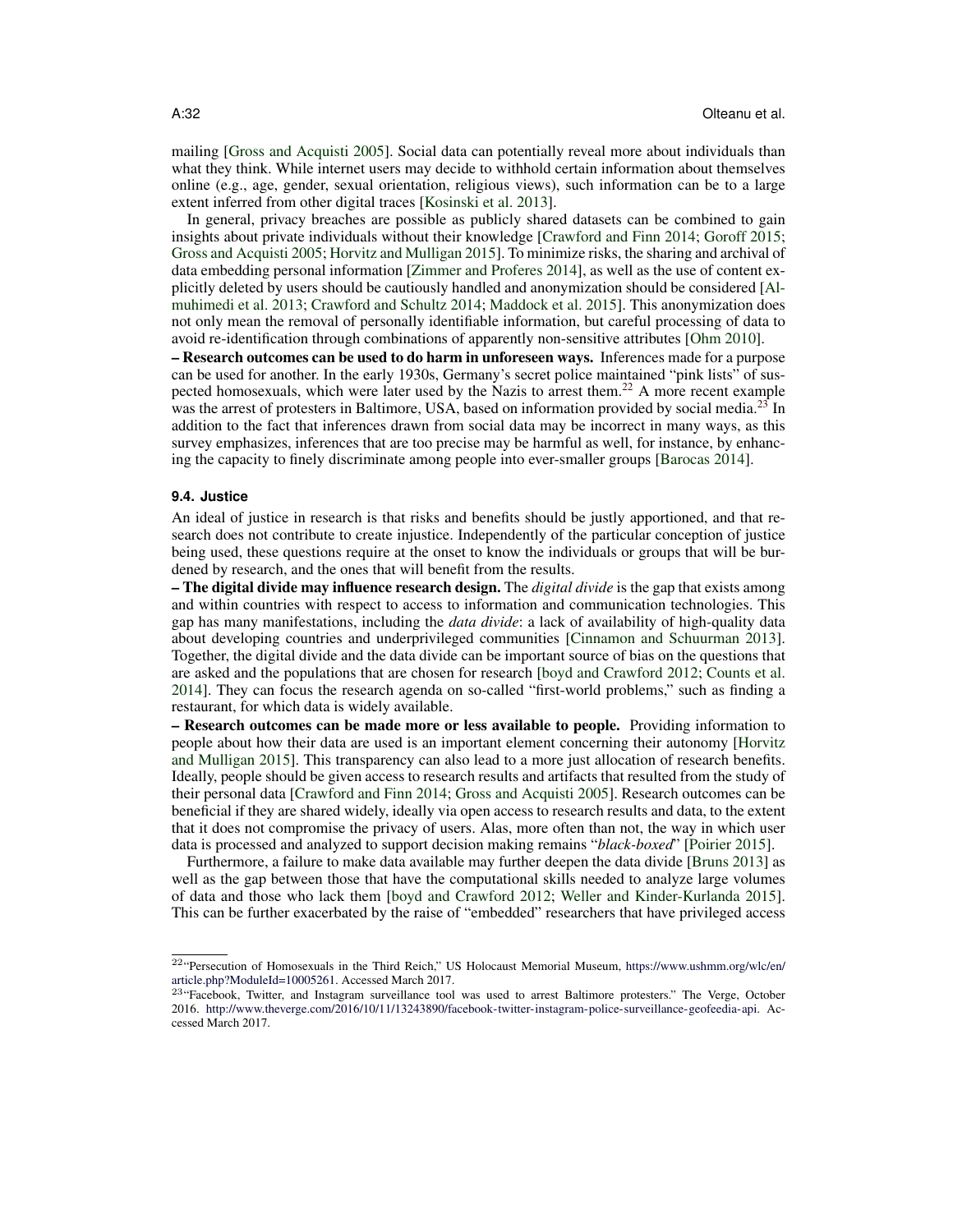Social Data: Biases, Pitfalls, and Boundaries A:33 A:33

to social platforms and are able to access data that is unavailable to broader groups [\[Crawford and](#page-36-2) [Finn](#page-36-2) [2014;](#page-36-2) [Ruths and Pfeffer](#page-43-1) [2014\]](#page-43-1).

– Algorithms and research outcomes can lead to discrimination. The use of social data can result in discrimination against protected groups [\[Barocas and Selbst](#page-34-4) [2014\]](#page-34-4). The reliance on automated decision making processes based on statistical methods, can inherit, propagate, or even amplify the biases and prejudice present in the training data with respect to various factors such as race, age, gender or socioeconomic groups [\[Barocas and Selbst](#page-34-4) [2014;](#page-34-4) [Crawford and Schultz](#page-36-26) [2014;](#page-36-26) [Kirchner](#page-39-27) [2015;](#page-39-27) [Miller](#page-41-25) [2015\]](#page-41-25). This problem is often referred to as *algorithmic discrimination* or *algorithmic bias* (see, e.g., [Hajian et al.](#page-38-28) [\[2016\]](#page-38-28)). While such a result is often unintentional, it can have a variety of consequences: companies could use such information to practice price steering and discrimination [\[Hannak et al.](#page-38-2) [2014\]](#page-38-2); or users employment, credit or housing prospectives may be affected due to being stereotyped and profiled based on their race [\[Barocas and Selbst](#page-34-4) [2014\]](#page-34-4). This is concerning as the existing laws often cannot properly handle such issues [\[Barocas and Selbst](#page-34-4) [2014;](#page-34-4) [Crawford](#page-36-26) [and Schultz](#page-36-26) [2014\]](#page-36-26).

## <span id="page-32-0"></span>**10. DISCUSSION: TRENDS AND FUTURE DIRECTIONS**

The last few years, particularly the last two, have seen a growing interest among researchers and practitioners on probing known limitations of social datasets and social data methods; ethical challenges have also been brought to the forefront. In the light of this trend, we believe that the need to identify, quantify, and address data biases, as well as methodological and ethical challenges around the use of social data, will remain a persistent and important issue for years to come.

However, eliminating all biases in social data is *unlikely*, perhaps even *undesirable*. Biases that bound the general applicability of solutions may help boost the performance of dedicated solutions [\[Guerra et al.](#page-38-9) [2014;](#page-38-9) [Olteanu et al.](#page-42-2) [2014a;](#page-42-2) [Yan et al.](#page-45-24) [2011\]](#page-45-24) or may inform the design of specific systems [\[Lerman and Hogg](#page-40-27) [2014;](#page-40-27) [Olteanu and Pierre](#page-42-26) [2012\]](#page-42-26). In other cases, the solutions to various limitations might pull in opposite directions—e.g., in a user classification problem, one may be faced with the decision to err against a minority group to ensure accurate results for the majority, or vice versa. Even in cases where trade-offs are fully understood, which are not common, it may be unclear what would be the best way to balance different aspects. Ultimately, as we stressed earlier in this survey  $(\S1-\S2)$  $(\S1-\S2)$ , whether a research method or a dataset is adequate (or not) depends on the research question being asked, the context in which the research takes place, and, fundamentally, on the goals of the researcher(s).

We foresee two broad trends for future research and discussions around the limits of social data. We believe that the skepticism around easy answers and out-of-the-box solutions will continue to grow  $(\S10.1)$  $(\S10.1)$ , and we see increasing efforts towards addressing these questions and developing data standards and methodological best practices (§[10.2\)](#page-33-0). We conclude this survey with pointers to further readings on these topics  $(\S10.3)$  $(\S10.3)$ .

# <span id="page-32-1"></span>**10.1. A Trending Skepticism Towards Easy Answers**

Following the well-known "hype cycle,"<sup>[24](#page-32-2)</sup> the phase of "inflated expectations" on social data research has perhaps already passed. A growing number of research fora that critically examine research have emerged on disciplines that either focus on social data, or often use it. This includes the Fair and Transparency in Machine Learning Workshop (FATML)<sup>[25](#page-32-3)</sup>, the Fair and Transparency on Web Workshop (FAT/WEB)<sup>[26](#page-32-4)</sup>, and the Ethics in Natural Language Processing Workshop<sup>[27](#page-32-5)</sup>, in addition to focalized one-off discussions such as the special issue on "Social and Technical Trade-Offs" in the Journal of Big Data [\[Barocas et al.](#page-34-27) [2016\]](#page-34-27). These venues often adopt an ethical framework based on fairness and transparency, to motivate discussions around the consequences of built-in bi-

<span id="page-32-2"></span><sup>24</sup>Gartner Hype Cycle, [http://www.gartner.com/technology/research/methodologies/hype-cycle.jsp.](http://www.gartner.com/technology/research/methodologies/hype-cycle.jsp) Accessed March 2017. <sup>25</sup><http://www.fatml.org/>

<span id="page-32-4"></span><span id="page-32-3"></span><sup>26</sup><https://fatweb.github.io/>

<span id="page-32-5"></span><sup>27</sup><http://ethicsinnlp.com/>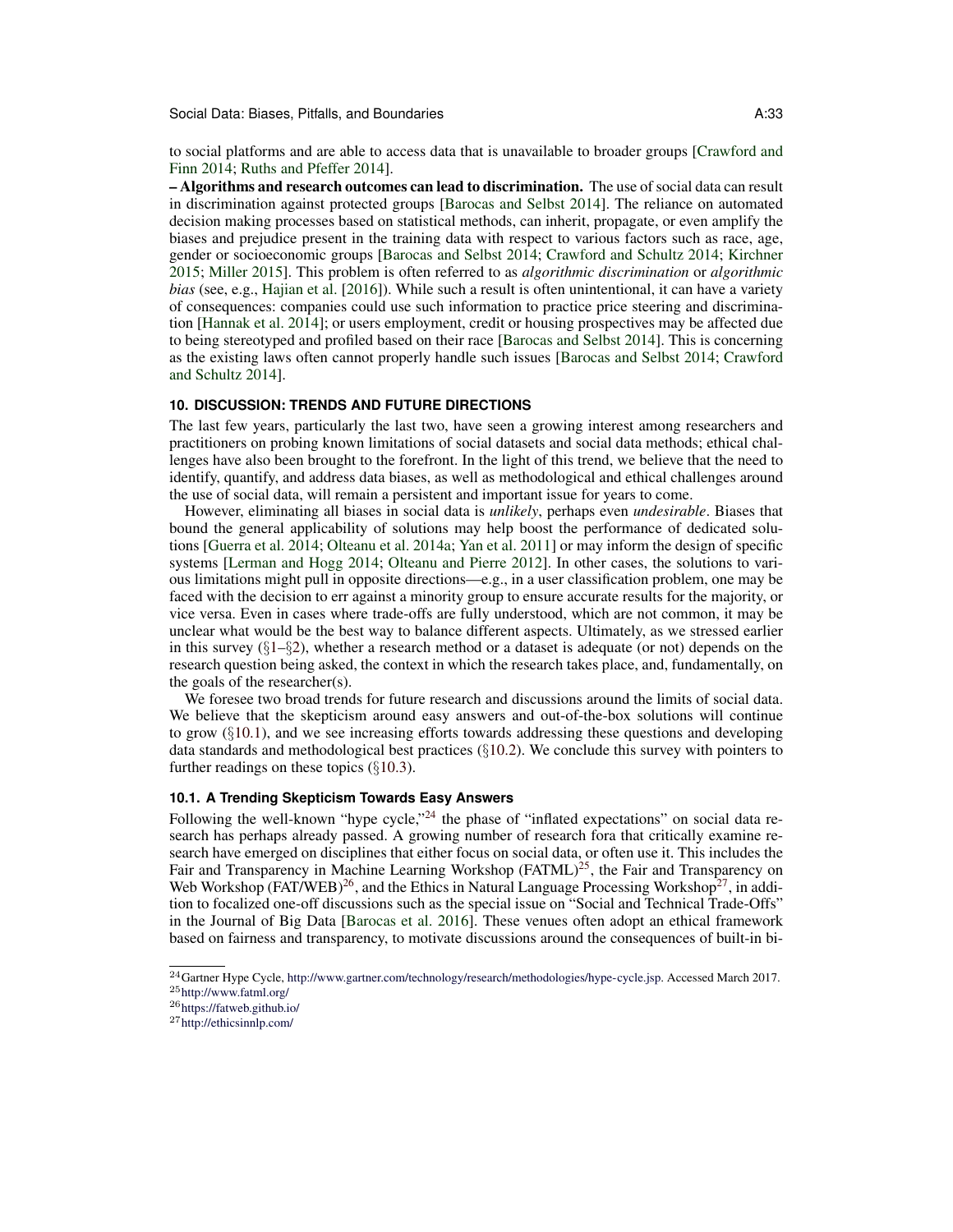ases in working datasets and methodologies and about unethical uses of social data. Policies around these concerns may eventually emerge, as activity on the policy dimensions of these biases is increasing [\[Crawford et al.](#page-36-28) [2016;](#page-36-28) [Goodman and Flaxman](#page-38-29) [2016;](#page-38-29) [US White House](#page-45-25) [2016\]](#page-45-25).

These efforts are embedded in a context of a broad reflection of common needs of computing research across the board, such as "the need for increasing awareness for what it is actually analyzed" (e.g., data and phenomena) [\[Ruths and Pfeffer](#page-43-1) [2014\]](#page-43-1), or the need to understand various dimensions of the automated behavior of platform specific mechanisms (e.g., design and algorithms) [\[Sandvig](#page-43-28) [et al.](#page-43-28) [2014\]](#page-43-28). In this context, the use of social data for commercial and research purposes remains a core area of concern [\[boyd and Crawford](#page-35-0) [2012;](#page-35-0) [Salganik](#page-43-5) [2017;](#page-43-5) [Sandvig et al.](#page-43-28) [2014\]](#page-43-28).

#### <span id="page-33-0"></span>**10.2. A Shift From Raising to Addressing Concerns About Social Data**

There are a current efforts going beyond the identification of potential issues around the use of social data, and into frameworks to audit and mitigate those issues.

There is a growing interest in auditing existing social software systems. In some cases bias can be hard to discover without a thorough, in-depth examination of a dataset or system. [Sandvig](#page-43-28) [et al.](#page-43-28) [\[2014\]](#page-43-28) argue that scrutiny is required even when a social software system appears to satisfy users' needs, as there can be "subtle patterns of problematic behavior" that may be hard to discern. [Kulshrestha et al.](#page-39-29) [\[2017\]](#page-39-29) introduces a framework for auditing search systems on social media platforms by differentiating between various sources of bias, such as bias due to the content created by users or due to ranking algorithms. This audit sometimes requires access to proprietary systems, which needs explicit permission, which is likely to be denied if the goal is to expose flaws. Reverse engineering systems or using them in unanticipated way to expose their bias may be illegal under the US Computer Fraud and Abuse Act (CFAA), which has been challenged in court by a group of researchers.<sup>[28](#page-33-2)</sup>

There is a growing number of efforts to addressing various social data limits. While we have briefly noted efforts to improve data collection  $(\S$ [5.2\)](#page-17-0), the benefits of combining qualitative and quantitative methods  $(\S7.1)$  $(\S7.1)$ , or using open-source data and tools  $(\S8.3)$  $(\S8.3)$ , our survey has been mostly concerned with highlighting potential issues around the use of social data. There is a growing number of works that try to offer solutions to these issues, in the form of guidelines, standards, or new methodological approaches. Some important directions, for instance, are towards employing techniques from the causal inference literature that can lead to more robust research results such as [Landeiro and Culotta](#page-39-20) [\[2016\]](#page-39-20); [Olteanu et al.](#page-42-7) [\[2017\]](#page-42-7); [Proserpio et al.](#page-43-24) [\[2016\]](#page-43-24), or calibrating nonrepresentative social data samples [\[Zagheni and Weber](#page-46-8) [2015\]](#page-46-8) such as through demographic-based weighting [\[Barbera](#page-34-28) [2016\]](#page-34-28). Another direction is to employ standardized evaluation protocols when testing new tools or methodologies [\[Diaz](#page-36-25) [2014;](#page-36-25) [Jurgens et al.](#page-39-23) [2015b\]](#page-39-23).

#### <span id="page-33-1"></span>**10.3. Further Reading**

For more discussion on the issues we cover in this survey, we recommend the books by [Salganik](#page-43-5) [\[2017\]](#page-43-5) and [O'Neil](#page-42-0) [\[2016\]](#page-42-0), the tutorials by [Castillo et al.](#page-35-27) [\[2016\]](#page-35-27) and [Weber et al.](#page-45-26) [\[2016\]](#page-45-26), the talks by [Wallach](#page-45-27) [\[2014\]](#page-45-27) and [Diaz](#page-36-22) [\[2016\]](#page-36-22), and the following papers: [boyd and Crawford](#page-35-0) [\[2012\]](#page-35-0); [Nguyen](#page-41-8) [et al.](#page-41-8) [\[2016\]](#page-41-8); [Ruths and Pfeffer](#page-43-1) [\[2014\]](#page-43-1); [Tufekci](#page-44-1) [\[2014\]](#page-44-1); and [Amodei et al.](#page-34-24) [\[2016\]](#page-34-24), among others.

#### **Acknowledgements**

We are grateful to Jisun An, Cody Buntain, Kate Crawford, Yelena Mejova, Kush Varshney, Claudia Wagner, and Ingmar Weber for detailed and insightful feedback on earlier versions of this paper.

<span id="page-33-2"></span><sup>&</sup>lt;sup>28</sup>Sandvig v. Lynch: Challenge to CFAA Prohibition on Uncovering Racial Discrimination On-<br>line. American Civil Liberties Union (ACLU), June 29th 2016. https://www.aclu.org/cases/ [https://www.aclu.org/cases/](https://www.aclu.org/cases/sandvig-v-lynch-challenge-cfaa-prohibition-uncovering-racial-discrimination-online) [sandvig-v-lynch-challenge-cfaa-prohibition-uncovering-racial-discrimination-online,](https://www.aclu.org/cases/sandvig-v-lynch-challenge-cfaa-prohibition-uncovering-racial-discrimination-online) Accessed March 2017.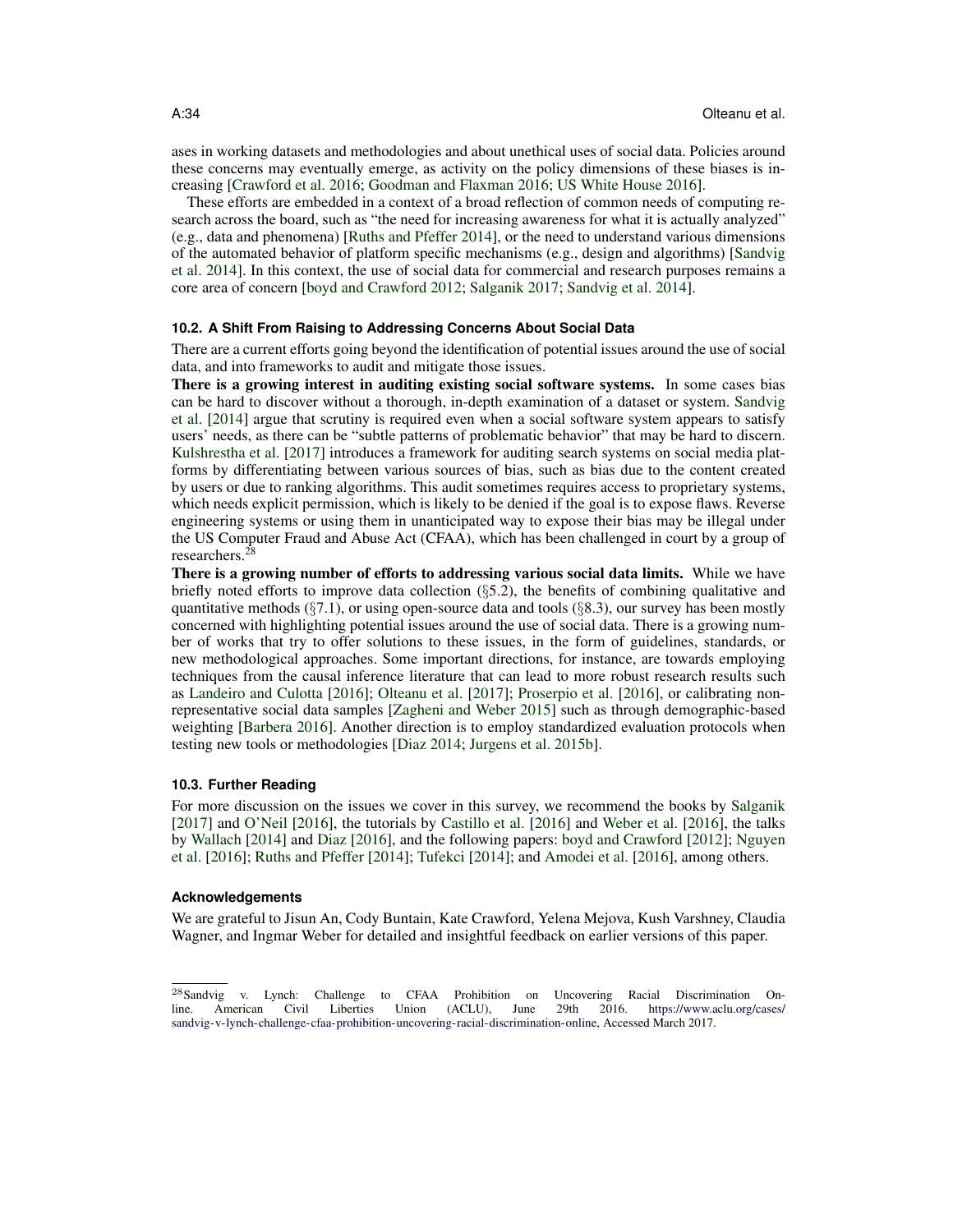#### **REFERENCES**

- <span id="page-34-0"></span>Sofiane Abbar, Yelena Mejova, and Ingmar Weber. 2015. You Tweet What You Eat: Studying Food Consumption Through Twitter. In *Proc. of CHI*.
- <span id="page-34-20"></span>Norah Abokhodair, Daisy Yoo, and David W McDonald. 2015. Dissecting a social botnet: Growth, content and influence in Twitter. In *Proc. of CSCW*.
- <span id="page-34-21"></span>Kevin MacG Adams and Patrick T Hester. 2012. Errors in systems approaches. *International Journal of System of Systems Engineering* 3, 3-4 (2012).
- <span id="page-34-17"></span>Hazim Almuhimedi, Shomir Wilson, Bin Liu, Norman Sadeh, and Alessandro Acquisti. 2013. Tweets are forever: a large-scale quantitative analysis of deleted tweets. In *Proc. of CSCW*.
- <span id="page-34-26"></span>American Anthropological Association. 2004. Statement on Ethnography and Institutional Review Boards. (2004). <http://www.americananthro.org/ParticipateAndAdvocate/Content.aspx?ItemNumber=1652>
- <span id="page-34-24"></span>Dario Amodei, Chris Olah, Jacob Steinhardt, Paul Christiano, John Schulman, and Dan Mane. 2016. Concrete ´ Problems in AI Safety. *arXiv preprint arXiv:1606.06565* (2016).
- <span id="page-34-3"></span>Chris Anderson. 2008. The End of Theory: The Data Deluge Makes the Scientific Method Obsolete. *Wired* 16, 07 (2008).

<span id="page-34-6"></span>Monica Anderson. 2015. Men catch up with women on overall social media use. *Pew Research Center* (2015).

- <span id="page-34-25"></span>Sinan Aral and Dylan Walker. 2011. Creating social contagion through viral product design: A randomized trial of peer influence in networks. *Management science* 57, 9 (2011).
- <span id="page-34-7"></span>Anne Archambault and Jonathan Grudin. 2012. A longitudinal study of Facebook, Linkedin, & Twitter use. In *Proc. of CHI*.
- <span id="page-34-23"></span>Sitaram Asur, Bernardo Huberman, and others. 2010. Predicting the future with social media. In *Proc. of WI-IAT*.
- <span id="page-34-9"></span>Anne Aula, Rehan M Khan, and Zhiwei Guan. 2010. How does search behavior change as search becomes more difficult?. In *Proc. of CHI*.
- <span id="page-34-22"></span>Mitja D Back, Albrecht CP Küfner, and Boris Egloff. 2010. The emotional timeline of September 11, 2001. *Psychological Science* (2010).
- <span id="page-34-8"></span>Lars Backstrom, Eytan Bakshy, Jon M Kleinberg, Thomas M Lento, and Itamar Rosenn. 2011. Center of Attention: How Facebook Users Allocate Attention across Friends. In *Proc. of ICWSM*.
- <span id="page-34-1"></span>Ricardo Baeza-Yates. 2014. Wisdom of Crowds or Wisdom of a Few? *Web Engineering* (2014).
- <span id="page-34-2"></span>Ricardo Baeza-Yates and Yoelle Maarek. 2012. Usage data in web search: benefits and limitations. In *Scientific and Statistical Database Management*. Springer.

<span id="page-34-5"></span>Ricardo A Baeza-Yates. 2013. Big Data or Right Data?. In *AMW*.

- <span id="page-34-16"></span>Mossaab Bagdouri and Douglas W Oard. 2015. On Predicting Deletions of Microblog Posts. In *Proc. of CIKM*.
- <span id="page-34-13"></span>Eytan Bakshy, Dean Eckles, Rong Yan, and Itamar Rosenn. 2012. Social Influence in Social Advertising: Evidence from Field Experiments. In *Proc. of EC*.
- <span id="page-34-14"></span>Eytan Bakshy, Solomon Messing, and Lada A Adamic. 2015. Exposure to ideologically diverse news and opinion on Facebook. *Science* 348, 6239 (2015).
- <span id="page-34-15"></span>Eytan Bakshy, Itamar Rosenn, Cameron Marlow, and Lada Adamic. 2012. The role of social networks in information diffusion. In *Proc. of WWW*.
- <span id="page-34-28"></span>Pablo Barbera. 2016. Less is more? How demographic sample weights can improve public opinion estimates based on Twitter data. (2016).
- <span id="page-34-11"></span>Solon Barocas. 2014. Data Mining and the Discourse on Discrimination. In *Proc. of KDD Workshop on Data Ethics*.
- <span id="page-34-27"></span>Solon Barocas, danah boyd, Sorelle Friedler, and Hanna Wallach. 2016. Special Issue on Social and Technical Trade-Offs. *Big Data* 4, 1 (2016).
- <span id="page-34-4"></span>Solon Barocas and Andrew D Selbst. 2014. Big Data's Disparate Impact. *Soc. Sci. Research Network Working Paper Series* (2014).
- <span id="page-34-19"></span>Asaf Beasley and Winter Mason. 2015. Emotional states vs. emotional words in social media. In *Proc. of WebSci*.
- <span id="page-34-10"></span>Paul Bennett, Alexander Fishkov, and Emre Kıcıman. 2015. Persona-ization: Searching on behalf of others. In *Proc. of SIGIR Workshop on Social Personalization and Search*.
- <span id="page-34-18"></span>Michael S Bernstein, Andrés Monroy-Hernández, Drew Harry, Paul André, Katrina Panovich, and Gregory G Vargas. 2011. 4chan and /b/: An Analysis of Anonymity and Ephemerality in a Large Online Community. In *Proc. of ICWSM*.
- <span id="page-34-12"></span>Parantapa Bhattacharya, Saptarshi Ghosh, Juhi Kulshrestha, Mainack Mondal, Muhammad Bilal Zafar, Niloy Ganguly, and Krishna P Gummadi. 2014. Deep twitter diving: Exploring topical groups in microblogs at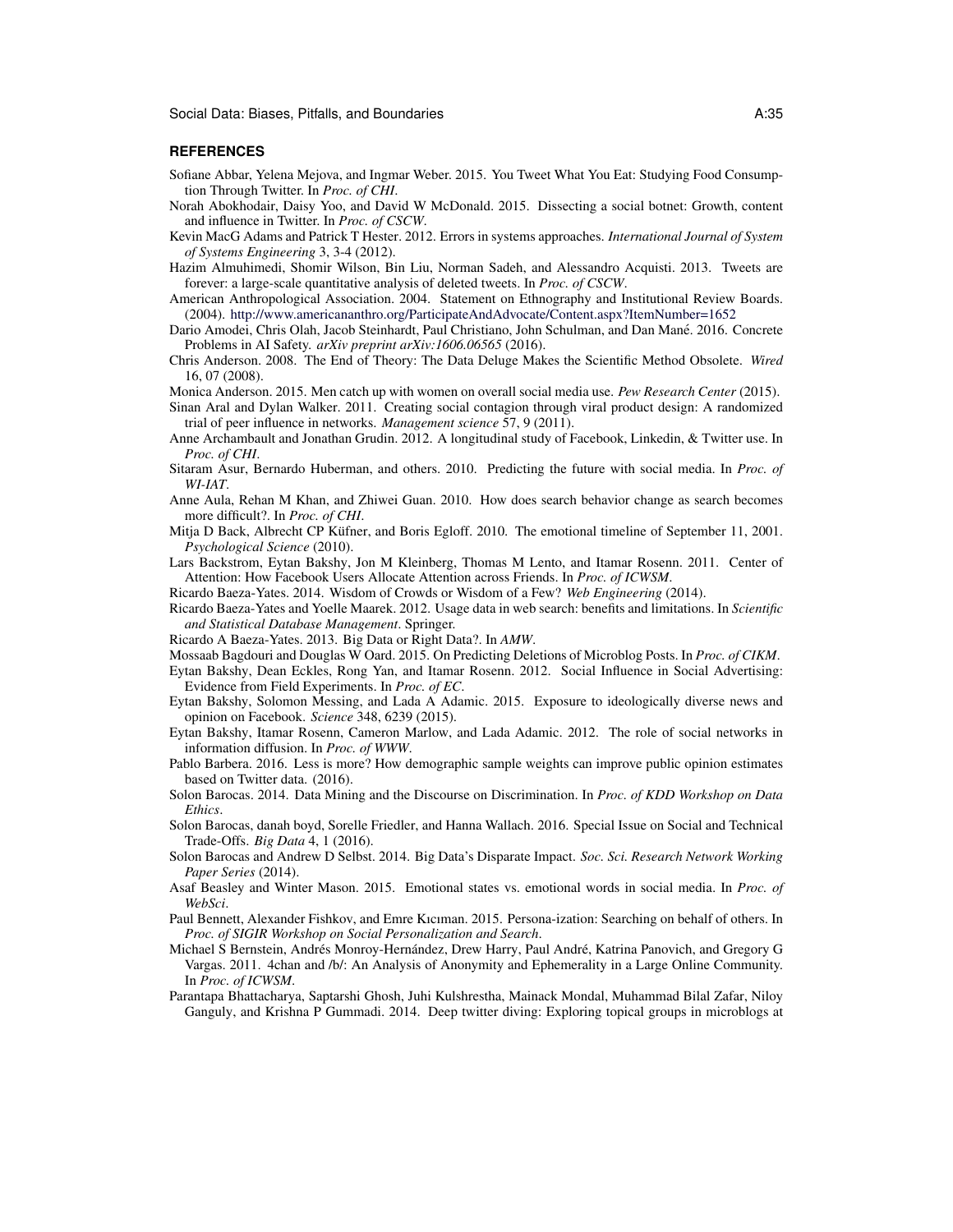scale. In *Proc. of CSCW*.

- <span id="page-35-17"></span>Colin R Blyth. 1972. On Simpson's paradox and the sure-thing principle. *J. Amer. Statist. Assoc.* 67, 338 (1972).
- <span id="page-35-23"></span>Jesús Bobadilla, Fernando Ortega, Antonio Hernando, and Abraham Gutiérrez. 2013. Recommender systems survey. *Knowledge-Based Systems* 46 (2013).
- <span id="page-35-15"></span>Tolga Bolukbasi, Kai-Wei Chang, James Y. Zou, Venkatesh Saligrama, and Adam Tauman Kalai. 2016. Quantifying and Reducing Stereotypes in Word Embeddings. *CoRR* abs/1606.06121 (2016).
- <span id="page-35-26"></span>Anne Bowser and Janice Y Tsai. 2015. Supporting Ethical Web Research: A New Research Ethics Review. In *Proc. of WWW*.
- <span id="page-35-0"></span>danah boyd and Kate Crawford. 2012. Critical questions for big data: Provocations for a cultural, technological, and scholarly phenomenon. *Information, Communication & Society* 15, 5 (2012).
- <span id="page-35-7"></span>danah boyd and Nicole B Ellison. 2007. Social network sites: Definition, history, and scholarship. *Journal of Computer-Mediated Communication* 13, 1 (2007).
- <span id="page-35-10"></span>danah boyd, Scott Golder, and Gilad Lotan. 2010. Tweet, tweet, retweet: Conversational aspects of retweeting on twitter. In *Proc. of HICSS*.
- <span id="page-35-5"></span>Axel Bruns. 2013. Faster than the speed of print: Reconciling 'big data' social media analysis and academic scholarship. *First Monday* 18, 10 (2013).
- <span id="page-35-24"></span>Axel Bruns and Yuxian Eugene Liang. 2012. Tools and methods for capturing Twitter data during natural disasters. *First Monday* 17, 4 (2012).
- <span id="page-35-12"></span>Axel Bruns and Stefan Stieglitz. 2014. Twitter data: what do they represent? *Information Technology* 56, 5 (2014).
- <span id="page-35-3"></span>Moira Burke, Lada Adamic, and Karyn Marciniak. 2013. Families on Facebook. In *Proc. of ICWSM*.
- <span id="page-35-19"></span>Moira Burke and Robert E Kraut. 2014. Growing closer on facebook: changes in tie strength through social network site use. In *Proc. of CHI*.
- <span id="page-35-25"></span>Sam Burnett and Nick Feamster. 2015. Encore: Lightweight Measurement of Web Censorship with Cross-Origin Requests. In *Proc. of SIGCOMM*.
- <span id="page-35-16"></span>Aylin Caliskan-Islam, Joanna J. Bryson, and Arvind Narayanan. 2016. Language necessarily contains human biases, and so will machines trained on language corpora. (2016). in preparation.
- <span id="page-35-13"></span>R Sherlock Campbell and James W Pennebaker. 2003. The secret life of pronouns flexibility in writing style and physical health. *Psychological science* 14, 1 (2003).
- <span id="page-35-20"></span>Eyal Carmi, Gal Oestreicher-Singer, and Arun Sundararajan. 2012. Is Oprah contagious? Identifying demand spillovers in online networks. *Identifying Demand Spillovers in Online Networks, .NET Institute Working Paper* (2012).
- <span id="page-35-27"></span>Carlos Castillo, Fernando Diaz, Emre Kıcıman, and Alexandra Olteanu. 2016. A Critical Review of Online Social Data: Limitations, Ethical Challenges, and Current Solutions. ICWSM Tutorials. (2016). [http://www.](http://www.aolteanu.com/SocialDataLimitsTutorial/) [aolteanu.com/SocialDataLimitsTutorial/](http://www.aolteanu.com/SocialDataLimitsTutorial/)
- <span id="page-35-11"></span>Carlos Castillo, Marcelo Mendoza, and Barbara Poblete. 2013. Predicting information credibility in timesensitive social media. *Internet Research* 23, 5 (2013), 560–588.
- <span id="page-35-2"></span>Ilknur Celik, Fabian Abel, and Geert-Jan Houben. 2011. Learning semantic relationships between entities in twitter. In *Proc. of WISE*.
- <span id="page-35-4"></span>Meeyoung Cha, Hamed Haddadi, Fabricio Benevenuto, and P Krishna Gummadi. 2010. Measuring user influence in twitter: The million follower fallacy. (2010).
- <span id="page-35-6"></span>Daphne Chang, Erin L Krupka, Eytan Adar, and Alessandro Acquisti. 2016. Engineering Information Disclosure: Norm Shaping Designs. In *Proc. of CHI*.
- <span id="page-35-18"></span>Kathy Charmaz. 2014. *Constructing grounded theory*. Sage.
- <span id="page-35-22"></span>Jilin Chen, Rowan Nairn, Les Nelson, Michael Bernstein, and Ed Chi. 2010. Short and Tweet: Experiments on Recommending Content from Information Streams. In *Proc. of CHI*.
- <span id="page-35-14"></span>Justin Cheng and Dan Cosley. 2013. How annotation styles influence content and preferences. In *Proc. of Hypertext*.
- <span id="page-35-8"></span>Justin Cheng, Cristian Danescu-Niculescu-Mizil, and Jure Leskovec. 2014. How Community Feedback Shapes User Behavior. In *Proc. of ICWSM*.
- <span id="page-35-9"></span>Justin Cheng, Cristian Danescu-Niculescu-Mizil, and Jure Leskovec. 2015. Antisocial Behavior in Online Discussion Communities. In *Proc. of ICWSM*.
- <span id="page-35-1"></span>Sophie Chou. 2015. Race and the Machine: Re-examining Race and Ethnicity in Data Mining. http://www.sophiechou.com/papers/chou\_racepaper.pdf. (2015).
- <span id="page-35-21"></span>Nicholas A Christakis and James H Fowler. 2007. The spread of obesity in a large social network over 32 years. *New England journal of medicine* 357, 4 (2007).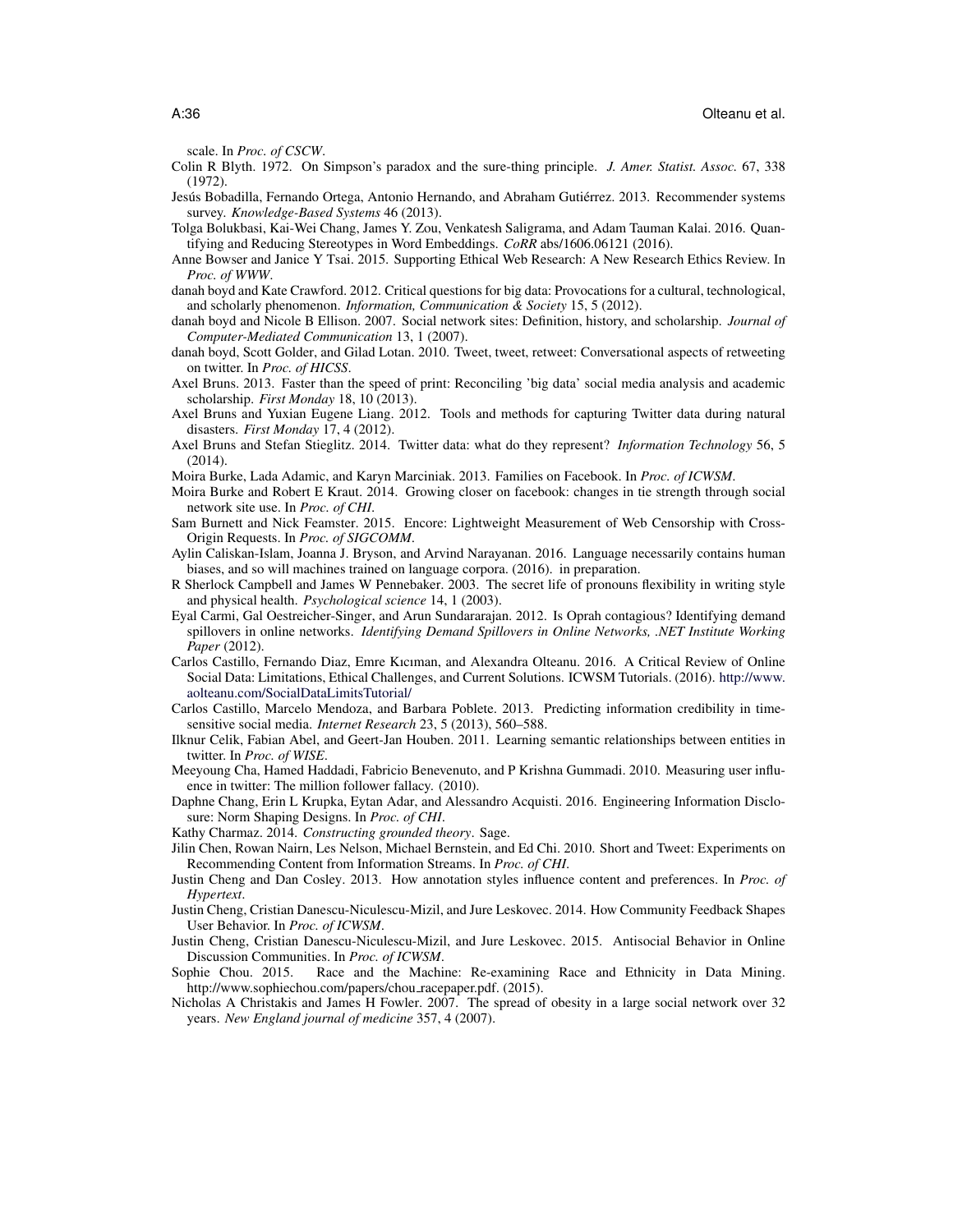#### Social Data: Biases, Pitfalls, and Boundaries A:37 (A:37) A:37

- <span id="page-36-11"></span>Hyunwoo Chun, Haewoon Kwak, Young-Ho Eom, Yong-Yeol Ahn, Sue Moon, and Hawoong Jeong. 2008. Comparison of online social relations in volume vs interaction: a case study of cyworld. In *Proc. of IMC*.
- <span id="page-36-27"></span>Jonathan Cinnamon and Nadine Schuurman. 2013. Confronting the data-divide in a time of spatial turns and volunteered geographic information. *GeoJournal* 78, 4 (2013).
- <span id="page-36-3"></span>Raviv Cohen and Derek Ruths. 2013. Classifying Political Orientation on Twitter: Its Not Easy!. In *Proc. of ICWSM*.
- <span id="page-36-20"></span>Ethan Cohen-Cole and Jason M Fletcher. 2008. Detecting implausible social network effects in acne, height, and headaches: longitudinal analysis. *Bmj* 337 (2008).
- <span id="page-36-9"></span>Mauro Coletto, Luca Maria Aiello, Claudio Lucchese, and Fabrizio Silvestri. 2016. On the Behaviour of Deviant Communities in Online Social Networks. In *Proc. of ICWSM*.
- <span id="page-36-24"></span>Scott Counts, Munmun De Choudhury, Jana Diesner, Eric Gilbert, Marta Gonzalez, Brian Keegan, Mor Naaman, and Hanna Wallach. 2014. Computational social science: CSCW in the social media era. In *Proc. of CSCW Companion*.
- <span id="page-36-15"></span>Justin Cranshaw, Raz Schwartz, Jason I Hong, and Norman Sadeh. 2012. The livehoods project: Utilizing social media to understand the dynamics of a city. In *Proc. of ICWSM*.
- <span id="page-36-6"></span>Kate Crawford. 2013. The hidden biases in big data. *HBR Blog Network* 1 (2013).
- <span id="page-36-2"></span>Kate Crawford and Megan Finn. 2014. The limits of crisis data: Analytical and ethical challenges of using social and mobile data to understand disasters. *GeoJournal* (2014).
- <span id="page-36-26"></span>Kate Crawford and Jason Schultz. 2014. Big data and due process: Toward a framework to redress predictive privacy harms. *Boston College. Law School. Boston College Law Review* 55, 1 (2014).
- <span id="page-36-28"></span>Kate Crawford, Meredith Whittaker, Madeleine Clare Elish, Solon Barocas, Aaron Plasek, and Kadija Ferryman. 2016. *The Social and Economic Implications of Artificial Intelligence Technologies in the Near-Term*. Technical Report. AI Now. <artificialintelligencenow.com>
- <span id="page-36-16"></span>J.W. Creswell and V.L.P. Clark. 2011. *Designing and Conducting Mixed Methods Research*. SAGE Publications. <https://books.google.com/books?id=YcdlPWPJRBcC>
- <span id="page-36-13"></span>Dave D'Alessio and Mike Allen. 2000. Media bias in presidential elections: A meta-analysis. *Journal of communication* 50, 4 (2000).
- <span id="page-36-12"></span>Cristian Danescu-Niculescu-Mizil, Robert West, Dan Jurafsky, Jure Leskovec, and Christopher Potts. 2013. No country for old members: User lifecycle and linguistic change in online communities. In *Proc. of WWW*.
- <span id="page-36-5"></span>Sauvik Das and Adam Kramer. 2013. Self-Censorship on Facebook. In *Proc. of ICWSM*.
- <span id="page-36-14"></span>Munmun De Choudhury, Scott Counts, and Eric Horvitz. 2013. Major life changes and behavioral markers in social media: case of childbirth. In *Proc. of CSCW*.
- <span id="page-36-19"></span>Munmun De Choudhury, Emre Kiciman, Mark Dredze, Glen Coppersmith, and Mrinal Kumar. 2016. Discovering shifts to suicidal ideation from mental health content in social media. In *Proc. of CHI*.
- <span id="page-36-10"></span>Munmun De Choudhury, Yu Ru Lin, Hari Sundaram, Kasim Candan, Lexing Xie, and Aisling Kelliher. 2010. How does the data sampling strategy impact the discovery of information diffusion in social media?. In *Proc. of ICWSM*.
- <span id="page-36-0"></span>Munmun De Choudhury, Meredith Ringel Morris, and Ryen W. White. 2014. Seeking and Sharing Health Information Online: Comparing Search Engines and Social Media. In *Proc. of CHI*.
- <span id="page-36-23"></span>Arnaud De Myttenaere, Bénédicte Le Grand, Boris Golden, and Fabrice Rossi. 2014. Reducing Offline Evaluation Bias in Recommendation Systems. *arXiv preprint arXiv:1407.0822* (2014).
- <span id="page-36-18"></span>Matthew James Denny and Arthur Spirling. 2016. Assessing the Consequences of Text Preprocessing Decisions. *Available at SSRN 2849145* (2016).
- <span id="page-36-4"></span>Nicholas Diakopoulos. 2016. Accountability in algorithmic decision making. *Commun. ACM* 59, 2 (2016).
- <span id="page-36-25"></span>Fernando Diaz. 2014. Experimentation Standards for Crisis Informatics. *SIGIR Forum* 48, 2 (2014).
- <span id="page-36-22"></span>Fernando Diaz. 2016. Worst Practices for Designing Production Information Access Systems. In *ACM SIGIR Forum*.
- <span id="page-36-7"></span>Fernando Diaz, Michael Gamon, Jake Hofman, Emre Kıcıman, and David Rothschild. 2016. Online and Social Media Data As an Imperfect Continuous Panel Survey. *PlosONE* 11, 1 (2016).
- <span id="page-36-1"></span>Joan DiMicco, David R Millen, Werner Geyer, Casey Dugan, Beth Brownholtz, and Michael Muller. 2008. Motivations for social networking at work. In *Proc. of CSCW*.
- <span id="page-36-8"></span>Yuxiao Dong, Omar Lizardo, and Nitesh V Chawla. 2016. Do the Young Live in a "Smaller World" Than the Old? Age-Specific Degrees of Separation in a Large-Scale Mobile Communication Network. *arXiv preprint arXiv:1606.07556* (2016).
- <span id="page-36-17"></span>Virgile Landeiro Dos Reis and Aron Culotta. 2015. Using matched samples to estimate the effects of exercise on mental health from Twitter. In *Proc. of AAAI*.
- <span id="page-36-21"></span>Mark Dredze, Prabhanjan Kambadur, Gary Kazantsev, Gideon Mann, and Miles Osborne. 2016a. How Twitter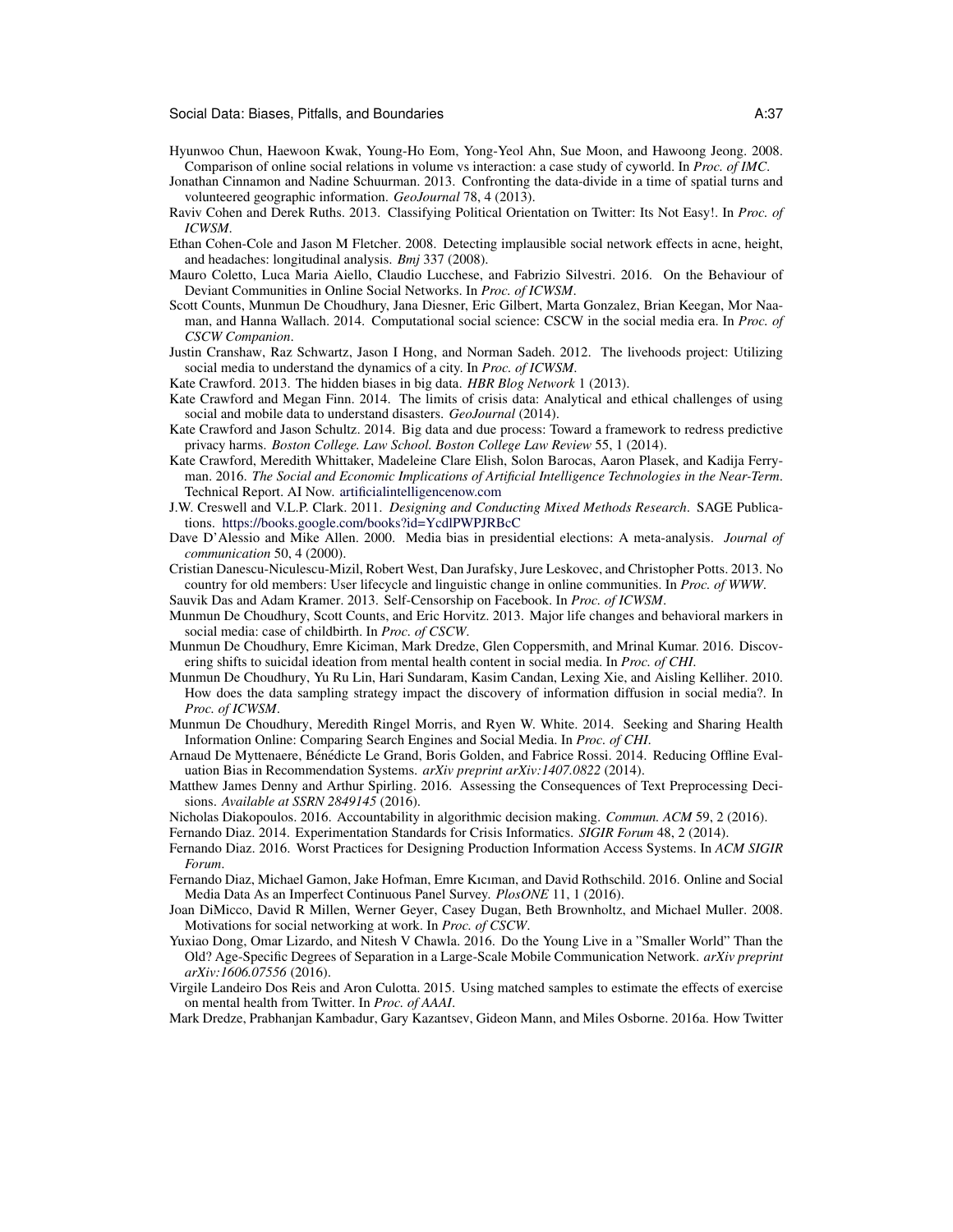is Changing the Nature of Financial News Discovery. In *Proc. of Workshop on Data Science for Macro-Modeling*.

- <span id="page-37-22"></span>Mark Dredze, Miles Osborne, and Prabhanjan Kambadur. 2016b. Geolocation for Twitter: Timing Matters. In *Proc of. NAACL*.
- <span id="page-37-28"></span>Chris Drummond. 2009. Replicability is not reproducibility: nor is it good science. In *Proc. of Workshop on Evaluation Methods for Machine Learning*.

<span id="page-37-11"></span>Maeve Duggan. 2015. The Demographics of Social Media Users. *Pew Research Center* (2015).

- <span id="page-37-12"></span>Maeve Duggan, Nicole B Ellison, Cliff Lampe, Amanda Lenhart, and Mary Madden. 2015. Demographics of key social networking platforms. *Pew Research Center* (2015).
- <span id="page-37-2"></span>Susan Dumais, Robin Jeffries, Daniel M Russell, Diane Tang, and Jaime Teevan. 2014. Understanding user behavior through log data and analysis. In *Ways of Knowing in HCI*. Springer.
- <span id="page-37-6"></span>Cynthia Dwork and Deirdre K Mulligan. 2013. It's not privacy, and it's not fair. *Stanford Law Review Online* 66 (2013).

<span id="page-37-0"></span>Kate Ehrlich and N Sadat Shami. 2010. Microblogging Inside and Outside the Workplace. In *Proc. of ICWSM*.

- <span id="page-37-7"></span>Hamid Ekbia, Michael Mattioli, Inna Kouper, G Arave, Ali Ghazinejad, Timothy Bowman, Venkata Ratandeep Suri, Andrew Tsou, Scott Weingart, and Cassidy R Sugimoto. 2015. Big data, bigger dilemmas: A critical review. *Journal of the Association for Information Science and Technology* 66, 8 (2015).
- <span id="page-37-27"></span>Daniele Fanelli. 2012. Negative results are disappearing from most disciplines and countries. *Scientometrics* 90, 3 (2012).
- <span id="page-37-21"></span>Emilio Ferrara, Onur Varol, Clayton Davis, Filippo Menczer, and Alessandro Flammini. 2014. The rise of social bots. *arXiv preprint arXiv:1407.5225* (2014).
- <span id="page-37-19"></span>Lucie Flekova, Jordan Carpenter, Salvatore Giorgi, Lyle Ungar, and Daniel Preotiuc-Pietro. 2016. Analyzing Biases in Human Perception of User Age and Gender from Text. In *Proc. of ACL*.
- <span id="page-37-17"></span>Adam Fourney, Ryen W White, and Eric Horvitz. 2015. Exploring time-dependent concerns about pregnancy and childbirth from search logs. In *Proc. of CHI*.
- <span id="page-37-24"></span>Julia D. Fraustino, Brooke Liu, and Yan Jin. 2012. *Social Media Use during Disasters: A Review of the Knowledge Base and Gaps*. Technical Report. Science and Technology Directorate, U.S. Department of Homeland Security. [http://www.start.umd.edu/sites/default/files/files/publications/START](http://www.start.umd.edu/sites/default/files/files/publications/START_SocialMediaUseduringDisasters_LitReview.pdf) [SocialMediaUseduringDisasters](http://www.start.umd.edu/sites/default/files/files/publications/START_SocialMediaUseduringDisasters_LitReview.pdf) LitReview.pdf
- <span id="page-37-18"></span>Deen Freelon. 2014. On the interpretation of digital trace data in communication and social computing research. *Journal of Broadcasting & Electronic Media* 58, 1 (2014).
- <span id="page-37-23"></span>Wei Gao and Fabrizio Sebastiani. 2016. From classification to quantification in tweet sentiment analysis. *Social Network Analysis and Mining* 6, 1 (2016).
- <span id="page-37-20"></span>Ruth Garcia-Gavilanes, Daniele Quercia, and Alejandro Jaimes. 2013. Cultural dimensions in twitter: Time, individualism and power. In *Proc. of ICWSM*.
- <span id="page-37-1"></span>Venkata Rama Kiran Garimella, Ingmar Weber, and Sonya Dal Cin. 2014. From "I love you babe" to "leave me alone"-Romantic Relationship Breakups on Twitter. In *Social Informatics*. Springer.
- <span id="page-37-26"></span>Daniel Gayo-Avello. 2012. I Wanted to Predict Elections with Twitter and all I got was this Lousy Paper<sup>1</sup>-A Balanced Survey on Election Prediction using Twitter Data. *arXiv preprint arXiv:1204.6441* (2012).
- <span id="page-37-10"></span>Daniel Gayo Avello, Panagiotis T Metaxas, and Eni Mustafaraj. 2011. Limits of electoral predictions using Twitter. In *Proc. of ICWSM*.
- <span id="page-37-25"></span>Eni Mustafaraj Markus Strohmaier Harald Schoen Gayo-Avello, Panagiotis Takis Metaxas, Daniel Peter Gloor, Harald Schoen, Daniel Gayo-Avello, Panagiotis Takis Metaxas, Eni Mustafaraj, Markus Strohmaier, and Peter Gloor. 2013. The power of prediction with social media. *Internet Research* 23, 5 (2013).
- <span id="page-37-5"></span>Paolo Giardullo. 2015. Does 'bigger' mean 'better'? Pitfalls and shortcuts associated with big data for social research. *Quality & Quantity* (2015).
- <span id="page-37-15"></span>Eric Gilbert and Karrie Karahalios. 2009. Predicting tie strength with social media. In *Proc. of CHI*.
- <span id="page-37-9"></span>Eric Gilbert and Karrie Karahalios. 2010. Widespread Worry and the Stock Market. In *Proc. of ICWSM*.

<span id="page-37-4"></span>Jim Giles. 2012. Making the links. *Nature* 488 (2012).

<span id="page-37-8"></span>Tarleton Gillespie. 2015. Platforms intervene. *Social Media+ Society* 1, 1 (2015).

- <span id="page-37-3"></span>Jeremy Ginsberg, Matthew H Mohebbi, Rajan S Patel, Lynnette Brammer, Mark S Smolinski, and Larry Brilliant. 2009. Detecting influenza epidemics using search engine query data. *Nature* 457, 7232 (2009).
- <span id="page-37-13"></span>Sharad Goel, Jake M Hofman, and M Irmak Sirer. 2012. Who Does What on the Web: A Large-Scale Study of Browsing Behavior. In *Proc. of ICWSM*.
- <span id="page-37-16"></span>Scott A Golder and Michael W Macy. 2011. Diurnal and seasonal mood vary with work, sleep, and daylength across diverse cultures. *Science* 333, 6051 (2011).

<span id="page-37-14"></span>Wei Gong, Ee-Peng Lim, and Feida Zhu. 2015. Characterizing Silent Users in Social Media Communities. In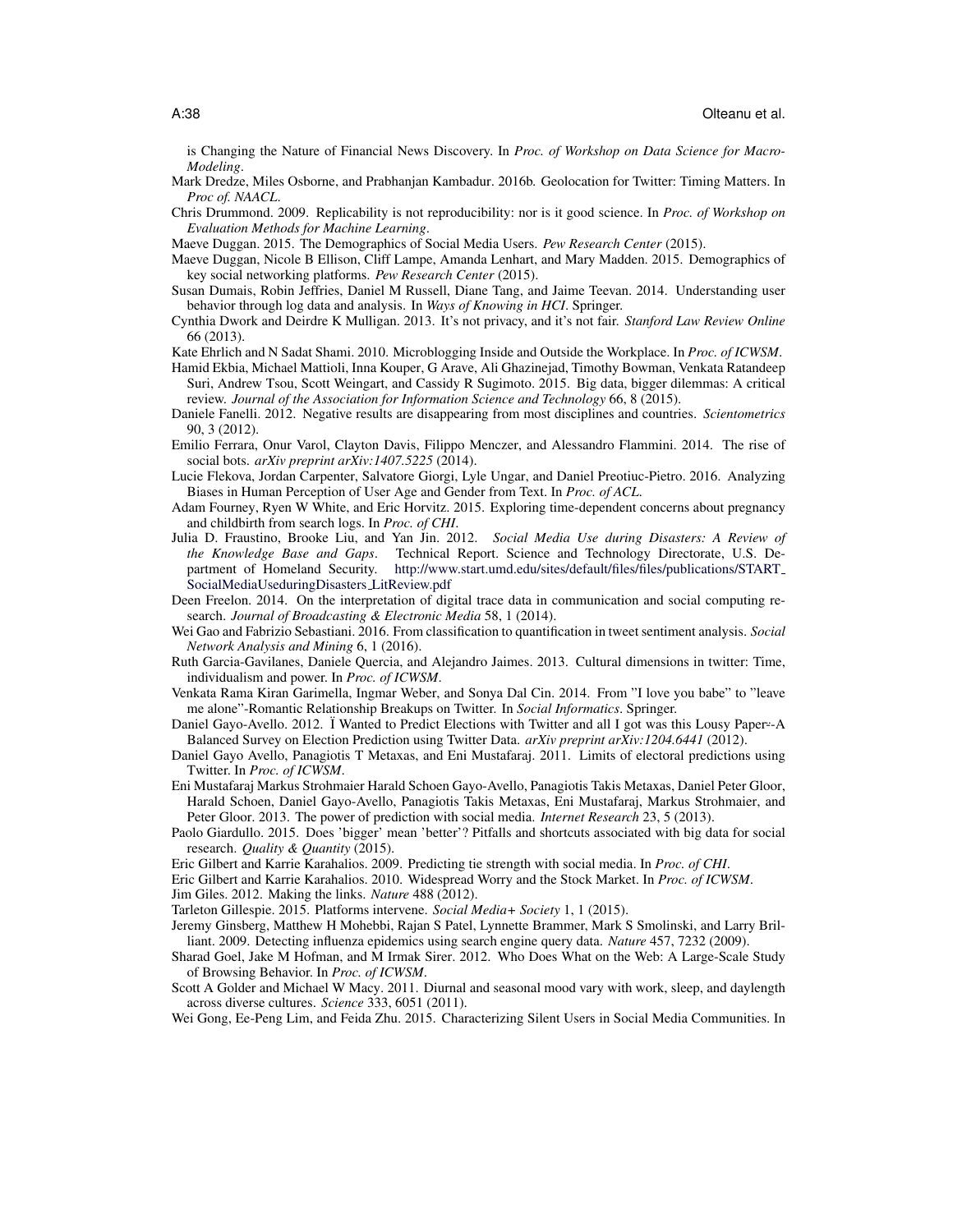*Proc. of ICWSM*.

- <span id="page-38-8"></span>Wei Gong, Ee-Peng Lim, Feida Zhu, and Pei Hua Cher. 2016. On Unravelling Opinions of Issue Specific-Silent Users in Social Media. In *Proc. of ICWSM*.
- <span id="page-38-4"></span>Sandra González-Bailón, Ning Wang, Alejandro Rivero, Javier Borge-Holthoefer, and Yamir Moreno. 2014a. Assessing the bias in communication networks sampled from Twitter. *Social Networks* 38 (2014).
- <span id="page-38-10"></span>Sandra González-Bailón, Ning Wang, Alejandro Rivero, Javier Borge-Holthoefer, and Yamir Moreno. 2014b. Assessing the bias in samples of large online networks. *Social Networks* 38 (2014).
- <span id="page-38-29"></span>Bryce Goodman and Seth Flaxman. 2016. EU regulations on algorithmic decision-making and a right to explanation. In *ICML Workshop on Human Interpretability in Machine Learning*.

<span id="page-38-24"></span>Daniel L Goroff. 2015. Balancing privacy versus accuracy in research protocols. *Science* 347 (2015).

- <span id="page-38-18"></span>Mark Graham, Scott A Hale, and Devin Gaffney. 2014. Where in the world are you? Geolocation and language identification in Twitter. *The Professional Geographer* 66, 4 (2014).
- <span id="page-38-17"></span>Valentina Grasso and Alfonso Crisci. 2016. Codified Hashtags for Weather Warning on Twitter: an Italian Case Study. *PloS Currents Disasters* 1 (2016).
- <span id="page-38-25"></span>James Grimmelmann. 2015. *The Law and Ethics of Experiments on Social Media Users*. Technical Report 15. University of Maryland.
- <span id="page-38-11"></span>Nir Grinberg, Mor Naaman, Blake Shaw, and Gilad Lotan. 2013. Extracting Diurnal Patterns of Real World Activity from Social Media. In *Proc. of ICWSM*.
- <span id="page-38-26"></span>Ralph Gross and Alessandro Acquisti. 2005. Information revelation and privacy in online social networks. In *Proc. of Workshop on Privacy in the Electronic Society*.
- <span id="page-38-0"></span>Tom Gruber. 2008. Collective knowledge systems: Where the social web meets the semantic web. *Web semantics: science, services and agents on the World Wide Web* 6, 1 (2008).
- <span id="page-38-9"></span>Pedro Calais Guerra, Wagner Meira Jr, and Claire Cardie. 2014. Sentiment analysis on evolving social streams: How self-report imbalances can help. In *Proc. of WSDM*.
- <span id="page-38-16"></span>Zoltan Gyongyi and Hector Garcia-Molina. 2005. Web spam taxonomy. In *Proc. of AIRWeb*.
- <span id="page-38-28"></span>Sara Hajian, Francesco Bonchi, and Carlos Castillo. 2016. Algorithmic bias: From discrimination discovery to fairness-aware data mining. In *Proc. of KDD*.

<span id="page-38-13"></span>Aniko Hannak, Piotr Sapiezynski, Arash Molavi Kakhki, Balachander Krishnamurthy, David Lazer, Alan Mislove, and Christo Wilson. 2013. Measuring personalization of web search. In *Proc. of WWW*.

- <span id="page-38-2"></span>Aniko Hannak, Gary Soeller, David Lazer, Alan Mislove, and Christo Wilson. 2014. Measuring price discrimination and steering on e-commerce web sites. In *Proc. of IMC*.
- <span id="page-38-20"></span>Moritz Hardt. 2014. How big data is unfair: Understanding sources of unfairness in data driven decision making. *Medium. Available at: https://medium.com/@mrtz/how-big-data-is-unfair-9aa544d739de* (2014).
- <span id="page-38-1"></span>Tim Harford. 2014. Big data: A big mistake? *Significance* 11, 5 (2014).
- <span id="page-38-5"></span>Eszter Hargittai. 2007. Whose space? Differences among users and non-users of social network sites. *Journal of Computer-Mediated Communication* 13, 1 (2007).
- <span id="page-38-12"></span>Eszter Hargittai, Lindsay Fullerton, Ericka Menchen-Trevino, and Kristin Yates Thomas. 2010. Trust online: Young adults' evaluation of web content. *International journal of communication* 4 (2010).
- <span id="page-38-19"></span>Brent Hecht, Lichan Hong, Bongwon Suh, and Ed H Chi. 2011. Tweets from Justin Bieber's heart: the dynamics of the location field in user profiles. In *Proc. of CHI*.
- <span id="page-38-23"></span>Kashmir Hill. 2014. Facebook Added 'Research' To User Agreement 4 Months After Emotion Manipulation Study. *Tech* (2014).
- <span id="page-38-6"></span>Lichan Hong, Gregorio Convertino, and Ed H Chi. 2011. Language Matters In Twitter: A Large Scale Study. In *Proc. of ICWSM*.
- <span id="page-38-27"></span>Eric Horvitz and Deirdre Mulligan. 2015. Data, privacy, and the greater good. *Science* 349 (2015).
- <span id="page-38-15"></span>Dirk Hovy, Barbara Plank, and Anders Søgaard. 2014. When POS datasets don't add up: Combatting sample bias. In *Proc. of LREC*.
- <span id="page-38-3"></span>James Howison, Andrea Wiggins, and Kevin Crowston. 2011. Validity issues in the use of social network analysis with digital trace data. *Journal of the Association for Information Systems* 12, 12 (2011).
- <span id="page-38-7"></span>David John Hughes, Moss Rowe, Mark Batey, and Andrew Lee. 2012. A tale of two sites: Twitter vs. Facebook and the personality predictors of social media usage. *Computers in Human Behavior* 28, 2 (2012).
- <span id="page-38-22"></span>Luke Hutton and Tristan Henderson. 2015a. " I didn't sign up for this!": Informed consent in social network research. In *Proc. of ICWSM*.
- <span id="page-38-21"></span>Luke Hutton and Tristan Henderson. 2015b. Towards reproducibility in online social network research. *IEEE Transactions on Emerging Topics in Computing* (2015).
- <span id="page-38-14"></span>Matthew O Jackson. 2016. The Friendship Paradox and Systematic Biases in Perceptions and Social Norms. *Available at SSRN* (2016).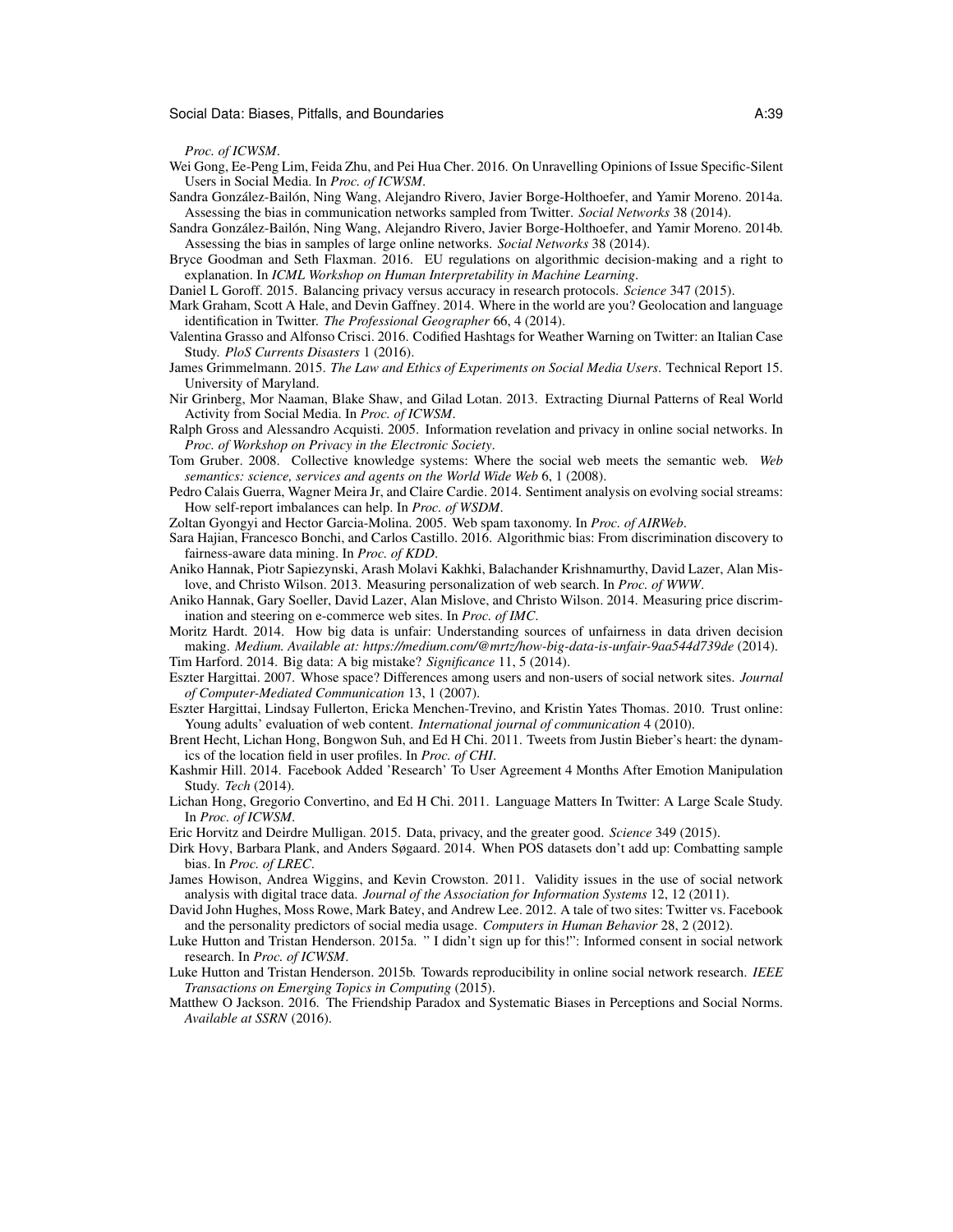- <span id="page-39-22"></span>Akshay Java, Xiaodan Song, Tim Finin, and Belle Tseng. 2007. Why we twitter: understanding microblogging usage and communities. In *Proc. of WebKDD*.
- <span id="page-39-16"></span>Nitin Jindal and Bing Liu. 2008. Opinion spam and analysis. In *Proc. of WSDM*.
- <span id="page-39-15"></span>Isaac Johnson and Brent Hecht. 2015. Structural Causes of Bias in Crowd-derived Geographic Information: Towards a Holistic Understanding. (2015).
- <span id="page-39-19"></span>Isaac L Johnson, Subhasree Sengupta, Johannes Schoning, and Brent Hecht. 2016. The Geography and Impor- ¨ tance of Localness in Geotagged Social Media. In *Proc. of CHI*.
- <span id="page-39-2"></span>Adam N Joinson. 2008. Looking at, looking up or keeping up with people?: motives and use of facebook. In *Proc. of CHI*.
- <span id="page-39-18"></span>Kenneth Joseph, Peter M Landwehr, and Kathleen M Carley. 2014. Two 1% s don't make a whole: Comparing simultaneous samples from Twitter's streaming API. In *Social Computing, Behavioral-Cultural Modeling and Prediction*. Springer.
- <span id="page-39-25"></span>David Jurgens, Tyler Finethy, Caitrin Armstrong, and Derek Ruths. 2015a. Everyone's Invited: A New Paradigm for Evaluation on Non-Transferable Datasets. In *Proc. of ICWSM*.
- <span id="page-39-23"></span>David Jurgens, Tyler Finethy, James McCorriston, Yi Tian Xu, and Derek Ruths. 2015b. Geolocation Prediction in Twitter Using Social Networks: A Critical Analysis and Review of Current Practice. In *Proc. of ICWSM*.
- <span id="page-39-8"></span>Erin Kenneally. 2015. How to throw the race to the bottom: revisiting signals for ethical and legal research using online data. *ACM SIGCAS Computers and Society* 45, 1 (2015).
- <span id="page-39-21"></span>Norbert L Kerr. 1998. HARKing: Hypothesizing after the results are known. *Personality and Social Psychology Review* 2, 3 (1998).
- <span id="page-39-13"></span>Emre Kıcıman. 2010. Language differences and metadata features on Twitter. In *Web N-gram Workshop*.
- <span id="page-39-1"></span>Emre Kıcıman. 2012. OMG, I have to tweet that! A study of factors that influence tweet rates. In *Proc. of ICWSM*.
- <span id="page-39-7"></span>Emre Kıcıman, Scott Counts, Michael Gamon, Munmun De Choudhury, and Bo Thiesson. 2014. Discussion Graphs: Putting Social Media Analysis in Context. In *Proc. of ICWSM*.
- <span id="page-39-24"></span>Emre Kıcıman and Matthew Richardson. 2015. Towards Decision Support and Goal Achievement: Identifying Action-Outcome Relationships From Social Media. In *Proc. of KDD*.

<span id="page-39-5"></span>Gary King. 2011. Ensuring the Data-Rich Future of the Social Sciences. *Science* 331, 6018 (2011).

- <span id="page-39-17"></span>Gary King, Jennifer Pan, and Margaret E Roberts. 2013. How censorship in China allows government criticism but silences collective expression. *American Political Science Review* 107, 02 (2013).
- <span id="page-39-27"></span>Lauren Kirchner. 2015. When discrimination is baked into algorithms. *The Atlantic* (2015).
- <span id="page-39-14"></span>Joseph Konstan, John Riedl, and others. 2012. Recommended for you. *IEEE Spectrum* 49, 10 (2012).
- <span id="page-39-12"></span>Michal Kosinski, David Stillwell, and Thore Graepel. 2013. Private traits and attributes are predictable from digital records of human behavior. *Proc. of the National Academy of Sciences* 110, 15 (2013).
- <span id="page-39-10"></span>Adam DI Kramer. 2010. An unobtrusive behavioral model of gross national happiness. In *Proc. of CHI*.
- <span id="page-39-26"></span>Adam DI Kramer, Jamie E Guillory, and Jeffrey T Hancock. 2014. Experimental evidence of massive-scale emotional contagion through social networks. *National Academy of Sciences* 111, 24 (2014).
- <span id="page-39-29"></span>Juhi Kulshrestha, Motahhare Eslami, Johnnatan Messias, Muhammad Bilal Zafar, Saptarshi Ghosh, IIEST Shibpur, India Krishna P Gummadi, and Karrie Karahalios. 2017. Quantifying Search Bias: Investigating Sources of Bias for Political Searches in Social Media. In *Proc. of CSCW*.
- <span id="page-39-28"></span>Mrinal Kumar, Mark Dredze, Glen Coppersmith, and Munmun De Choudhury. 2015. Detecting Changes in Suicide Content Manifested in Social Media Following Celebrity Suicides. In *Proc. of Hypertext*.
- <span id="page-39-11"></span>Sang Jib Kwon, Eunil Park, and Ki Joon Kim. 2014. What drives successful social networking services? A comparative analysis of user acceptance of Facebook and Twitter. *The Social Science Journal* 51, 4 (2014).
- <span id="page-39-3"></span>Cliff Lampe, Nicole Ellison, and Charles Steinfield. 2006. A Face (book) in the crowd: Social searching vs. social browsing. In *Proc. of CSCW*.
- <span id="page-39-0"></span>Cliff Lampe, Nicole B Ellison, and Charles Steinfield. 2008. Changes in use and perception of Facebook. In *Proc. of CSCW*.
- <span id="page-39-20"></span>Virgile Landeiro and Aron Culotta. 2016. Robust Text Classification in the Presence of Confounding Bias. In *Proc. of AAAI*.
- <span id="page-39-9"></span>David Lazer. 2015. Issues of Construct Validity and Reliability in Massive, Passive Data Collections. (2015). [http://citiespapers.ssrc.org/](http://citiespapers.ssrc.org/issues-of-construct-validity-and-reliability-in-massive-passive-data-collections/) [issues-of-construct-validity-and-reliability-in-massive-passive-data-collections/](http://citiespapers.ssrc.org/issues-of-construct-validity-and-reliability-in-massive-passive-data-collections/)
- <span id="page-39-6"></span>David Lazer, Ryan Kennedy, Gary King, and Alessandro Vespignani. 2014. The parable of Google Flu: traps in big data analysis. *Science* 343 (2014).
- <span id="page-39-4"></span>David Lazer, Alex Sandy Pentland, Lada Adamic, Sinan Aral, Albert Laszlo Barabasi, Devon Brewer, Nicholas Christakis, Noshir Contractor, James Fowler, Myron Gutmann, and others. 2009. Life in the network: the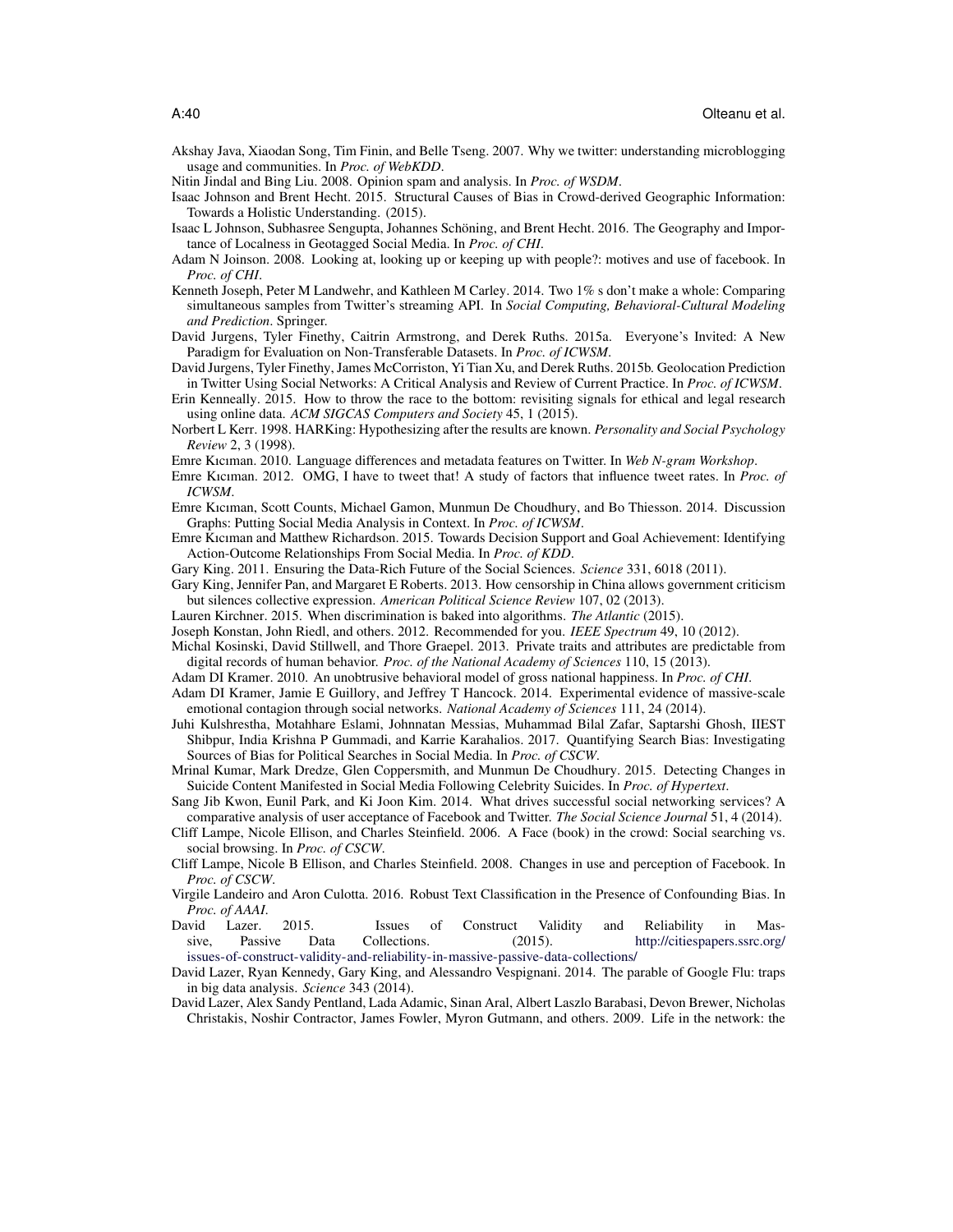coming age of computational social science. *Science* 323, 5915 (2009).

- <span id="page-40-23"></span>Kalev Leetaru, Shaowen Wang, Guofeng Cao, Anand Padmanabhan, and Eric Shook. 2013. Mapping the global Twitter heartbeat: The geography of Twitter. *First Monday* 18, 5 (2013).
- <span id="page-40-4"></span>Kristina Lerman and Rumi Ghosh. 2010. Information Contagion: An Empirical Study of the Spread of News on Digg and Twitter Social Networks. In *Proc. of ICWSM*.
- <span id="page-40-27"></span>Kristina Lerman and Tad Hogg. 2014. Leveraging Position Bias to Improve Peer Recommendation. *PLoS ONE* 9, 6 (2014).
- <span id="page-40-8"></span>Kristina Lerman, Xiaoran Yan, and Xin-Zeng Wu. 2016. The "majority illusion" in social networks. *PloS one* 11, 2 (2016).
- <span id="page-40-3"></span>Jure Leskovec, Lars Backstrom, and Jon Kleinberg. 2009. Meme-tracking and the dynamics of the news cycle. In *Proc. of KDD*.
- <span id="page-40-19"></span>Chenliang Li and Aixin Sun. 2014. Fine-grained location extraction from tweets with temporal awareness. In *Proc. of SIGIR*.
- <span id="page-40-5"></span>Linna Li, Michael F Goodchild, and Bo Xu. 2013. Spatial, temporal, and socioeconomic patterns in the use of Twitter and Flickr. *Cartography and Geographic Information Science* 40, 2 (2013).
- <span id="page-40-20"></span>Hai Liang and King-wa Fu. 2015. Testing Propositions Derived from Twitter Studies: Generalization and Replication in Computational Social Science. *PloS one* 10, 8 (2015).
- <span id="page-40-12"></span>Q Vera Liao, Wai-Tat Fu, and Markus Strohmaier. 2016. # Snowden: Understanding Biases Introduced by Behavioral Differences of Opinion Groups on Social Media. In *Proc. of CHI*.
- <span id="page-40-6"></span>Bang Hui Lim, Dongyuan Lu, Tao Chen, and Min-Yen Kan. 2015. # mytweet via Instagram: Exploring User Behaviour across Multiple Social Networks. In *Proc. of ASONAM*.
- <span id="page-40-9"></span>Nan Lin, Walter M Ensel, and John C Vaughn. 1981. Social resources and strength of ties: Structural factors in occupational status attainment. *American sociological review* (1981), 393–405.
- <span id="page-40-15"></span>Yu-ru Lin, James P Bagrow, and David Lazer. 2011. More voices than ever? quantifying media bias in networks. In *Proc. of ICWSM*.
- <span id="page-40-14"></span>Janne Lindqvist, Justin Cranshaw, Jason Wiese, Jason Hong, and John Zimmerman. 2011. I'm the mayor of my house: examining why people use foursquare-a social-driven location sharing application. In *Proc. of CHI*.
- <span id="page-40-10"></span>Yabing Liu, Chloe Kliman-Silver, and Alan Mislove. 2014. The Tweets They Are a-Changin': Evolution of Twitter Users and Behavior. In *Proc. of ICWSM*.
- <span id="page-40-25"></span>Russell Lyons. 2011. The spread of evidence-poor medicine via flawed social-network analysis. *Statistics, Politics, and Policy* 2, 1 (2011).
- <span id="page-40-11"></span>Jim Maddock, Kate Starbird, and Robert Mason. 2015. Using Historical Twitter Data for Research: Ethical Challenges of Tweet Deletions. In *Proc. of CSCW Workshop on Ethics*.
- <span id="page-40-18"></span>Walid Magdy and Tamer Elsayed. 2014. Adaptive Method for Following Dynamic Topics on Twitter. In *Proc. of ICWSM*.
- <span id="page-40-17"></span>Momin M Malik, Hemank Lamba, Constantine Nakos, and Jürgen Pfeffer. 2015. Population Bias in Geotagged Tweets. In *ICWSM Workshop on Standards and Practices in Large-Scale Social Media Research*.
- <span id="page-40-2"></span>Momin M Malik and Jürgen Pfeffer. 2016. Identifying Platform Effects in Social Media Data. In Proc. of *ICWSM*.
- <span id="page-40-0"></span>Adam Mann. 2016. Core Concepts: Computational social science. *Proc. of the National Academy of Sciences* 113, 3 (2016).
- <span id="page-40-21"></span>Alice E Marwick. 2014. Ethnographic and qualitative research on Twitter. In *Twitter and society*. Peter Lang.
- <span id="page-40-22"></span>Alice E Marwick and others. 2011. I tweet honestly, I tweet passionately: Twitter users, context collapse, and the imagined audience. *New media & society* 13, 1 (2011).
- <span id="page-40-1"></span>Winter Mason, Jennifer Wortman Vaughan, and Hanna Wallach. 2014. Computational social science and social computing. *Machine Learning* 95, 3 (2014).
- <span id="page-40-16"></span>James McCorriston, David Jurgens, and Derek Ruths. 2015. Organizations Are Users Too: Characterizing and Detecting the Presence of Organizations on Twitter. In *Proc. of ICWSM*.
- <span id="page-40-26"></span>Richard McCreadie, Ian Soboroff, Jimmy Lin, Craig Macdonald, Iadh Ounis, and Dean McCullough. 2012. On building a reusable Twitter corpus. In *Proc. of SIGIR*.
- <span id="page-40-13"></span>Caitlin McLaughlin and Jessica Vitak. 2012. Norm evolution and violation on Facebook. *New Media & Society* 14, 2 (2012).
- <span id="page-40-7"></span>Miller McPherson, Lynn Smith-Lovin, and James M Cook. 2001. Birds of a feather: Homophily in social networks. *Annual review of sociology* 27, 1 (2001), 415–444.
- <span id="page-40-24"></span>Rishabh Mehrotra, Amit Sharma, Ashton Anderson, Fernando Diaz, Hanna Wallach, and Emine Yilmaz. 2016. Auditing Search Engines for Demographic Bias in Performance. In *Proc. of Workshop on Data and Algo-*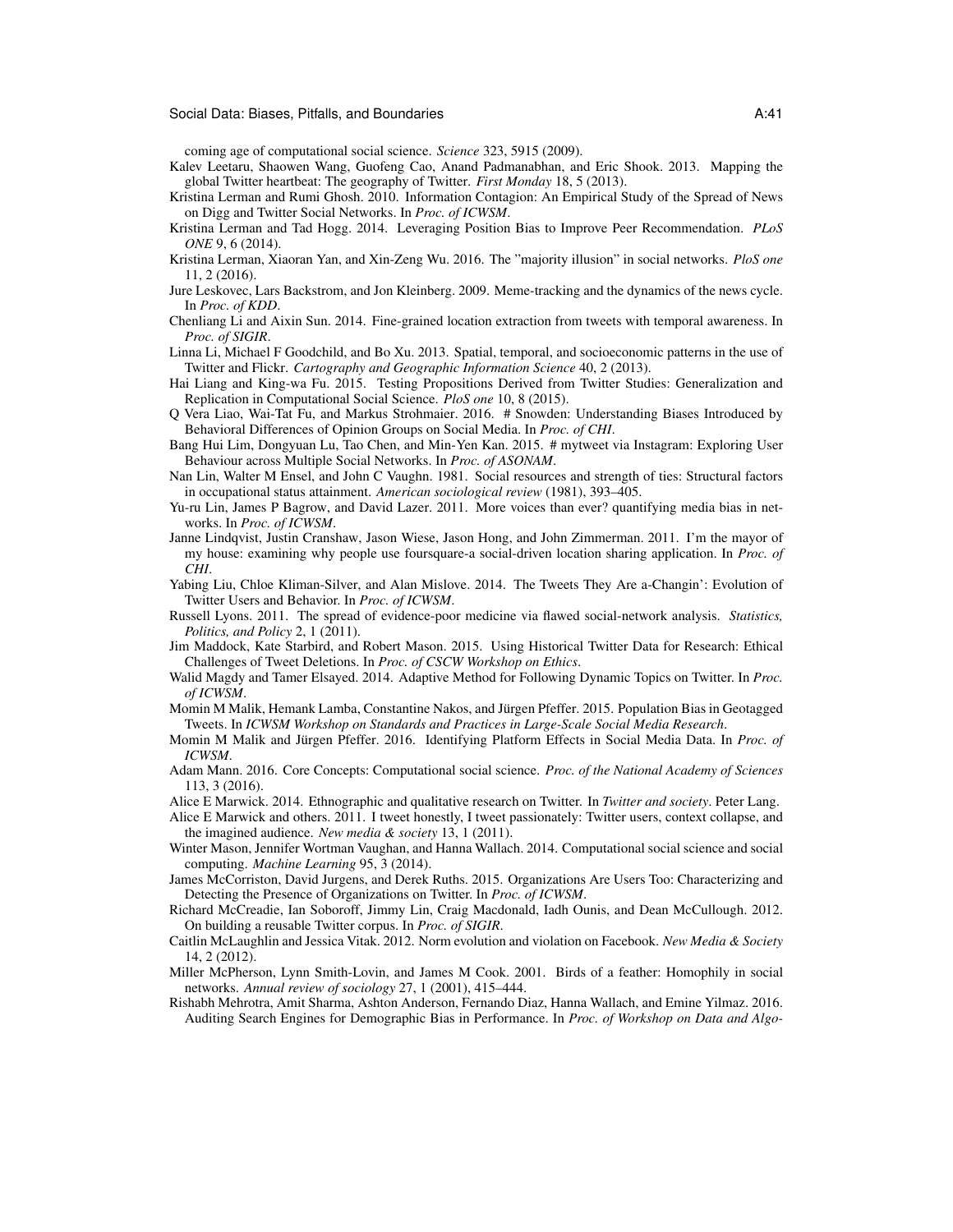*rithmic Transparency*.

- <span id="page-41-22"></span>Patrick Meier. 2015. *Digital humanitarians: how big data is changing the face of humanitarian response*. CRC Press.
- <span id="page-41-1"></span>Yelena Mejova, Ingmar Weber, and Michael W Macy. 2015. *Twitter: A Digital Socioscope*. Cambridge University Press.
- <span id="page-41-23"></span>Jacob Metcalf and Kate Crawford. 2016. Where are Human Subjects in Big Data Research? The Emerging Ethics Divide. *The Emerging Ethics Divide* (2016).
- <span id="page-41-13"></span>Loizos Michael and Jahna Otterbacher. 2014. Write Like I Write: Herding in the Language of Online Reviews. In *Proc. of ICWSM*.
- <span id="page-41-25"></span>Claire Cain Miller. 2015. When Algorithms Discriminate. *Hidden Bias* (2015).
- <span id="page-41-12"></span>Hannah Jean Miller, Jacob Thebault-Spieker, Shuo Chang, Isaac Johnson, Loren Terveen, and Brent Hecht. 2016. "Blissfully Happy" or "Ready toFight": Varying Interpretations of Emoji. In *Proc. of ICWSM*.
- <span id="page-41-26"></span>Tehila Minkus, Kelvin Liu, and Keith W Ross. 2015. Children Seen But Not Heard: When Parents Compromise Children's Online Privacy. In *Proc. of WWW*.
- <span id="page-41-5"></span>Alan Mislove, Sune Lehmnan, Yong-Yeol Ahn Ahn, Jukka-Pekka Onnela, and J Niels Rosenquist. 2011. Understanding the Demographics of Twitter Users. In *Proc. of ICWSM*.
- <span id="page-41-20"></span>Ian I Mitroff and Abraham Silvers. 2010. *Dirty rotten strategies: How we trick ourselves and others into solving the wrong problems precisely*. Stanford University Press.
- <span id="page-41-9"></span>Delia Mocanu, Andrea Baronchelli, Nicola Perra, Bruno Gonçalves, Qian Zhang, and Alessandro Vespignani. 2013. The Twitter of babel: Mapping world languages through microblogging platforms. *PloS one* 8, 4 (2013).
- <span id="page-41-17"></span>Fred Morstatter, Jürgen Pfeffer, and Huan Liu. 2014. When is it biased?: assessing the representativeness of Twitter's streaming API. In *Proc. of WWW Companion*.
- <span id="page-41-16"></span>Fred Morstatter, Jürgen Pfeffer, Huan Liu, and Kathleen M Carley. 2013. Is the Sample Good Enough? Comparing Data from Twitter's Streaming API with Twitter's Firehose. In *Proc. of ICWSM*.
- <span id="page-41-4"></span>Abbe Mowshowitz and Akira Kawaguchi. 2005. Measuring search engine bias. *Information processing & management* 41, 5 (2005).
- <span id="page-41-14"></span>Lev Muchnik, Sinan Aral, and Sean J Taylor. 2013. Social influence bias: A randomized experiment. *Science* 341, 6146 (2013).
- <span id="page-41-0"></span>Mor Naaman, Jeffrey Boase, and Chih-Hui Lai. 2010. Is it really about me?: message content in social awareness streams. In *Proc. of CSCW*.
- <span id="page-41-24"></span>Arvind Narayanan and Bendert Zevenbergen. 2015. No Encore for Encore? Ethical Questions for Web-Based Censorship Measurement. *Ethical Questions for Web-Based Censorship Measurement* (2015).
- <span id="page-41-3"></span>Nasir Naveed, Thomas Gottron, Jérôme Kunegis, and Arifah Che Alhadi. 2011. Searching microblogs: coping with sparsity and document quality. In *Proc. of CIKM*.
- <span id="page-41-10"></span>Edward Newell, Stefan Dimitrov, Andrew Piper, and Derek Ruths. 2016a. To Buy or to Read: How a Platform Shapes Reviewing Behavior. In *Proc. of ICWSM*.
- <span id="page-41-11"></span>Edward Newell, David Jurgens, Haji Mohammad Saleem, Hardik Vala, Jad Sassine, Caitrin Armstrong, and Derek Ruths. 2016b. User Migration in Online Social Networks: A Case Study on Reddit During a Period of Community Unrest. In *Proc. of ICWSM*.
- <span id="page-41-8"></span>Dong Nguyen, A Seza Doğruöz, Carolyn P Rosé, and Franciska de Jong. 2016. Computational sociolinguistics: A survey. *arXiv preprint arXiv:1508.07544* (2016).
- <span id="page-41-19"></span>D-P. Nguyen, R. B. Trieschnigg, A. S. Doğruöz, R. Gravel, M. Theune, T. Meder, and F. M. G. de Jong. 2014. Why Gender and Age Prediction from Tweets is Hard: Lessons from a Crowdsourcing Experiment. In *Proc. of ACL*.
- <span id="page-41-21"></span>Austin Nichols and others. 2007. Causal inference with observational data. *Stata Journal* 7, 4 (2007).
- <span id="page-41-6"></span>Dimitar Nikolov, Diego FM Oliveira, Alessandro Flammini, and Filippo Menczer. 2015. Measuring online social bubbles. *PeerJ Computer Science* 1 (2015).
- <span id="page-41-15"></span>Shirin Nilizadeh, Anne Groggel, Peter Lista, Srijita Das, Yong-Yeol Ahn, Apu Kapadia, and Fabio Rojas. 2016. Twitters Glass Ceiling: The Effect of Perceived Gender on Online Visibility. In *Proc. of ICWSM*.
- <span id="page-41-2"></span>Andre Oboler, Kristopher Welsh, and Lito Cruz. 2012. The danger of big data: Social media as computational social science. *First Monday* 17, 7 (2012).
- <span id="page-41-18"></span>UN OCHA. 2014. *Hashtag standards for emergencies*. Technical Report.
- <span id="page-41-7"></span>Anne Oeldorf-Hirsch, Brent Hecht, Meredith Ringel Morris, Jaime Teevan, and Darren Gergle. 2014. To search or to ask: the routing of information needs between traditional search engines and social networks. In *Proc. of CSCW*.
- <span id="page-41-27"></span>Paul Ohm. 2010. Broken promises of privacy: Responding to the surprising failure of anonymization. *UCLA*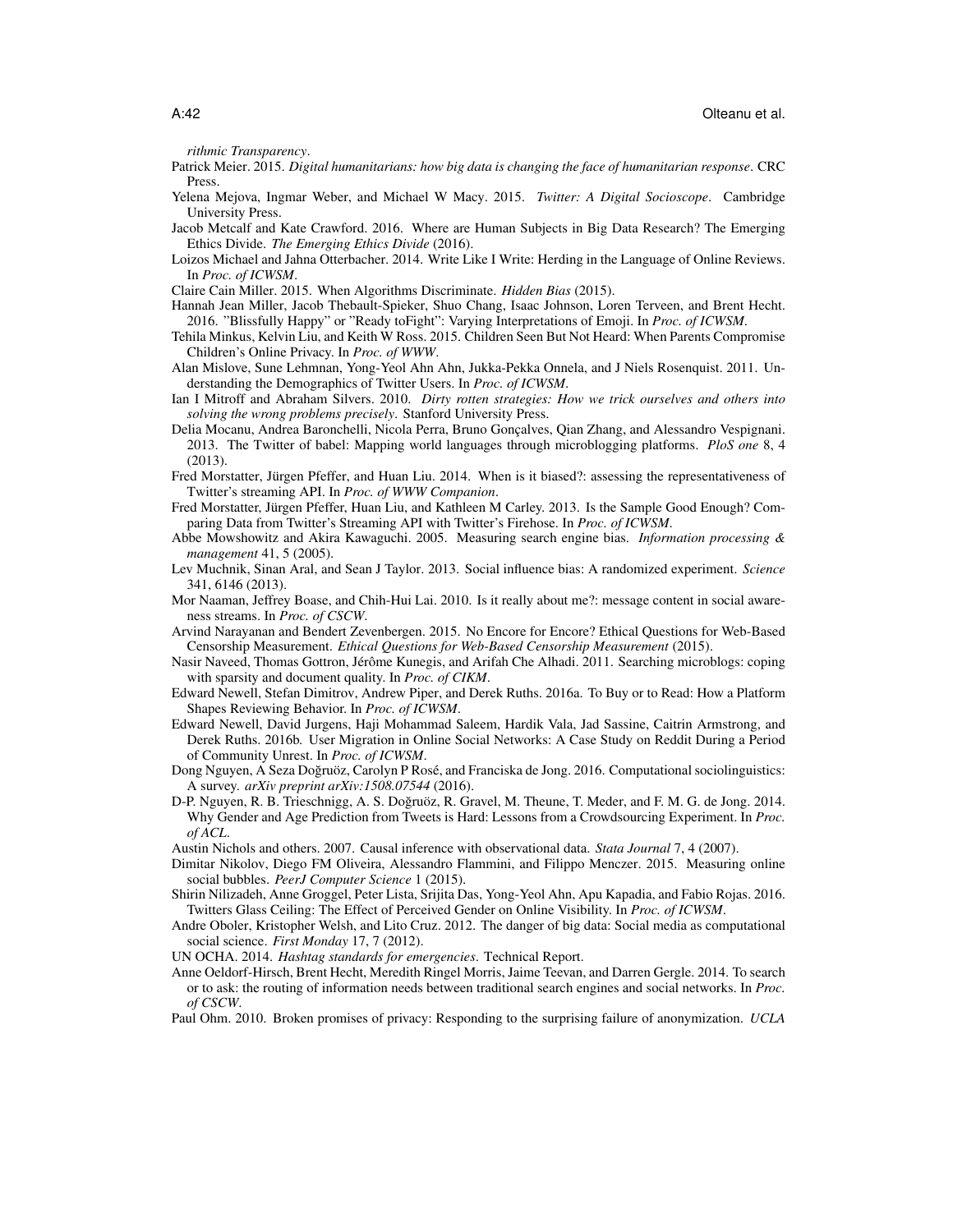*Law Review* 57 (2010).

- <span id="page-42-25"></span>Hüseyin Oktay, Brian J Taylor, and David D Jensen. 2010. Causal discovery in social media using quasiexperimental designs. In *Proc. of Workshop on Social Media Analytics*.
- <span id="page-42-17"></span>Alexandra Olteanu, Carlos Castillo, Nicholas Diakopoulos, and Karl Aberer. 2015. Comparing Events Coverage in Online News and Social Media: The Case of Climate Change. In *Proc. of ICWSM*.
- <span id="page-42-2"></span>Alexandra Olteanu, Carlos Castillo, Fernando Diaz, and Sarah Vieweg. 2014a. CrisisLex: A Lexicon for Collecting and Filtering Microblogged Communications in Crises. In *Proc. of ICWSM*.
- <span id="page-42-24"></span>Alexandra Olteanu, Anne-Marie Kermarrec, and Karl Aberer. 2014b. Comparing the Predictive Capability of Social and Interest Affinity for Recommendations. In *Proc of. WISE*.
- <span id="page-42-26"></span>Alexandra Olteanu and Guillaume Pierre. 2012. Towards Robust and Scalable Peer-to-peer Social Networks. In *Proc. of the 5th Workshop on Social Network Systems*.
- <span id="page-42-7"></span>Alexandra Olteanu, Onur Varol, and Emre Kıcıman. 2017. Distilling the Outcomes of Personal Experiences: A Propensity-scored Analysis of Social Media. In *Proc. of CSCW*.
- <span id="page-42-14"></span>Alexandra Olteanu, Sarah Vieweg, and Carlos Castillo. 2015. What to expect when the unexpected happens: Social media communications across crises. In *Proc. of CSCW*.
- <span id="page-42-5"></span>Alexandra Olteanu, Ingmar Weber, and Daniel Gatica-Perez. 2016. Characterizing the Demographics Behind the #BlackLivesMatter Movement. In *Proc. of AAAI Spring Symposia*.
- <span id="page-42-0"></span>Cathy O'Neil. 2016. *Weapons of Math Destruction: How Big Data Increases Inequality and Threatens Democracy*. Crown. <http://www.worldcat.org/isbn/0553418815>
- <span id="page-42-9"></span>Miles Osborne and Mark Dredze. 2014. Facebook, Twitter and Google Plus for Breaking News: Is There a Winner?. In *Proc. of ICWSM*.
- <span id="page-42-21"></span>Miles Osborne, Ashwin Lall, and Benjamin Van Durme. 2014. Exponential Reservoir Sampling for Streaming Language Models. In *Proc. of ACL*.
- <span id="page-42-4"></span>Raphael Ottoni, Diego Las Casas, João Paulo Pesce, Wagner Meira Jr, Christo Wilson, Alan Mislove, and Virgilio Almeida. 2014. Of Pins and Tweets: Investigating How Users Behave Across Image-and Text-Based Social Networks. In *Proc. of ICWSM*.
- <span id="page-42-3"></span>Raphael Ottoni, Joao Paulo Pesce, Diego B Las Casas, Geraldo Franciscani Jr, Wagner Meira Jr, Ponnurangam Kumaraguru, and Virgilio Almeida. 2013. Ladies First: Analyzing Gender Roles and Behaviors in Pinterest. In *Proc. of ICWSM*.
- <span id="page-42-12"></span>Aditya Pal and Scott Counts. 2011. What's in a@ name? How Name Value Biases Judgment of Microblog Authors. In *Proc. of ICWSM*.
- <span id="page-42-1"></span>Christopher J. Pannucci and Edwin G. Wilkins. 2010. Identifying and Avoiding Bias in Research. *Plastic and reconstructive surgery* 2 (2010), 619–625.
- <span id="page-42-16"></span>Symeon Papadopoulos, Kalina Bontcheva, Eva Jaho, Mihai Lupu, and Carlos Castillo. 2016. Overview of the Special Issue on Trust and Veracity of Information in Social Media. *ACM Trans. Inf. Syst.* 34, 3 (2016).
- <span id="page-42-19"></span>Umashanthi Pavalanathan and Jacob Eisenstein. 2015. Confounds and consequences in geotagged twitter data. *arXiv preprint arXiv:1506.02275* (2015).
- <span id="page-42-8"></span>Umashanthi Pavalanathan and Jacob Eisenstein. 2016. Emoticons vs. emojis on Twitter: A causal inference approach. In *Proc. of AAAI Spring Symposia*.
- <span id="page-42-10"></span>Sai Teja Peddinti, Keith W Ross, and Justin Cappos. 2014. On the internet, nobody knows you're a dog: a twitter case study of anonymity in social networks. In *Proc. of COSN*.
- <span id="page-42-22"></span>James W Pennebaker, Matthias R Mehl, and Kate G Niederhoffer. 2003. Psychological aspects of natural language use: Our words, our selves. *Annual review of psychology* 54, 1 (2003).
- <span id="page-42-18"></span>Kien Pham, Aécio Santos, and Juliana Freire. 2016. Understanding Website Behavior Based on User Agent. In *Proc. of SIGIR*.
- <span id="page-42-6"></span>Barbara Poblete, Ruth Garcia, Marcelo Mendoza, and Alejandro Jaimes. 2011. Do all birds tweet the same?: characterizing twitter around the world. In *Proc. of CIKM*.
- <span id="page-42-23"></span>Lindsay Poirier. 2015. Reforming Mis-care in Big Data Analysis. (2015).
- <span id="page-42-15"></span>Abdulfatai Popoola, Dmytro Krasnoshtan, Attila-Peter Toth, Victor Naroditskiy, Carlos Castillo, Patrick Meier, and Iyad Rahwan. 2013. Information verification during natural disasters. In *Proc. of WWW Workshop on Social Web for Disaster Management (SWDM)*.
- <span id="page-42-20"></span>Liza Potts, Joyce Seitzinger, Dave Jones, and Angela Harrison. 2011. Tweeting disaster: hashtag constructions and collisions. In *Proc. of SIGDOC*.
- <span id="page-42-11"></span>Chris Preist, Elaine Massung, and David Coyle. 2014. Competing or aiming to be average?: normification as a means of engaging digital volunteers. In *Proc. of CSCW*.
- <span id="page-42-13"></span>Daniel Preoțiuc-Pietro, Svitlana Volkova, Vasileios Lampos, Yoram Bachrach, and Nikolaos Aletras. 2015. Studying user income through language, behaviour and affect in social media. *PloS one* 10, 9 (2015).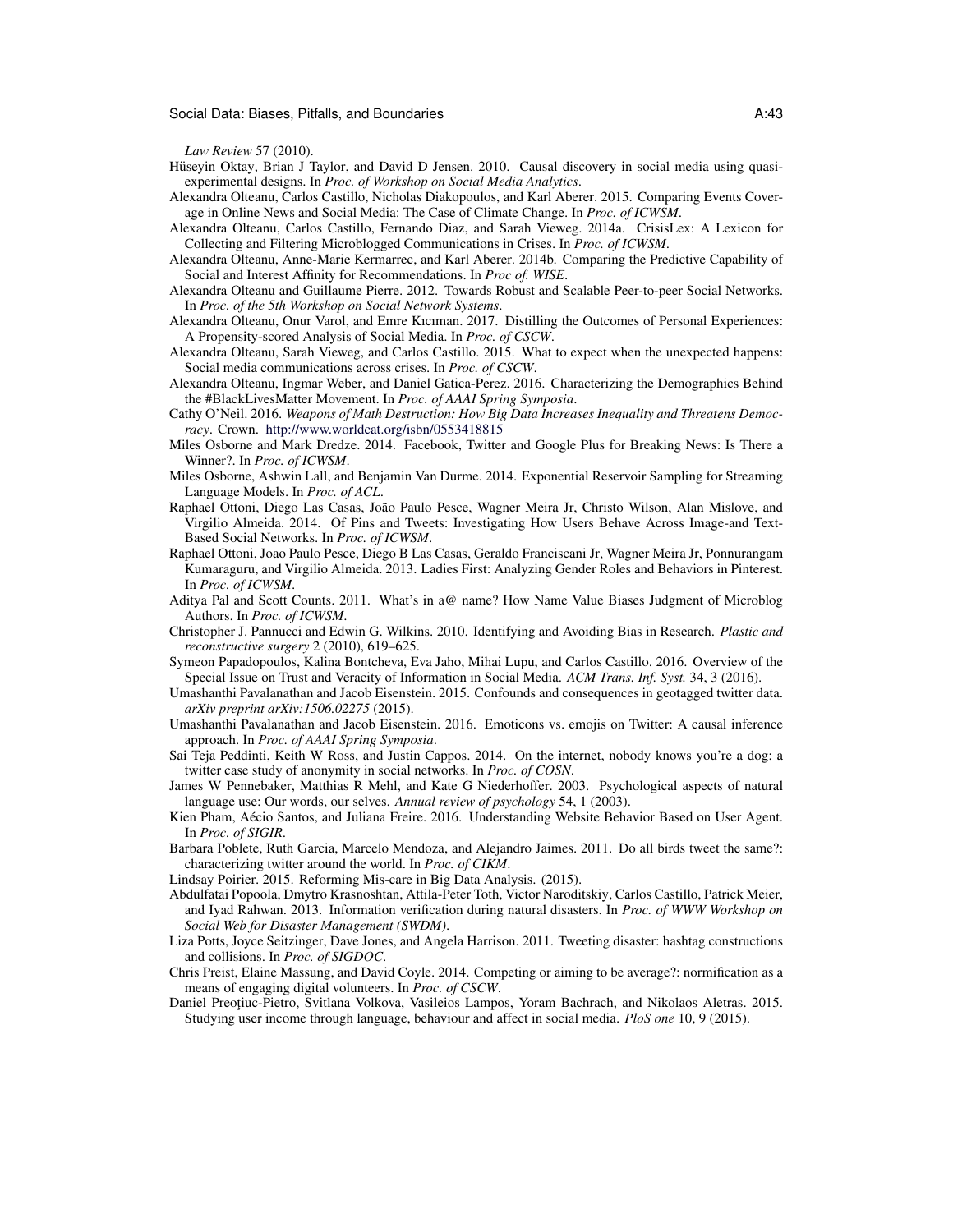- <span id="page-43-24"></span>Davide Proserpio, Scott Counts, and Apurv Jain. 2016. The psychology of job loss: using social media data to characterize and predict unemployment. In *Proc. of WebSci*.
- <span id="page-43-22"></span>Cynthia LS Pury. 2011. Automation can lead to confounds in text analysis Back, Küfner, and Egloff (2010) and the Not-So-Angry Americans. *Psychological science* (2011).
- <span id="page-43-12"></span>Giovanni Quattrone, Licia Capra, and Pasquale De Meo. 2015. There's No Such Thing as the Perfect Map: Quantifying Bias in Spatial Crowd-sourcing Datasets. In *Proc. of CSCW*.
- <span id="page-43-8"></span>Kira Radinsky, Krysta Svore, Susan Dumais, Jaime Teevan, Alex Bocharov, and Eric Horvitz. 2012. Modeling and predicting behavioral dynamics on the web. In *Proc. of WWW*.
- <span id="page-43-10"></span>Filip Radlinski, Paul N Bennett, and Emine Yilmaz. 2011. Detecting duplicate web documents using clickthrough data. In *Proc. of WSDM*.
- <span id="page-43-21"></span>Erhard Rahm and Hong Hai Do. 2000. Data cleaning: Problems and current approaches. *IEEE Data Eng. Bull.* 23, 4 (2000).
- <span id="page-43-6"></span>Delip Rao, David Yarowsky, Abhishek Shreevats, and Manaswi Gupta. 2010. Classifying latent user attributes in Twitter. In *Proc. of SMUC*.
- <span id="page-43-13"></span>Jacob Ratkiewicz, Michael Conover, Mark Meiss, Bruno Gonçalves, Snehal Patil, Alessandro Flammini, and Filippo Menczer. 2011. Truthy: Mapping the spread of astroturf in microblog streams. In *Proc. of WWW*.
- <span id="page-43-3"></span>Laura Reed and danah boyd. 2016. *Who Controls the Public Sphere in an Era of Algorithms? Questions and Assumptions*. Technical Report. Data & Society Institute.
- <span id="page-43-11"></span>Paul Resnick, R Kelly Garrett, Travis Kriplean, Sean A Munson, and Natalie Jomini Stroud. 2013. Bursting your (filter) bubble: strategies for promoting diverse exposure. In *Proc. of CSCW Companion*.
- <span id="page-43-17"></span>Christian Reuter and Simon Scholl. 2014. Technical limitations for designing applications for social media. In *Mensch & Computer*.
- <span id="page-43-0"></span>Matthew Richardson. 2008. Learning about the world through long-term query logs. *ACM Transactions on the Web* (2008).
- <span id="page-43-14"></span>Daniel M Romero, Brendan Meeder, and Jon Kleinberg. 2011. Differences in the mechanics of information diffusion across topics: idioms, political hashtags, and complex contagion on twitter. In *Proc. of WWW*.
- <span id="page-43-23"></span>Paul R Rosenbaum. 2010. *Design of Observational Studies*. Springer.
- <span id="page-43-2"></span>Alex Rosenblat, Tamara Kneese, and danah boyd. 2014. Networked Employment Discrimination. *Open Society Foundations' Future of Work Commissioned Research Papers* (2014).
- <span id="page-43-26"></span>Mattias Rost, Louise Barkhuus, Henriette Cramer, and Barry Brown. 2013. Representation and communication: Challenges in interpreting large social media datasets. In *Proc. of CSCW*.
- <span id="page-43-25"></span>Cynthia Rudin and Kiri L Wagstaff. 2014. Machine learning for science and society. *Machine Learning* 95, 1 (2014).
- <span id="page-43-19"></span>Eduardo Ruiz, Vagelis Hristidis, and Panagiotis G Ipeirotis. 2014. Efficient filtering on hidden document streams. In *Proc. of ICWSM*.
- <span id="page-43-1"></span>Derek Ruths and Jürgen Pfeffer. 2014. Social media for large studies of behavior. *Science* 346 (2014).
- <span id="page-43-27"></span>KJ Ryan, JV Brady, RE Cooke, DI Height, AR Jonsen, P King, K Lebacqz, DW Louisell, D Seldin, E Stellar, and others. 1978. *The Belmont report: Ethical principles and guidelines for the protection of human subjects of research*. National Commission for the Protection of Human Subjects of Biomedical and Behavioral Research.
- <span id="page-43-15"></span>Diego Saez-Trumper, Carlos Castillo, and Mounia Lalmas. 2013. Social media news communities: gatekeeping, coverage, and statement bias. In *Proc. of CIKM*.
- <span id="page-43-20"></span>Hassan Saif, Miriam Fernandez, Yulan He, and Harith Alani. 2014. On stopwords, filtering and data sparsity for sentiment analysis of Twitter. In *Proc. of LREC*.
- <span id="page-43-4"></span>Hassan Saif, Yulan He, and Harith Alani. 2012. Alleviating data sparsity for twitter sentiment analysis. In *Proc. of CEUR Workshop*.
- <span id="page-43-16"></span>Haji Mohammad Saleem, Yishi Xu, and Derek Ruths. 2014. Effects of disaster characteristics on Twitter event signature. *Procedia engineering* 78 (2014).
- <span id="page-43-5"></span>Matthew J. Salganik. 2017. *Bit by Bit: Social Research in the Digital Age*. Princeton University Press.
- <span id="page-43-18"></span>Justin Sampson, Fred Morstatter, Ross Maciejewski, and Huan Liu. 2015. Surpassing the Limit: Keyword Clustering to Improve Twitter Sample Coverage. In *Proc. of Hypertext*.
- <span id="page-43-28"></span>Christian Sandvig, Kevin Hamilton, Karrie Karahalios, and Cedric Langbort. 2014. Auditing algorithms: Research methods for detecting discrimination on internet platforms. *Data and Discrimination: Converting Critical Concerns into Productive Inquiry* (2014).
- <span id="page-43-7"></span>Salvatore Scellato, Anastasios Noulas, and Cecilia Mascolo. 2011. Exploiting place features in link prediction on location-based social networks. In *Proc. of KDD*.
- <span id="page-43-9"></span>Tatjana Scheffler and Christopher CM Kyba. 2016. Measuring Social Jetlag in Twitter Data. In *Proc. of*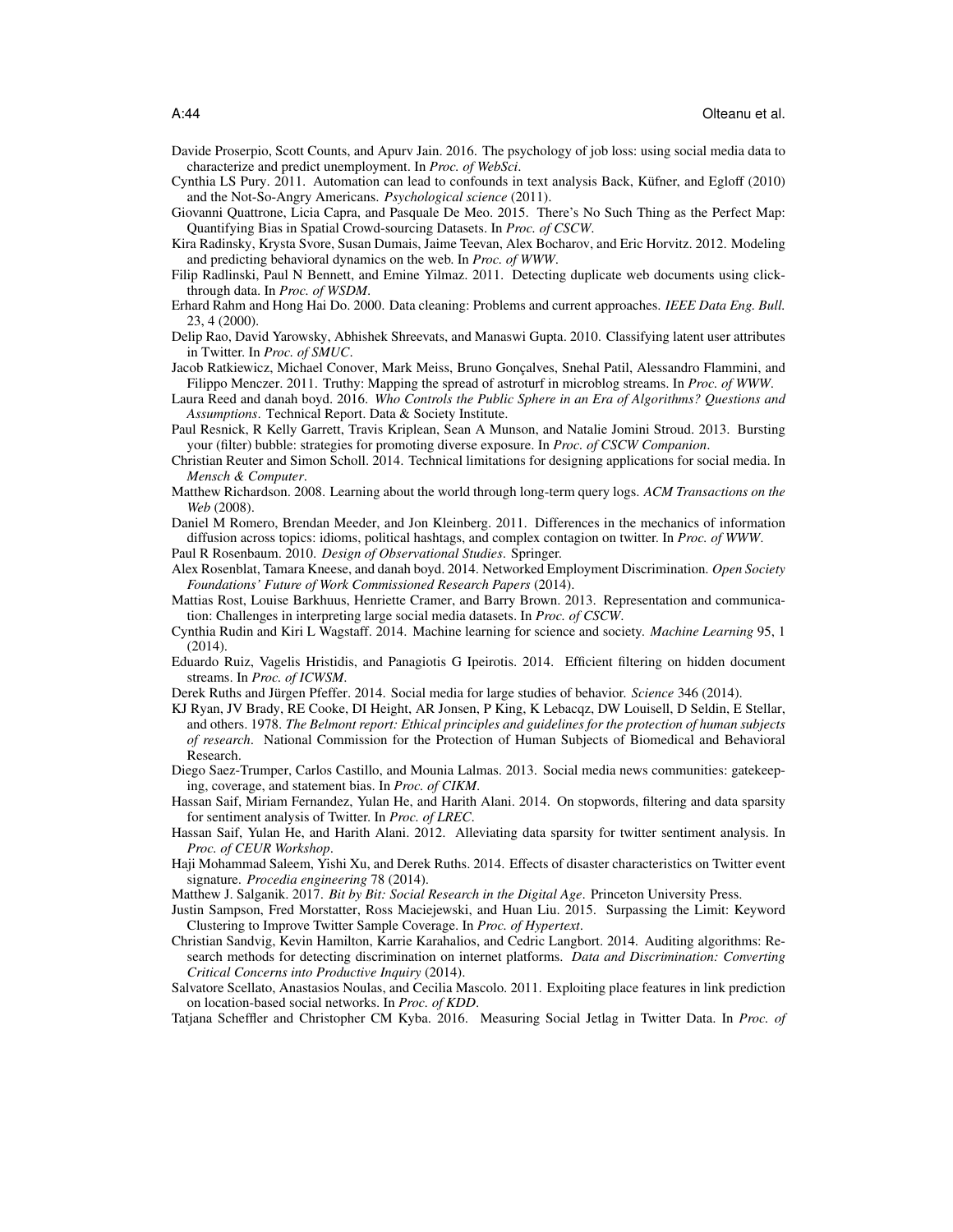*ICWSM*.

- <span id="page-44-11"></span>Sarita Yardi Schoenebeck. 2013. The Secret Life of Online Moms: Anonymity and Disinhibition on YouBe-Mom.com. In *Proc. of ICWSM*.
- <span id="page-44-0"></span>Doug Schuler. 1994. Social computing. *Communications of ACM* 37, 1 (1994).
- <span id="page-44-6"></span>H Andrew Schwartz, Greg Park, Maarten Sap, Evan Weingarten, Johannes Eichstaedt, and Margaret Kern. 2015. Extracting Human Temporal Orientation in Facebook Language. In *Proc. of NAACL HLT*.
- <span id="page-44-9"></span>Julia Schwarz and Meredith Morris. 2011. Augmenting web pages and search results to support credibility assessment. In *Proc. of CHI*.
- <span id="page-44-23"></span>Cosma Rohilla Shalizi and Andrew C Thomas. 2011. Homophily and contagion are generically confounded in observational social network studies. *Sociological methods & research* 40, 2 (2011).
- <span id="page-44-27"></span>Guy Shani and Asela Gunawardana. 2011. Evaluating recommendation systems. In *Recommender systems handbook*. Springer.
- <span id="page-44-21"></span>Amit Sharma and Dan Cosley. 2016. Distinguishing between personal preferences and social influence in online activity feeds. In *Proc. of CSCW*.
- <span id="page-44-22"></span>Amit Sharma, Jake M. Hofman, and Duncan J. Watts. 2015. Estimating the Causal Impact of Recommendation Systems from Observational Data. In *Proc. of EC*.
- <span id="page-44-12"></span>Martin Shelton, Katherine Lo, and Bonnie Nardi. 2015. Online Media Forums as Separate Social Lives: A Qualitative Study of Disclosure Within and Beyond Reddit. *Proc. of iConference* (2015).
- <span id="page-44-16"></span>Wanita Sherchan, Surya Nepal, and Cecile Paris. 2013. A Survey of Trust in Social Networks. *ACM Comput. Surv.* 45, 4 (2013).
- <span id="page-44-19"></span>David Silverman. 2013. *Doing qualitative research: A practical handbook*. SAGE Publications Limited.
- <span id="page-44-5"></span>Fabrizio Silvestri. 2010. Mining query logs: Turning search usage data into knowledge. *Foundations and Trends in Information Retrieval* 4, 12 (2010).
- <span id="page-44-10"></span>Meredith M Skeels and Jonathan Grudin. 2009. When social networks cross boundaries: a case study of workplace use of Facebook and Linkedin. In *Proc. of GROUP*.
- <span id="page-44-25"></span>Marina Sokolova and Guy Lapalme. 2009. A systematic analysis of performance measures for classification tasks. *Information Processing & Management* 45, 4 (2009).
- <span id="page-44-17"></span>Lucia Specia and Enrico Motta. 2007. Integrating folksonomies with the semantic web. In *The semantic web: research and applications*. Springer.
- <span id="page-44-15"></span>Bernd Carsten Stahl. 2006. On the difference or equality of information, misinformation, and disinformation: A critical research perspective. *Informing Science: International Journal of an Emerging Transdiscipline* 9 (2006), 83–96.
- <span id="page-44-8"></span>Michele Starnini, Andrea Baronchelli, and Romualdo Pastor-Satorras. 2016. Temporal correlations in social multiplex networks. *arXiv preprint arXiv:1606.06626* (2016).
- <span id="page-44-7"></span>Kaveri Subrahmanyam, Stephanie M Reich, Natalia Waechter, and Guadalupe Espinoza. 2008. Online and offline social networks: Use of social networking sites by emerging adults. *Journal of applied developmental psychology* 29, 6 (2008), 420–433.
- <span id="page-44-13"></span>Abhay Sukumaran, Stephanie Vezich, Melanie McHugh, and Clifford Nass. 2011. Normative influences on thoughtful online participation. In *Proc. of CHI*.
- <span id="page-44-26"></span>Jie Tang, Tiancheng Lou, and Jon Kleinberg. 2012. Inferring Social Ties Across Heterogenous Networks. In *Proc. of WSDM*.
- <span id="page-44-24"></span>Sean J Taylor, Lev Muchnik, and Sinan Aral. 2014. Identity and opinion: A randomized experiment. *Available at SSRN 2538130* (2014).
- <span id="page-44-4"></span>Jaime Teevan, Daniel Ramage, and Merredith Ringel Morris. 2011. #TwitterSearch: a comparison of microblog search and web search. In *Proc. of WSDM*.
- <span id="page-44-14"></span>Josh Terrell, Andrew Kofink, Justin Middleton, Clarissa Rainear, Emerson Murphy-Hill, and Chris Parnin. 2016. *Gender bias in open source: Pull request acceptance of women versus men*. Technical Report. PeerJ.
- <span id="page-44-18"></span>Kurt Thomas, Chris Grier, Dawn Song, and Vern Paxson. 2011. Suspended accounts in retrospect: an analysis of twitter spam. In *Proc. of IMC*.
- <span id="page-44-2"></span>A Torralba and AA Efros. 2011. Unbiased look at dataset bias. In *Proc. of CVPR*.
- <span id="page-44-20"></span>Florian Tramer, Vaggelis Atlidakis, Roxana Geambasu, Daniel Hsu, Jean-Pierre Hubaux, Mathias Humbert, Ari Juels, and Huang Lin. 2015. Discovering Unwarranted Associations in Data-Driven Applications with the FairTest Testing Toolkit. *arXiv preprint arXiv:1510.02377* (2015).
- <span id="page-44-3"></span>William M. Trochim. October 20, 2006. The Research Methods Knowledge Base, 2nd Edition. (October 20, 2006). <http://www.socialresearchmethods.net/kb/>
- <span id="page-44-1"></span>Zeynep Tufekci. 2014. Big Questions for Social Media Big Data: Representativeness, Validity and Other Methodological Pitfalls. In *Proc. of ICWSM*.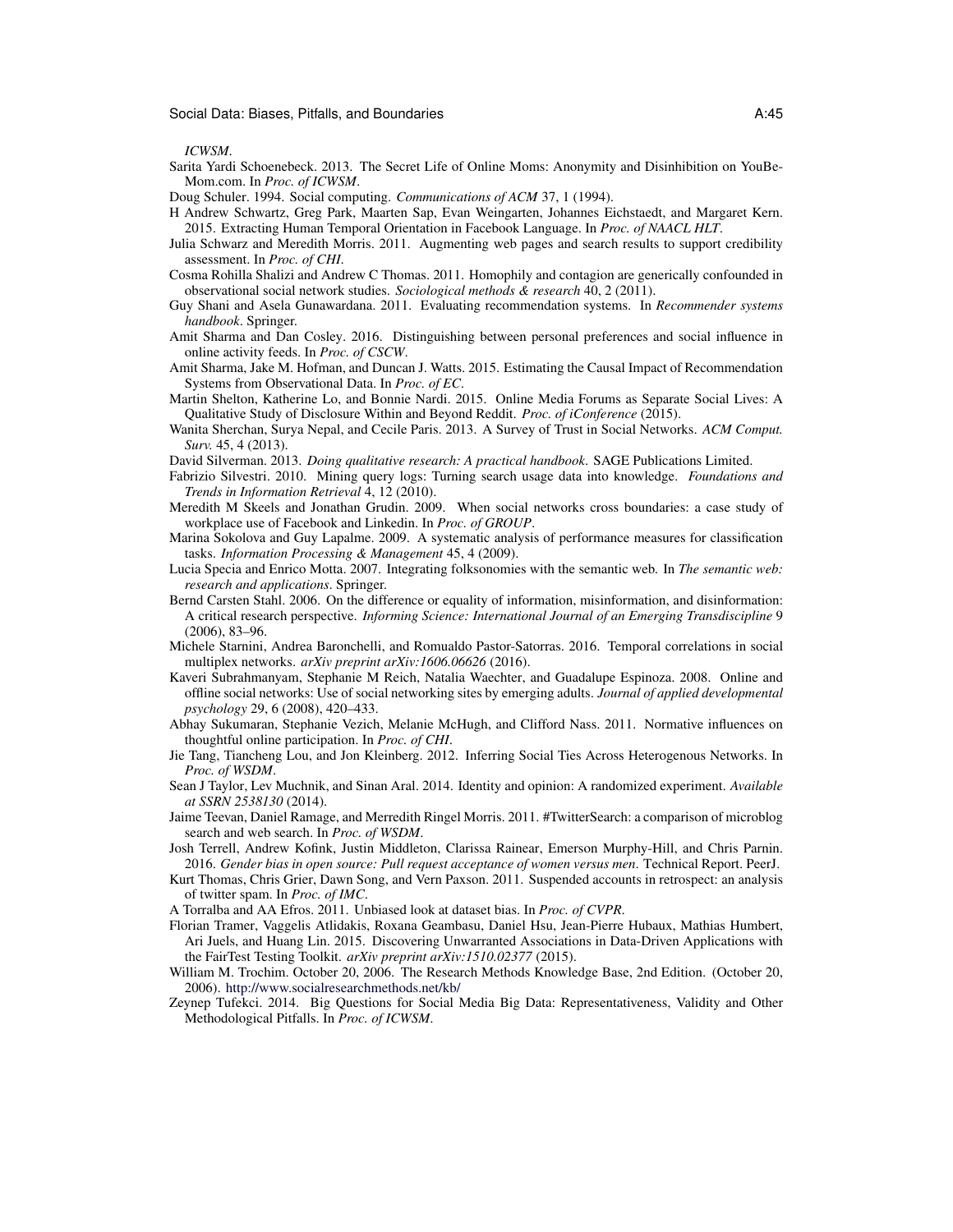- <span id="page-45-19"></span>Johan Ugander, Brian Karrer, Lars Backstrom, and Jon Kleinberg. 2013. Graph Cluster Randomization: Network Exposure to Multiple Universes. In *Proc. of KDD*.
- <span id="page-45-22"></span>UN OCHA. 2014. *Humanitarianism in the age of cyber-warfare*. UN OCHA Policy Development and Studies Branch.
- <span id="page-45-25"></span>US White House. 2016. Big Data: A Report on Algorithmic Systems, Opportunity, and Civil Rights. *Executive Office of the President, White House* (2016).
- <span id="page-45-11"></span>José Van Dijck. 2013. "You have one identity": performing the self on Facebook and LinkedIn. Media, Culture *& Society* 35, 2 (2013).
- <span id="page-45-23"></span>Sarah Vieweg, Oliver L Haimson, Michael Massimi, Kenton O'Hara, and Elizabeth F Churchill. 2015. Between the Lines: Reevaluating the Online/Offline Binary. In *Proc. of CHI Extended Abstracts*.
- <span id="page-45-16"></span>Sarah Vieweg, Amanda L Hughes, Kate Starbird, and Leysia Palen. 2010. Microblogging during two natural hazards events: what twitter may contribute to situational awareness. In *Proc. of CHI*.
- <span id="page-45-7"></span>Bimal Viswanath, Alan Mislove, Meeyoung Cha, and Krishna P. Gummadi. 2009. On the Evolution of User Interaction in Facebook. In *Proc. of WOSN*.
- <span id="page-45-9"></span>Michail Vlachos, Christopher Meek, Zografoula Vagena, and Dimitrios Gunopulos. 2004. Identifying similarities, periodicities and bursts for online search queries. In *Proc. of SIGMOD*.
- <span id="page-45-8"></span>Yana Volkovich, Salvatore Scellato, David Laniado, Cecilia Mascolo, and Andreas Kaltenbrunner. 2012. The Length of Bridge Ties: Structural and Geographic Properties of Online Social Interactions. In *Proc. of ICWSM*.
- <span id="page-45-13"></span>Claudia Wagner, Silvia Mitter, Christian Körner, and Markus Strohmaier. 2012. When social bots attack: Modeling susceptibility of users in online social networks. *Making Sense of Microposts* (2012).
- <span id="page-45-1"></span>Kiri Wagstaff. 2012. Machine learning that matters. *arXiv preprint arXiv:1206.4656* (2012).
- <span id="page-45-27"></span>H Wallach. 2014. Big data, machine learning, and the social sciences: Fairness, accountability, and transparency. In *NIPS Workshop on Fairness, Accountability, and Transparency in Machine Learning*.
- <span id="page-45-6"></span>Gang Wang, Sarita Y Schoenebeck, Haitao Zheng, and Ben Y Zhao. 2016. "Will Check-in for Badges": Understanding Bias and Misbehavior on Location-Based Social Networks. In *Tenth International AAAI Conference on Web and Social Media*.
- <span id="page-45-5"></span>Yang Wang, Gregory Norcie, Saranga Komanduri, Alessandro Acquisti, Pedro Giovanni Leon, and Lorrie Faith Cranor. 2011. I regretted the minute I pressed share: A qualitative study of regrets on Facebook. In *Proc. of SOUPS*.
- <span id="page-45-26"></span>Ingmar Weber, Claudia Wagner, Markus Strohmaier, and Luca Maria Aiello. 2016. Computational Social Science for the World Wide Web (CSSW3). In *WWW Tutorials*.
- <span id="page-45-15"></span>Katrin Weller, GE Gorman, and GE Gorman. 2015. Accepting the Challenges of Social Media Research. *Online Information Review* 39, 3 (2015).
- <span id="page-45-20"></span>Katrin Weller and Katharina E Kinder-Kurlanda. 2015. Uncovering the Challenges in Collection, Sharing and Documentation: The Hidden Data of Social Media Research?. In *Proc. of ICWSM*.
- <span id="page-45-0"></span>Ryen White. 2013. Beliefs and biases in web search. In *Proc. of SIGIR*.

<span id="page-45-18"></span>Ryen W. White. 2016. *Interactions with Search Systems*. Cambridge University Press, Cambridge.

- <span id="page-45-2"></span>Fons Wijnhoven and Oscar Bloemen. 2014. External validity of sentiment mining reports: Can current methods identify demographic biases, event biases, and manipulation of reviews? *Decision support systems* 59 (2014).
- <span id="page-45-3"></span>Christo Wilson, Bryce Boe, Alessandra Sala, Krishna P.N. Puttaswamy, and Ben Y. Zhao. 2009. User Interactions in Social Networks and Their Implications. In *Proc. of EuroSys*.
- <span id="page-45-17"></span>Felix Ming Fai Wong, Chee Wei Tan, Soumya Sen, and Mung Chiang. 2013. Quantifying Political Leaning from Tweets and Retweets. In *Proc. of ICWSM*.
- <span id="page-45-21"></span>World Medical Association. 1964. World Medical Association Declaration of Helsinki: ethical principles for medical research involving human subjects (re-published 2002). *Journal of postgraduate medicine* 48, 3 (1964).
- <span id="page-45-4"></span>Shaomei Wu, Jake M Hofman, Winter A Mason, and Duncan J Watts. 2011. Who says what to whom on Twitter. In *Proc. of WWW*.
- <span id="page-45-10"></span>Yusuke Yamamoto and Katsumi Tanaka. 2011. Enhancing credibility judgment of web search results. In *Proc. of CHI*.
- <span id="page-45-24"></span>Xin Yan, Raymond Y.K. Lau, Dawei Song, Xue Li, and Jian Ma. 2011. Toward a Semantic Granularity Model for Domain-specific Information Retrieval. *ACM Trans. Inf. Syst.* 29, 3 (2011).
- <span id="page-45-12"></span>Jiang Yang, Meredith Ringel Morris, Jaime Teevan, Lada A Adamic, and Mark S Ackerman. 2011b. Culture Matters: A Survey Study of Social Q&A Behavior. In *Proc. of ICWSM*.
- <span id="page-45-14"></span>Shuang-Hong Yang, Bo Long, Alex Smola, Narayanan Sadagopan, Zhaohui Zheng, and Hongyuan Zha. 2011a.